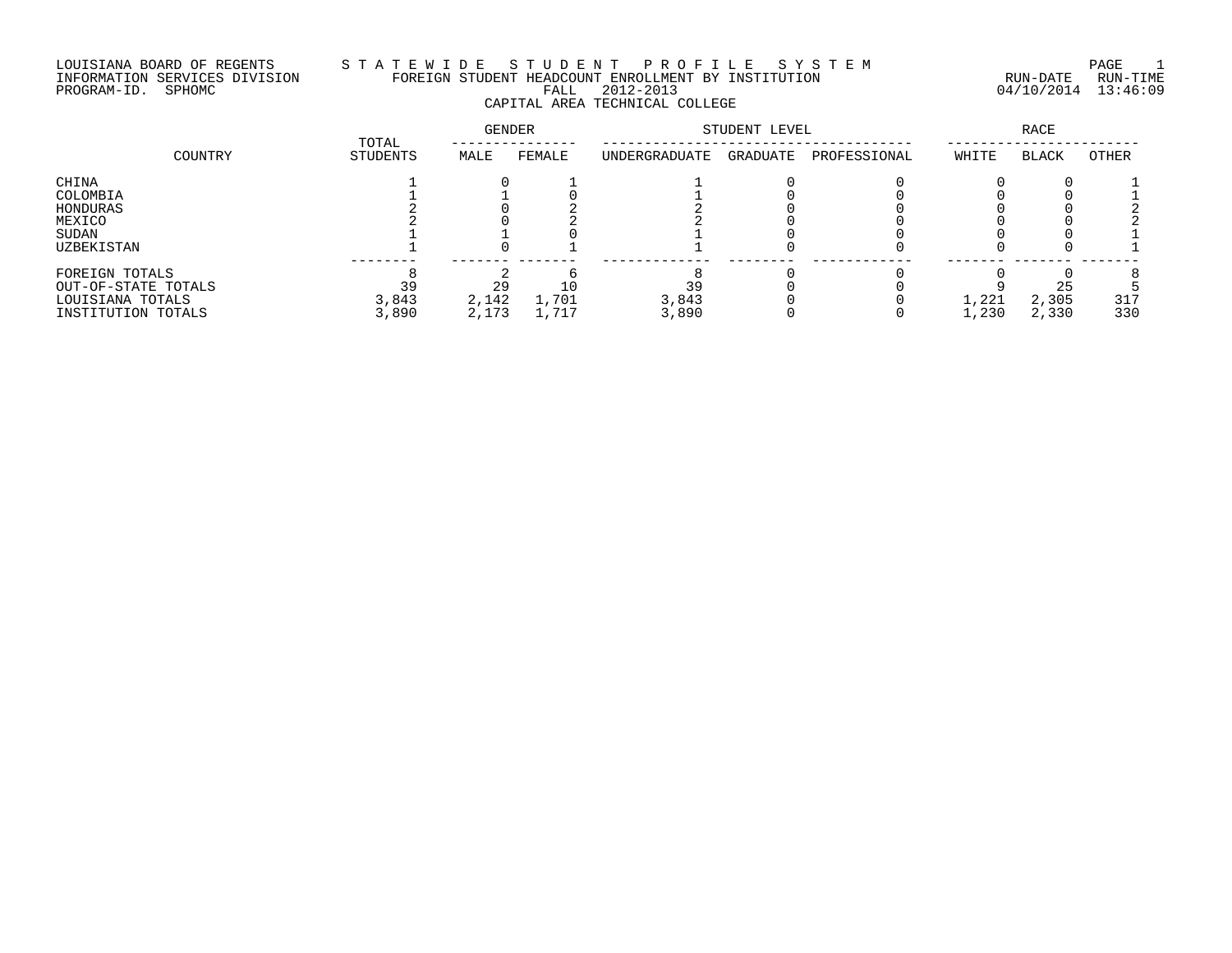# LOUISIANA BOARD OF REGENTS S T A T E W I D E S T U D E N T P R O F I L E S Y S T E M PAGE 2 INFORMATION SERVICES DIVISION FOREIGN STUDENT HEADCOUNT ENROLLMENT BY INSTITUTION RUN-DATE RUN-TIME PROGRAM-ID. SPHOMC FALL 2012-2013 04/10/2014 13:46:09 S. CENTRAL LA. TECH. COLLEGE

| COUNTRY                                                                         | TOTAL                 | <b>GENDER</b>         |            | STUDENT LEVEL         | RACE     |              |                       |                    |                  |
|---------------------------------------------------------------------------------|-----------------------|-----------------------|------------|-----------------------|----------|--------------|-----------------------|--------------------|------------------|
|                                                                                 | STUDENTS              | MALE                  | FEMALE     | UNDERGRADUATE         | GRADUATE | PROFESSIONAL | WHITE                 | <b>BLACK</b>       | OTHER            |
| CHINA<br>MEXICO<br>VIETNAM<br>UNKNOWN LOCATION                                  |                       |                       |            |                       |          |              |                       |                    |                  |
| FOREIGN TOTALS<br>OUT-OF-STATE TOTALS<br>LOUISIANA TOTALS<br>INSTITUTION TOTALS | 294<br>2,583<br>2,885 | 291<br>1,601<br>1,898 | 982<br>987 | 294<br>2,583<br>2,885 |          |              | 212<br>1,392<br>1,605 | 52<br>959<br>1,011 | 30<br>232<br>269 |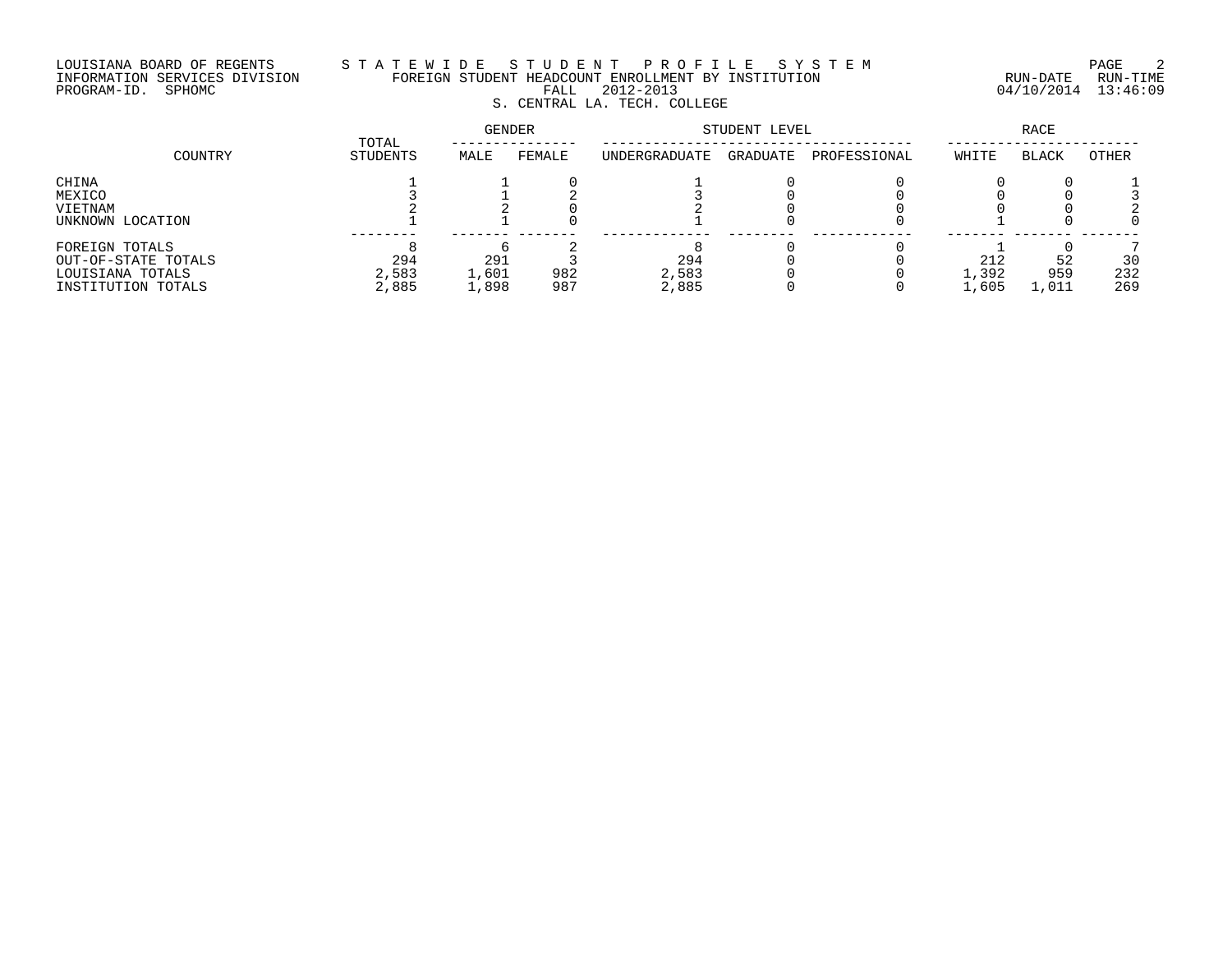# LOUISIANA BOARD OF REGENTS S T A T E W I D E S T U D E N T P R O F I L E S Y S T E M PAGE 3 INFORMATION SERVICES DIVISION FOREIGN STUDENT HEADCOUNT ENROLLMENT BY INSTITUTION RUN-DATE RUN-TIME PROGRAM-ID. SPHOMC FALL 2012-2013 04/10/2014 13:46:09 CENTRAL LA. TECH COMM COLLEGE

|                     | TOTAL           | GENDER |        |                      | STUDENT LEVEL | RACE         |       |              |              |
|---------------------|-----------------|--------|--------|----------------------|---------------|--------------|-------|--------------|--------------|
| COUNTRY             | <b>STUDENTS</b> | MALE   | FEMALE | <b>UNDERGRADUATE</b> | GRADUATE      | PROFESSIONAL | WHITE | <b>BLACK</b> | <b>OTHER</b> |
|                     |                 |        |        |                      |               |              |       |              |              |
| FOREIGN TOTALS      |                 |        |        |                      |               |              |       |              |              |
| OUT-OF-STATE TOTALS |                 |        | 22     |                      |               |              |       | 19           |              |
| LOUISIANA TOTALS    | 2,252           | 1,164  | ⊥,088  | 2,252                |               |              | 932   | 740          | 580          |
| INSTITUTION TOTALS  | 2,283           | 1,173  | 110    | 2,283                |               |              | 94.7  | 759          | 583          |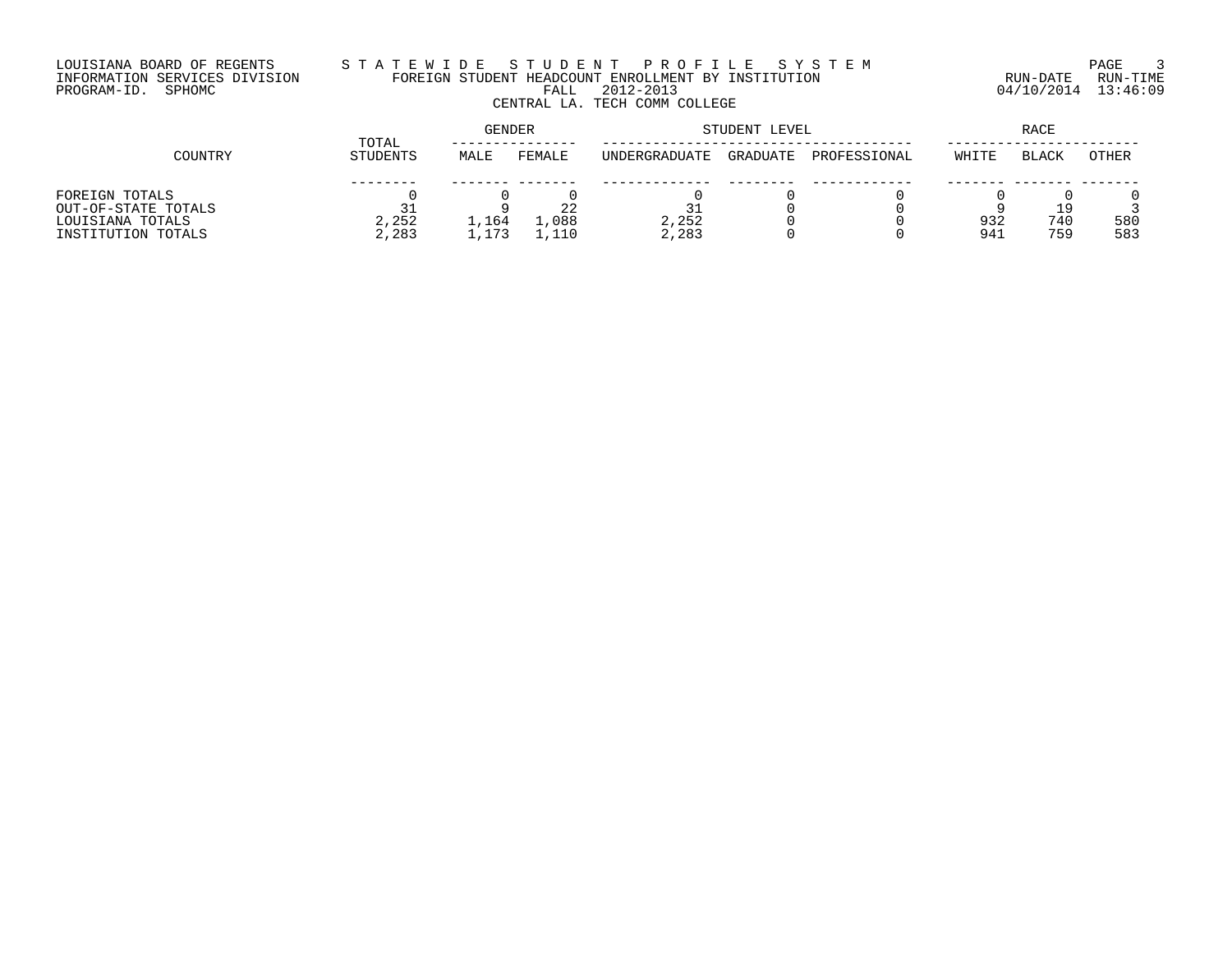# LOUISIANA BOARD OF REGENTS S T A T E W I D E S T U D E N T P R O F I L E S Y S T E M PAGE 4 INFORMATION SERVICES DIVISION FOREIGN STUDENT HEADCOUNT ENROLLMENT BY INSTITUTION RUN-DATE RUN-TIME PROGRAM-ID. SPHOMC FALL 2012-2013 04/10/2014 13:46:09 NORTHWEST LA. TECH. COLLEGE

|                     | TOTAL    | <b>GENDER</b> |        |               | STUDENT LEVEL | RACE         |       |              |       |
|---------------------|----------|---------------|--------|---------------|---------------|--------------|-------|--------------|-------|
| COUNTRY             | STUDENTS | MALE          | FEMALE | UNDERGRADUATE | GRADUATE      | PROFESSIONAL | WHITE | <b>BLACK</b> | OTHER |
|                     |          |               |        |               |               |              |       |              |       |
| FOREIGN TOTALS      |          |               |        |               |               |              |       |              |       |
| OUT-OF-STATE TOTALS | 119      | 114           |        | 119           |               |              |       | 35           | 14    |
| LOUISIANA TOTALS    | 2,507    | 1,363         | 1,144  | 2,507         |               |              | 1.131 | 1,170        | 206   |
| INSTITUTION TOTALS  | 2,626    | .,477         | ,149   | 2,626         |               |              | .201  | ,205         | 220   |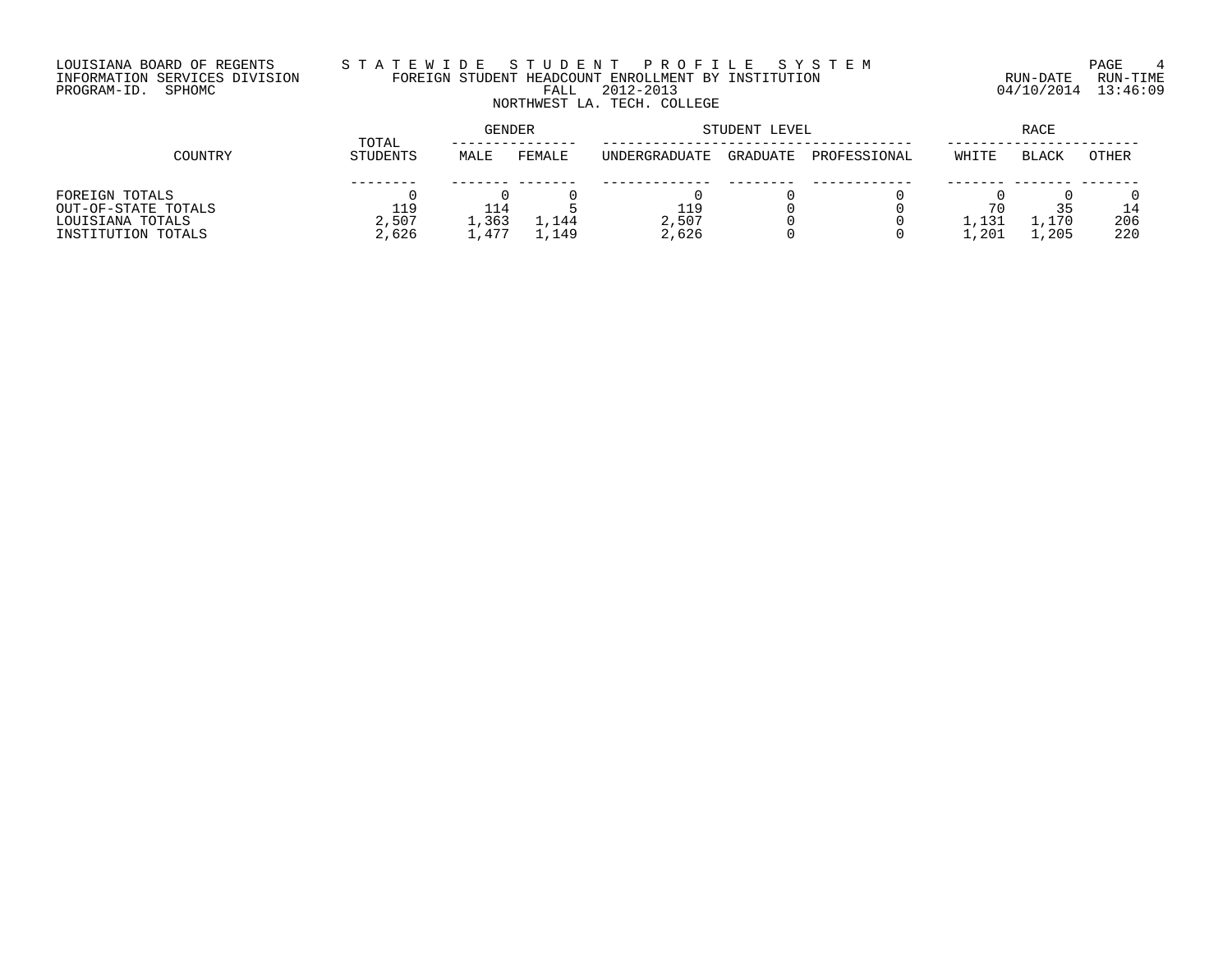# LOUISIANA BOARD OF REGENTS S T A T E W I D E S T U D E N T P R O F I L E S Y S T E M PAGE 5 INFORMATION SERVICES DIVISION FOREIGN STUDENT HEADCOUNT ENROLLMENT BY INSTITUTION RUN-DATE RUN-TIME PROGRAM-ID. SPHOMC FALL 2012-2013 04/10/2014 13:46:09 NORTHSHORE TECH COMM. COLLEGE

| COUNTRY                                                                         | TOTAL                | <b>GENDER</b>  |                | STUDENT LEVEL  | RACE     |              |                |                  |            |
|---------------------------------------------------------------------------------|----------------------|----------------|----------------|----------------|----------|--------------|----------------|------------------|------------|
|                                                                                 | STUDENTS             | MALE           | FEMALE         | UNDERGRADUATE  | GRADUATE | PROFESSIONAL | WHITE          | <b>BLACK</b>     | OTHER      |
| CANADA<br>GERMANY<br>TRINIDAD AND TOBAGO                                        |                      |                |                |                |          |              |                |                  |            |
| FOREIGN TOTALS<br>OUT-OF-STATE TOTALS<br>LOUISIANA TOTALS<br>INSTITUTION TOTALS | 67<br>3,041<br>3,111 | 1,534<br>1,552 | 1,507<br>1,559 | 3,041<br>3,111 |          |              | 1,574<br>1,602 | 39<br>917<br>956 | 550<br>553 |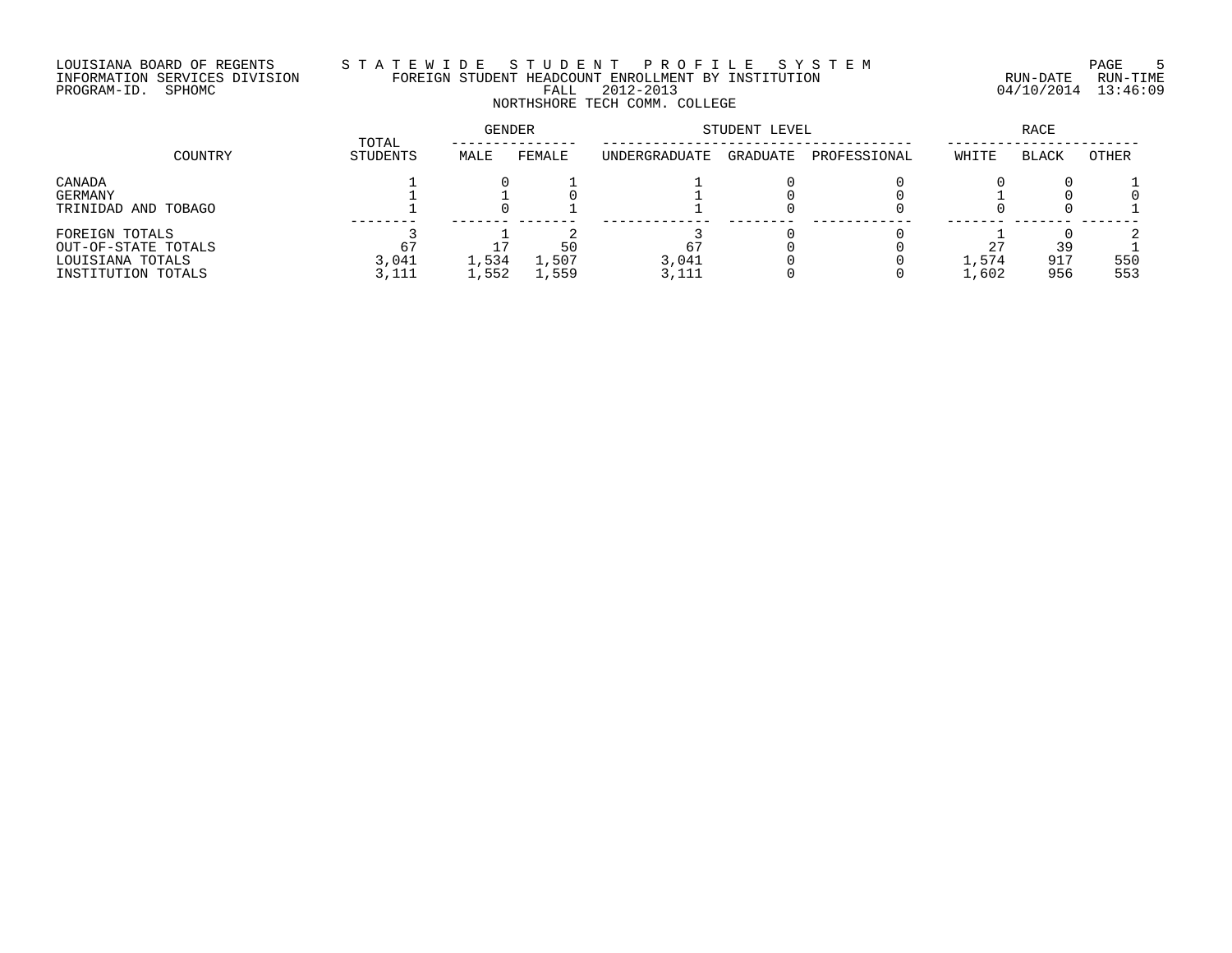### LOUISIANA BOARD OF REGENTS S T A T E W I D E S T U D E N T P R O F I L E S Y S T E M PAGE 6 INFORMATION SERVICES DIVISION FOREIGN STUDENT HEADCOUNT ENROLLMENT BY INSTITUTION RUN-DATE RUN-TIME PROGRAM-ID. SPHOMC FALL 2012-2013 04/10/2014 13:46:09 GRAMBLING STATE UNIVERSITY

|                                  |                          | <b>GENDER</b>  |              |                | STUDENT LEVEL   |              |       | <b>RACE</b>  |              |
|----------------------------------|--------------------------|----------------|--------------|----------------|-----------------|--------------|-------|--------------|--------------|
| COUNTRY                          | TOTAL<br><b>STUDENTS</b> | MALE           | FEMALE       | UNDERGRADUATE  | <b>GRADUATE</b> | PROFESSIONAL | WHITE | <b>BLACK</b> | <b>OTHER</b> |
| ANTIGUA AND BARBUDA              | 25                       | 10             | 15           | 25             | 0               |              | U     |              | 25           |
| ARMENIA                          |                          | $\Omega$       | $\mathbf 1$  | ∩              |                 |              |       |              |              |
| <b>BARBADOS</b>                  |                          | O              |              |                |                 |              |       |              |              |
| BAHAMAS, THE                     |                          |                |              |                |                 |              |       |              |              |
| <b>BELIZE</b>                    |                          |                |              |                |                 |              |       |              |              |
| <b>BOLIVIA</b>                   |                          |                |              |                |                 |              |       |              |              |
| <b>BULGARIA</b>                  |                          |                |              |                |                 |              |       |              |              |
| CANADA                           |                          |                |              |                |                 |              |       |              |              |
| CAMBODIA                         |                          |                |              |                |                 |              |       |              |              |
| CHINA                            |                          | $\overline{a}$ |              |                |                 |              |       |              |              |
| <b>CAMEROON</b>                  | 32                       | 12             | 20           | 27             |                 |              |       |              | 32           |
| COLOMBIA                         | $\mathbf{1}$             | 0              | $\mathbf{1}$ | $\mathbf{1}$   |                 |              |       |              | $\mathbf{1}$ |
| DOMINICA                         | 35                       | 10             | 25           | 32             |                 |              |       |              | 35           |
| DOMINICAN REPUBLIC               |                          |                | $\Omega$     |                |                 |              |       |              |              |
| <b>GHANA</b>                     |                          |                | 0            |                |                 |              |       |              |              |
| CROATIA                          |                          |                |              |                |                 |              |       |              |              |
| IRAN                             |                          |                |              |                |                 |              |       |              |              |
| JAMAICA                          |                          |                |              |                |                 |              |       |              |              |
| <b>JORDAN</b>                    |                          |                |              |                |                 |              |       |              |              |
| <b>KENYA</b>                     |                          |                |              |                |                 |              |       |              |              |
| KUWAIT                           |                          |                |              |                |                 |              |       |              |              |
| LITHUANIA                        |                          |                |              |                |                 |              |       |              |              |
| MOLDOVA                          |                          |                |              |                |                 |              |       |              |              |
| MALI                             |                          | O              |              |                |                 |              |       |              |              |
| <b>MOROCCO</b>                   |                          |                |              |                |                 |              |       |              |              |
| NIGERIA                          | 30                       | 21             |              | 28             |                 |              |       |              | 30           |
| NEPAL                            | 13                       | 7              |              | 13             |                 |              |       |              | 13           |
| <b>RWANDA</b>                    |                          |                |              | $\overline{2}$ |                 |              |       |              | 2            |
| SAUDI ARABIA                     | 33                       | 29             |              | 28             |                 |              |       |              | 33           |
|                                  |                          |                |              | $\mathbf{1}$   |                 |              |       |              |              |
| ST. KITTS AND NEVIS<br>ST. LUCIA | 81                       | $\Omega$<br>31 | 50           | 65             | O               |              |       |              | 81           |
| TRINIDAD AND TOBAGO              |                          | 2              | 2            |                | 16              |              |       |              |              |
|                                  |                          |                |              |                |                 |              |       |              |              |
| TURKEY                           |                          | 2              |              |                |                 |              |       |              | 2            |
| <b>UGANDA</b>                    | 5                        |                |              |                | ſ               |              |       |              | 5            |
| FOREIGN TOTALS                   | 305                      | 148            | 157          | 263            | 42              |              | 0     |              | 305          |
| OUT-OF-STATE TOTALS              | 1,645                    | 642            | 1,003        | 1,550          | 95              |              | 18    | 1,527        | 100          |
| LOUISIANA TOTALS                 | 3,327                    | 1,220          | 2,107        | 2,622          | 705             |              | 119   | 3,026        | 182          |
| INSTITUTION TOTALS               | 5,277                    | 2,010          | 3,267        | 4,435          | 842             | $\Omega$     | 137   | 4,553        | 587          |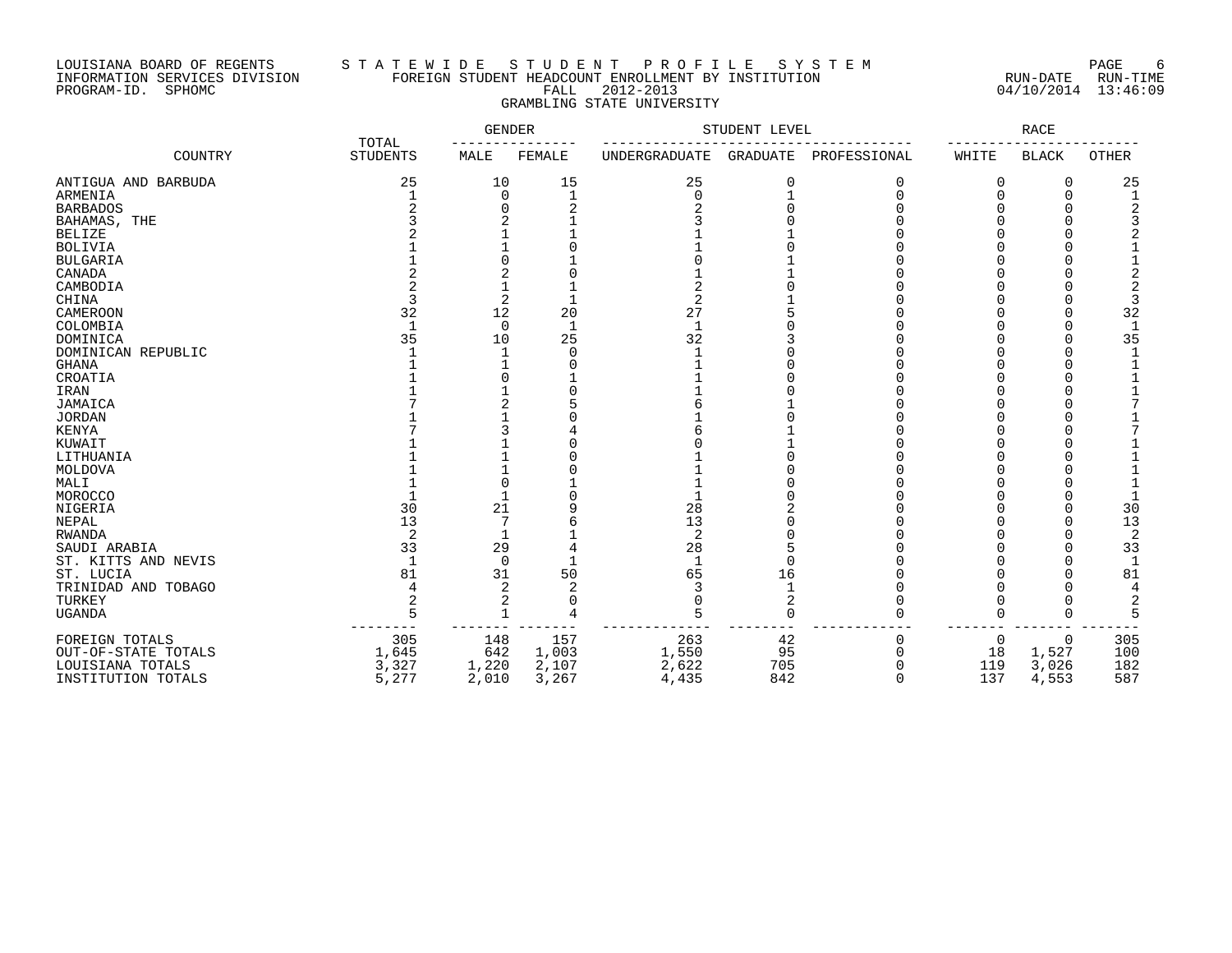## LOUISIANA BOARD OF REGENTS S T A T E W I D E S T U D E N T P R O F I L E S Y S T E M PAGE 7 INFORMATION SERVICES DIVISION FOREIGN STUDENT HEADCOUNT ENROLLMENT BY INSTITUTION RUN-DATE RUN-TIME PROGRAM-ID. SPHOMC FALL 2012-2013 04/10/2014 13:46:09 LOUISIANA TECH UNIVERSITY

|                                     |                          | <b>GENDER</b>  |                | STUDENT LEVEL |                 | <b>RACE</b>  |          |              |                |
|-------------------------------------|--------------------------|----------------|----------------|---------------|-----------------|--------------|----------|--------------|----------------|
| COUNTRY                             | TOTAL<br><b>STUDENTS</b> | MALE           | FEMALE         | UNDERGRADUATE | <b>GRADUATE</b> | PROFESSIONAL | WHITE    | <b>BLACK</b> | <b>OTHER</b>   |
| ANTIGUA AND BARBUDA                 | 1                        | 0              | $\mathbf 1$    | 1             | 0               | 0            | 0        | 0            | 1              |
| AUSTRALIA                           | $\mathbf{1}$             | $\mathbf 0$    | $\mathbf{1}$   | $\mathbf 1$   | $\mathsf 0$     | $\mathbf 0$  | 0        | $\mathbf 0$  | $\mathbf 1$    |
| BAHAMAS, THE                        | $\overline{4}$           | 3              | $\mathbf{1}$   |               | $\mathbf 0$     | $\Omega$     | $\Omega$ | $\Omega$     | 4              |
| <b>BANGLADESH</b>                   | 20                       | 19             |                |               | 19              | $\cap$       | $\Omega$ | $\Omega$     | 20             |
| <b>BOLIVIA</b>                      | 7                        | 6              |                |               | $\mathbf 0$     | $\sqrt{ }$   | $\Omega$ | $\Omega$     |                |
| <b>BRAZIL</b>                       |                          | $\mathbf 0$    | 5              |               | $\Omega$        | C            | $\Omega$ | 0            |                |
| <b>BULGARIA</b>                     |                          | 1              |                |               |                 |              | $\Omega$ | U            |                |
| <b>BURUNDI</b>                      |                          | $\mathbf{1}$   | $\Omega$       |               | $\Omega$        | C            | $\Omega$ | U            |                |
| CANADA                              |                          | $1\,$          | 3              | 3             | $\mathbf{1}$    | C            | $\Omega$ | 0            |                |
| SRI LANKA                           | 3                        | $\overline{2}$ | $\mathbf{1}$   | 2             | $\mathbf 1$     | C            | $\Omega$ | $\Omega$     | 3              |
| CHINA                               | 93                       | 59             | 34             | 17            | 76              | $\Omega$     | $\Omega$ | $\Omega$     | 93             |
| <b>CAMEROON</b>                     | 18                       | 14             | $\overline{4}$ | 15            | $\overline{3}$  | ∩            | $\Omega$ | $\Omega$     | 18             |
| COLOMBIA                            | $\mathbf{1}$             | $\mathbf{1}$   | $\mathbf 0$    | $\mathbf{1}$  | $\mathbf 0$     | $\Omega$     | $\Omega$ | $\Omega$     | $\mathbf{1}$   |
| DOMINICA                            | 2                        | 1              |                | $\Omega$      | 2               | $\Omega$     | $\Omega$ | $\Omega$     | 2              |
| <b>ECUADOR</b>                      |                          | $\mathbf 0$    |                |               | $\Omega$        | $\Omega$     | $\Omega$ | $\Omega$     | 1              |
| EQUATORIAL GUINEA                   | $\mathcal{D}$            | $\mathbf 0$    | $\overline{2}$ | 2             | $\Omega$        | $\Omega$     | $\Omega$ | $\Omega$     |                |
| EL SALVADOR                         |                          | $\mathbf{1}$   |                |               |                 | $\cap$       | $\Omega$ | $\Omega$     | $\overline{2}$ |
| ETHIOPIA                            | 3                        | 2              |                |               | $\Omega$        | C            | $\Omega$ | $\Omega$     |                |
| FRANCE                              |                          | 3              | $\overline{2}$ |               | $\Omega$        | $\Omega$     | $\Omega$ | 0            |                |
| <b>GABON</b>                        |                          | $\mathbf{1}$   | $\sqrt{ }$     |               | $\bigcap$       |              | $\Omega$ | $\cap$       |                |
| <b>GHANA</b>                        |                          | 1              | $\Omega$       |               |                 | ∩            | $\Omega$ | 0            |                |
| <b>GERMANY</b>                      |                          | $\Omega$       |                |               |                 | C            | $\Omega$ | O            |                |
| <b>GUAM</b>                         |                          | $\mathbf 0$    |                |               | $\Omega$        | C            | $\Omega$ | $\Omega$     |                |
| GUYANA                              |                          | $\mathbf{1}$   | $\overline{2}$ |               | 3               | C            | $\Omega$ | U            |                |
| HONG KONG                           |                          | $\Omega$       |                |               |                 |              | $\Omega$ | $\cap$       |                |
| HONDURAS                            | 3                        | 3              | $\overline{0}$ |               | $\overline{c}$  | C            | $\Omega$ | $\Omega$     |                |
| INDONESIA                           | $\mathbf 1$              | 1              | $\overline{0}$ |               | $\mathbf 0$     | C            | $\Omega$ | $\Omega$     |                |
| INDIA                               | 94                       | 70             | 24             |               | 87              |              | $\Omega$ | $\Omega$     | 94             |
| IRAN                                | $\overline{4}$           | 3              | $\mathbf 1$    |               | $\overline{4}$  | $\cap$       | $\Omega$ | $\Omega$     | $\Delta$       |
| COTE D'IVOIRE (IVORY COAST)         |                          | $\overline{2}$ | $\mathbf 0$    |               |                 | C            | $\Omega$ | $\Omega$     |                |
| <b>JAPAN</b>                        |                          | 1              | 2              |               |                 | C            | $\Omega$ | U            |                |
| JAMAICA                             |                          | $\overline{2}$ |                |               |                 | C            | $\Omega$ | U            |                |
| <b>JORDAN</b>                       |                          | 4              |                |               |                 |              | $\Omega$ | $\cap$       |                |
| KENYA                               |                          | $\mathbf{1}$   | C              |               |                 | C            | $\Omega$ | O            |                |
| KOREA, DEMOCRATIC PEOPLE'S REPUBLIC |                          | $\Omega$       |                |               |                 |              | $\Omega$ | $\Omega$     |                |
| KIRIBATI                            | $\mathbf{1}$             | $\mathbf 0$    | $\mathbf{1}$   |               | $\Omega$        | C            | $\Omega$ | $\Omega$     | $\mathbf 1$    |
| KOREA, REPUBLIC OF                  | 10                       | 7              | 3              |               |                 | $\sqrt{ }$   | $\Omega$ | $\Omega$     | 10             |
| KUWAIT                              | 2                        | $\mathbf{1}$   |                |               | $\Omega$        | ſ            | $\Omega$ | $\Omega$     | $\overline{a}$ |
| KAZAKHSTAN                          | 6                        | 4              | $\overline{2}$ |               | 3               | C            | $\Omega$ | $\Omega$     | 6              |
| LEBANON                             |                          | $\mathbf{1}$   | $\Omega$       |               |                 | O            | $\Omega$ | $\Omega$     |                |
| SLOVAKIA                            |                          | $\overline{0}$ |                |               | $\Omega$        | C            | $\Omega$ | 0            |                |
| MACEDONIA                           |                          | $\mathbf 1$    | $\Omega$       |               | $\Omega$        | $\cap$       | $\Omega$ | 0            |                |
| MOROCCO                             |                          | $\mathbf{1}$   | $\Omega$       |               | $\Omega$        | C            | $\Omega$ | O            |                |
| MEXICO                              | 4                        | 2              | 2              |               | 3               | C            | $\Omega$ | 0            |                |
| MALAYSIA                            | $\mathbf{1}$             | 1              | $\Omega$       | $\mathbf{1}$  | $\Omega$        | O            | $\Omega$ | $\Omega$     | -1             |
| NIGERIA                             | 33                       | 27             | 6              | 15            | 18              | C            | $\Omega$ | $\Omega$     | 33             |
| NETHERLANDS                         | 2                        | 0              | 2              | 2             | 0               | C            | $\Omega$ | $\Omega$     | 2              |
| NEPAL                               | 201                      | 158            | 43             | 162           | 39              |              | ∩        | 0            | 201            |
| NEW ZEALAND                         | 3                        | $\mathbf 1$    | 2              | 3             | $\mathbf 0$     | $\Omega$     | $\Omega$ | $\Omega$     | 3              |
| PAKISTAN                            | $\mathbf{1}$             | $\mathbf{1}$   | $\Omega$       | $\mathbf{1}$  | $\Omega$        | $\Omega$     | $\Omega$ | $\Omega$     | $\mathbf{1}$   |
|                                     |                          |                |                |               |                 |              |          |              |                |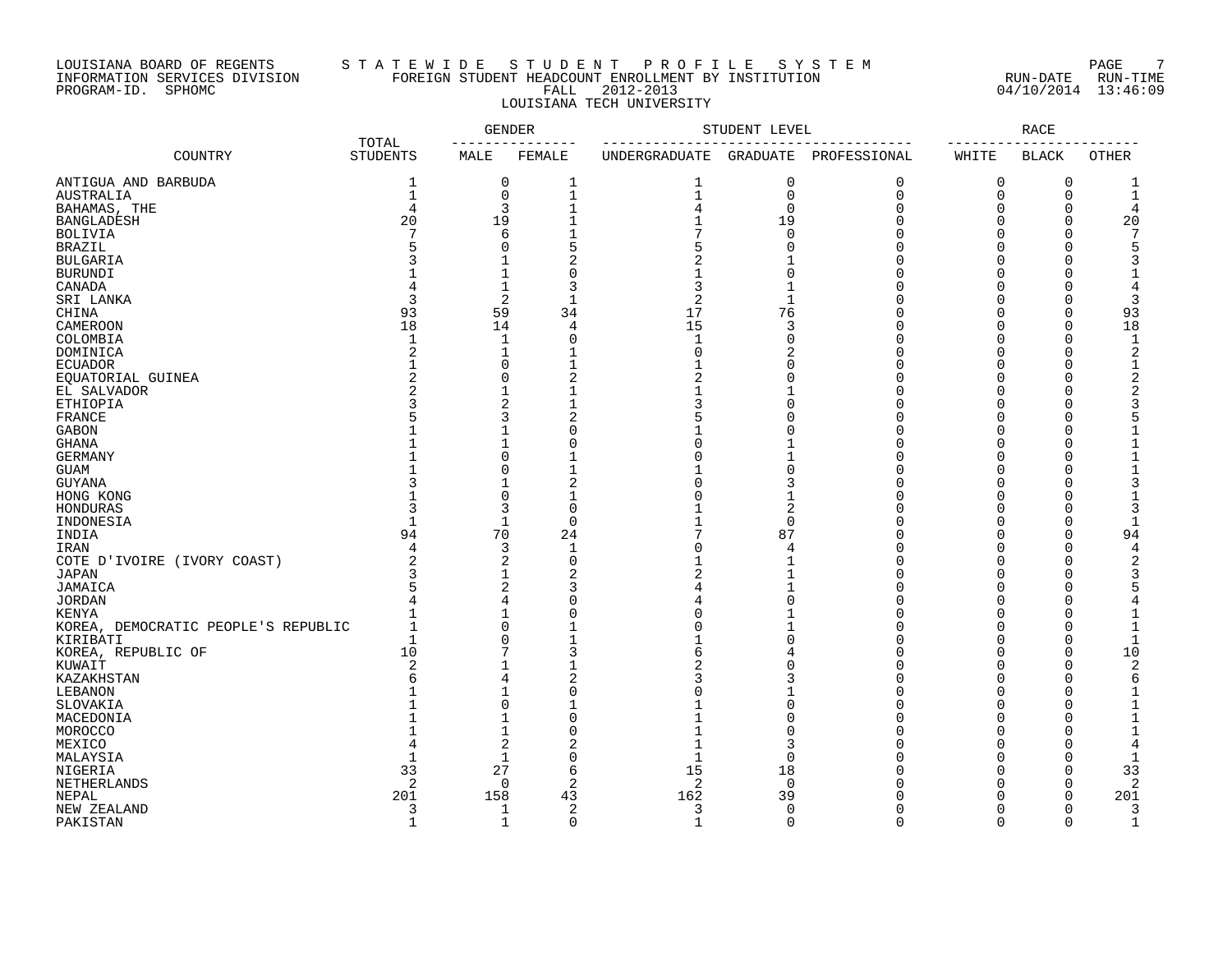## LOUISIANA BOARD OF REGENTS S T A T E W I D E S T U D E N T P R O F I L E S Y S T E M PAGE 8 INFORMATION SERVICES DIVISION FOREIGN STUDENT HEADCOUNT ENROLLMENT BY INSTITUTION RUN-DATE RUN-TIME PROGRAM-ID. SPHOMC FALL 2012-2013 04/10/2014 13:46:09 LOUISIANA TECH UNIVERSITY

|                      |                          | GENDER |        | STUDENT LEVEL |          | RACE         |       |              |       |
|----------------------|--------------------------|--------|--------|---------------|----------|--------------|-------|--------------|-------|
| COUNTRY              | TOTAL<br><b>STUDENTS</b> | MALE   | FEMALE | UNDERGRADUATE | GRADUATE | PROFESSIONAL | WHITE | <b>BLACK</b> | OTHER |
| PHILIPPINES          | 14                       |        |        |               | 13       |              |       |              | 14    |
| PUERTO RICO          |                          |        |        |               |          |              |       |              |       |
| RUSSIA               |                          |        |        |               |          |              |       |              |       |
| RWANDA               |                          |        |        |               |          |              |       |              |       |
| SAUDI ARABIA         | 36                       | 26     | L O    | 24            | 12       |              |       |              | 36    |
| SOUTH AFRICA         |                          |        |        |               |          |              |       |              |       |
| SENEGAL              |                          |        |        |               |          |              |       |              |       |
| ST. LUCIA            |                          |        |        |               |          |              |       |              |       |
| <b>SUDAN</b>         |                          |        |        |               |          |              |       |              |       |
| SYRIA                |                          |        |        |               |          |              |       |              |       |
| SWITZERLAND          |                          |        |        |               |          |              |       |              |       |
| UNITED ARAB EMIRATES |                          |        |        |               |          |              |       |              |       |
| TRINIDAD AND TOBAGO  |                          |        |        |               |          |              |       |              |       |
| THAILAND             |                          |        |        |               |          |              |       |              |       |
| TURKEY               |                          |        |        |               |          |              |       |              |       |
| TAIWAN               |                          |        |        |               |          |              |       |              | 10    |
| <b>UGANDA</b>        |                          |        |        |               |          |              |       |              |       |
| UNITED KINGDOM       |                          |        |        |               |          |              |       |              |       |
| VENEZUELA            |                          |        |        |               |          |              |       |              |       |
| VIETNAM              |                          |        |        |               |          |              |       |              | 11    |
| UNKNOWN LOCATION     |                          |        |        |               |          |              |       |              |       |
| FOREIGN TOTALS       | 680                      | 480    | 200    | 343           | 337      |              |       |              | 680   |
| OUT-OF-STATE TOTALS  | 1,168                    | 655    | 513    | 867           | 301      |              | 807   | 157          | 204   |
| LOUISIANA TOTALS     | 9,456                    | 4,445  | 5,011  | 7,748         | 1,708    |              | 6,776 | 1,394        | 1,286 |
| INSTITUTION TOTALS   | 11,304                   | 5,580  | 5,724  | 8,958         | 2,346    |              | 7,583 | 1,551        | 2,170 |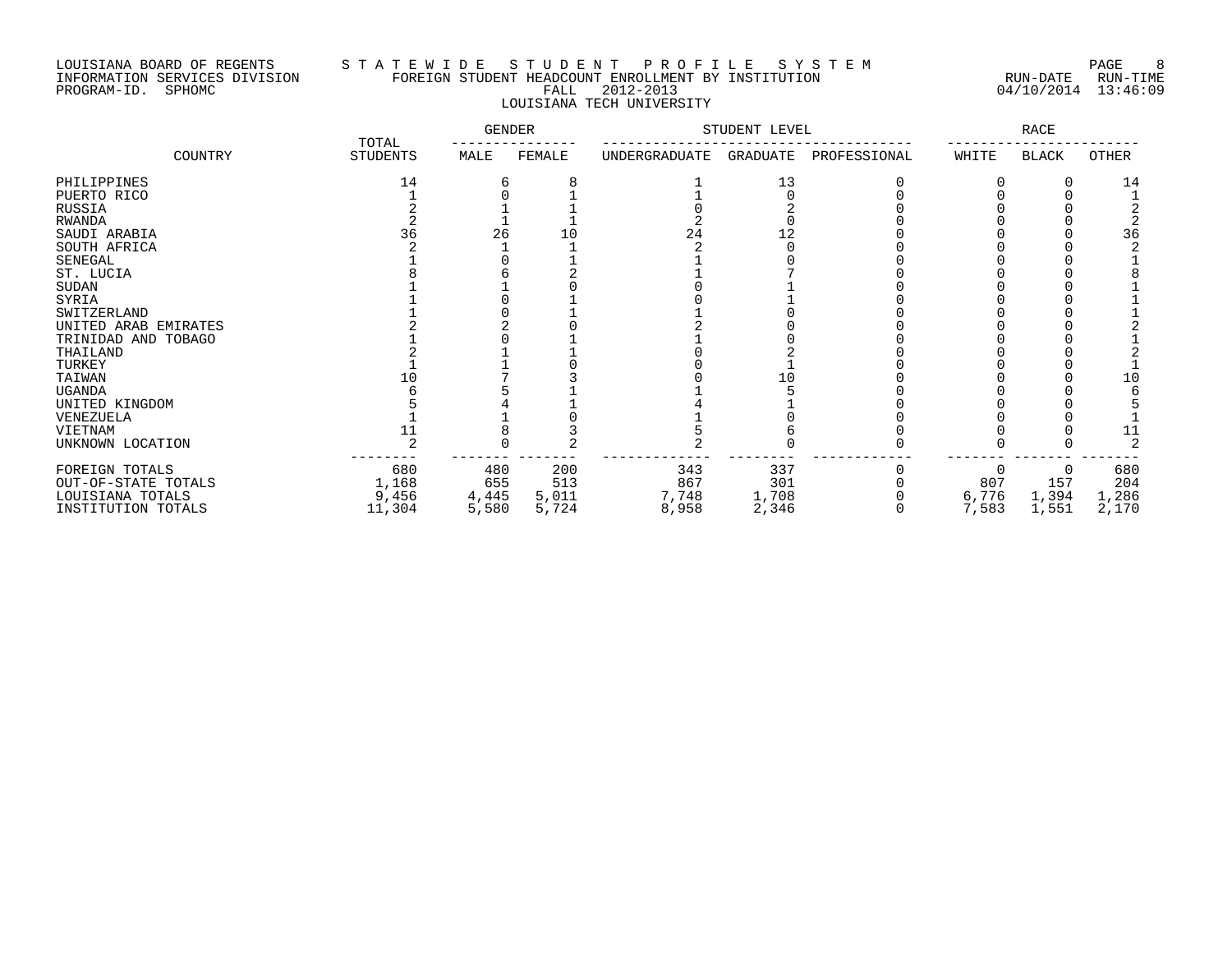## LOUISIANA BOARD OF REGENTS S T A T E W I D E S T U D E N T P R O F I L E S Y S T E M PAGE 9 INFORMATION SERVICES DIVISION FOREIGN STUDENT HEADCOUNT ENROLLMENT BY INSTITUTION RUN-DATE RUN-TIME PROGRAM-ID. SPHOMC FALL 2012-2013 04/10/2014 13:46:09 MCNEESE STATE UNIVERSITY

|                                      |                          | <b>GENDER</b>  |                |               | STUDENT LEVEL           |              |                | RACE          |                |
|--------------------------------------|--------------------------|----------------|----------------|---------------|-------------------------|--------------|----------------|---------------|----------------|
| COUNTRY                              | TOTAL<br><b>STUDENTS</b> | MALE           | FEMALE         | UNDERGRADUATE | GRADUATE                | PROFESSIONAL | WHITE          | <b>BLACK</b>  | <b>OTHER</b>   |
| <b>BELGIUM</b>                       | 1                        | 1              | $\overline{0}$ | 0             | $\mathbf 1$             | 0            | 0              | 0             | 1              |
| <b>BANGLADESH</b>                    | 5                        | $\overline{4}$ | $\mathbf{1}$   | 3             | $\overline{\mathbf{c}}$ | $\mathbf 0$  | 0              | $\mathbf 0$   | 5              |
| <b>BOLIVIA</b>                       | 6                        | 3              | 3              |               | $\mathbf 0$             | $\Omega$     | 0              | $\Omega$      | 6              |
| <b>BENIN</b>                         | 2                        | $\mathbf{1}$   |                |               | $\mathbf{1}$            | $\Omega$     | $\Omega$       | $\Omega$      | $\overline{c}$ |
| <b>BRAZIL</b>                        | $\mathcal{D}$            | $\mathbf{1}$   |                |               | $\mathbf{1}$            | C            | $\mathbf{1}$   | $\Omega$      | $\mathbf{1}$   |
| <b>BURUNDI</b>                       |                          | $\mathbf{1}$   | $\Omega$       |               | 0                       | O            | 0              | -1            | <sup>0</sup>   |
| CANADA                               | 9                        | 5              | 4              | 9             | $\mathbf 0$             | ∩            |                | $\Omega$      | 8              |
| CHINA                                | 45                       | 28             | 17             | 35            | 10                      | $\Omega$     | $\Omega$       | $\Omega$      | 45             |
| <b>CHILE</b>                         | $\mathbf{1}$             | $\Omega$       | $\mathbf{1}$   | $\Omega$      | $\mathbf{1}$            | O            | $\mathbf{1}$   | $\Omega$      | $\Omega$       |
| <b>CAMEROON</b>                      | $\overline{3}$           | $\mathbf 0$    | 3              |               | $\mathbf{1}$            | C            | 0              | 2             | -1             |
| COLOMBIA                             | 12                       | 8              |                |               | 4                       | O            | $\Omega$       | $\Omega$      | 12             |
| COSTA RICA                           |                          | $\mathbf 0$    |                |               | $\Omega$                | ∩            | $\Omega$       | $\Omega$      | -1             |
| <b>ECUADOR</b>                       |                          | 6              |                | 5             | 2                       | C            | $\Omega$       | $\Omega$      |                |
| IRELAND                              |                          | $\mathbf{1}$   |                |               | $\Omega$                | ∩            | $\Omega$       | $\Omega$      |                |
| ETHIOPIA                             |                          | $\mathbf 0$    |                |               | $\Omega$                |              | $\Omega$       |               |                |
| CZECH REPUBLIC                       |                          | $\mathbf 0$    |                |               | $\Omega$                | C            | 1              | 0             | $\Omega$       |
| FRANCE                               |                          | $\Omega$       | 2              |               | ∩                       | C            | $\Omega$       | $\Omega$      | $\overline{c}$ |
| <b>GERMANY</b>                       | $\mathcal{D}$            | $\Omega$       | 2              |               | 1                       | C            | $\overline{c}$ | $\cap$        | $\Omega$       |
| <b>GREECE</b>                        | 3                        | 3              | $\Omega$       |               | $\mathbf 0$             | C            | $\Omega$       | 0             | 3              |
| <b>HUNGARY</b>                       | $\mathbf 1$              | $\mathbf 0$    |                |               | 1                       |              | $\Omega$       | $\Omega$      | $\mathbf{1}$   |
| INDONESIA                            | 11                       | 6              | 5              |               | 2                       | C            | ∩              | $\Omega$      | 11             |
| INDIA                                | 23                       | 18             | F              |               | 18                      | C            | ∩              | $\Omega$      | 23             |
|                                      | $\mathbf{1}$             | $\mathbf 1$    | C              |               | $\Omega$                | r            | $\Omega$       | $\Omega$      | $\mathbf{1}$   |
| COTE D'IVOIRE (IVORY COAST)<br>JAPAN | 2                        | 1              |                | 2             | $\Omega$                | O            | $\Omega$       | $\Omega$      | 2              |
|                                      |                          | $\mathbf{1}$   | 2              | 2             |                         | C            | $\Omega$       | -1            | 2              |
| JAMAICA                              |                          | $\mathbf{1}$   | $\Omega$       |               | $\Omega$                | C            | $\Omega$       | $\Omega$      |                |
| <b>JORDAN</b>                        |                          | 4              |                |               | $\Omega$                | C            | $\Omega$       | 3             | $\overline{4}$ |
| <b>KENYA</b>                         |                          | 3              |                |               |                         |              | $\Omega$       | O             |                |
| KOREA, REPUBLIC OF                   | 5                        |                | 5              | 6             | 3                       | C            | $\Omega$       | 0             |                |
| MEXICO                               |                          | $\mathbf 0$    | 5              | 2             |                         | C            |                |               |                |
| NIGERIA                              | 10                       | 5              |                | 10            | $\Omega$<br>7           | C            | ∩<br>$\Omega$  | 3<br>$\Omega$ |                |
| NEPAL                                | 92<br>$\overline{2}$     | 63             | 29             | 85            |                         | $\cap$       | $\Omega$       |               | 92             |
| PERU                                 |                          | 1              | 4              | 3             | $\overline{c}$          |              |                | $\Omega$      |                |
| PAKISTAN                             |                          | 1              |                | 2             | $\Omega$                | C            | $\Omega$       | $\Omega$      |                |
| POLAND                               |                          | $\mathbf 0$    | 1              |               | $\Omega$                | $\Omega$     | $\Omega$       | 0             |                |
| ROMANIA                              | б                        | 2              | 4              |               | $\Omega$                | $\Omega$     | 2              | $\Omega$      |                |
| PHILIPPINES                          |                          | $\mathbf{1}$   | 4              |               | $\Omega$                | O            | $\Omega$       | $\Omega$      |                |
| RUSSIA                               |                          | $\mathbf 0$    |                |               | $\Omega$                | $\Omega$     | $\Omega$       | $\Omega$      |                |
| RWANDA                               |                          | $\mathbf 0$    |                |               | $\Omega$                | O            | $\Omega$       | 0             |                |
| SAUDI ARABIA                         | б                        | 6              | $\sqrt{ }$     | 5             | 1                       | $\Omega$     | $\Omega$       | $\Omega$      |                |
| SPAIN                                |                          | $\Omega$       |                |               | $\Omega$                | $\Omega$     | $\Omega$       | $\Omega$      |                |
| SERBIA                               |                          | $\mathbf 0$    |                |               |                         | C            | $\Omega$       | $\Omega$      |                |
| <b>SWEDEN</b>                        |                          | $\mathbf 0$    | З              |               | $\Omega$                | $\Omega$     | $\Omega$       | 0             |                |
| THAILAND                             |                          | 5              |                |               |                         | $\Omega$     | $\Omega$       | $\Omega$      | q              |
| TAJIKISTAN                           |                          | $\Omega$       |                |               | 1                       | O            | $\mathbf{1}$   | $\Omega$      |                |
| TONGA                                |                          | 1              | $\Omega$       |               | $\Omega$                | O            | $\Omega$       | $\Omega$      |                |
| TURKEY                               |                          | 4              |                |               | $\Omega$                | C            | $\Omega$       | $\Omega$      |                |
| TAIWAN                               |                          | 2              |                |               |                         | C            | $\Omega$       | U             |                |
| TURKMENISTAN                         |                          | 1              |                |               |                         |              | 2              | U             |                |
| UGANDA                               | 2                        | 0              | $\overline{2}$ | 2             | $\Omega$                | O            | $\mathbf 0$    | -1            | $\mathbf{1}$   |
| UNITED KINGDOM                       | $\mathsf{R}$             | 4              | $\Delta$       | 6             | $\overline{2}$          | $\Omega$     | $\mathbf{1}$   | $\Omega$      | 7              |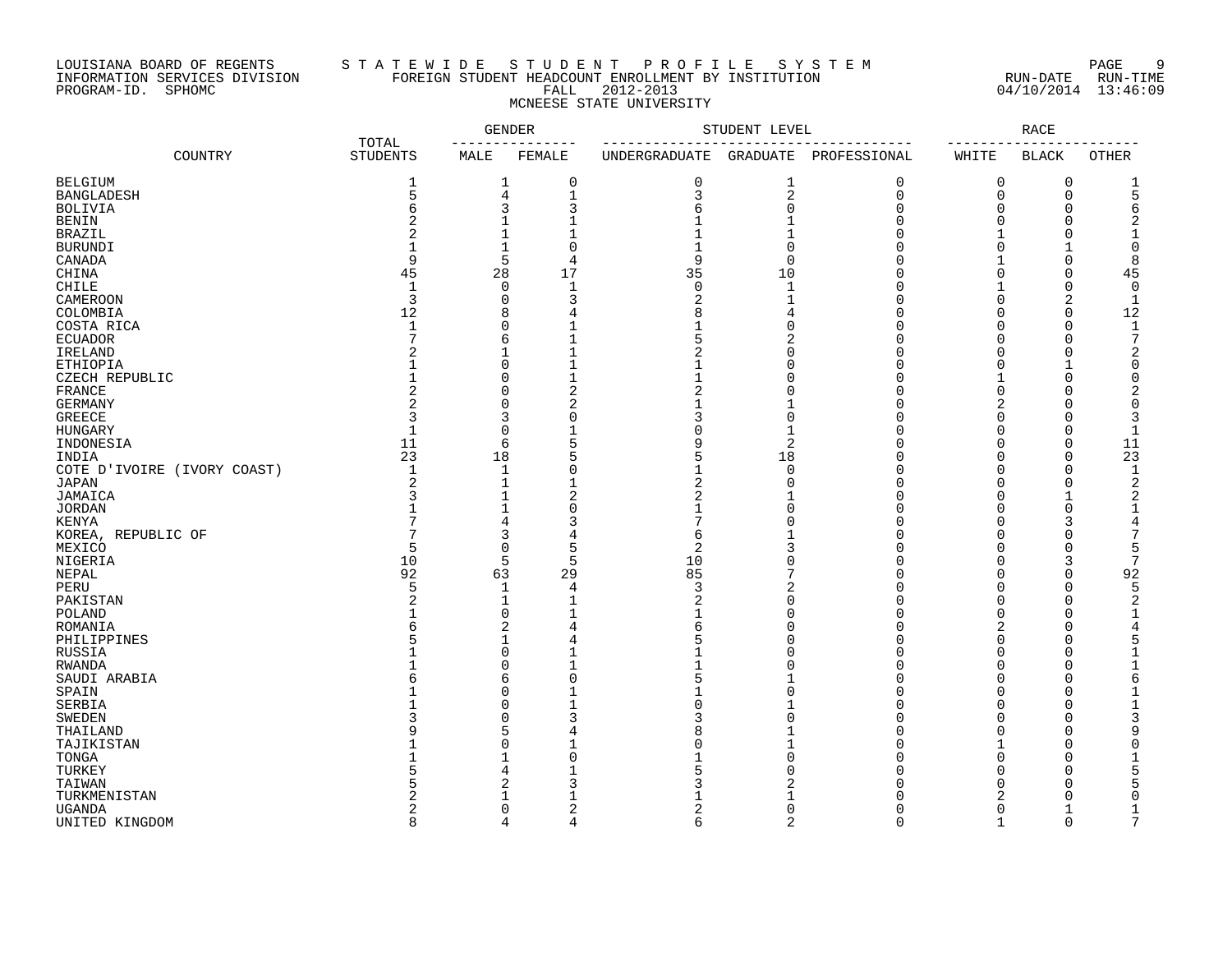# LOUISIANA BOARD OF REGENTS S T A T E W I D E S T U D E N T P R O F I L E S Y S T E M PAGE 10 INFORMATION SERVICES DIVISION FOREIGN STUDENT HEADCOUNT ENROLLMENT BY INSTITUTION RUN-DATE RUN-TIME PROGRAM-ID. SPHOMC FALL 2012-2013 04/10/2014 13:46:09 MCNEESE STATE UNIVERSITY

| COUNTRY                                                                         |                             | <b>GENDER</b>                |                              | STUDENT LEVEL               | <b>RACE</b>            |              |                       |                       |                         |
|---------------------------------------------------------------------------------|-----------------------------|------------------------------|------------------------------|-----------------------------|------------------------|--------------|-----------------------|-----------------------|-------------------------|
|                                                                                 | TOTAL<br>STUDENTS           | MALE                         | FEMALE                       | UNDERGRADUATE               | <b>GRADUATE</b>        | PROFESSIONAL | WHITE                 | <b>BLACK</b>          | <b>OTHER</b>            |
| UKRAINE<br>VIETNAM                                                              | 61                          | 26                           | マド                           | 49                          | 12                     |              |                       |                       | 61                      |
| FOREIGN TOTALS<br>OUT-OF-STATE TOTALS<br>LOUISIANA TOTALS<br>INSTITUTION TOTALS | 396<br>591<br>,592<br>8,579 | 219<br>252<br>2,771<br>3,242 | 175<br>339<br>4,821<br>5,337 | 316<br>503<br>6,883<br>,702 | 80<br>88<br>709<br>877 |              | 436<br>5,881<br>6,330 | 100<br>1,389<br>1,501 | 371<br>55<br>322<br>748 |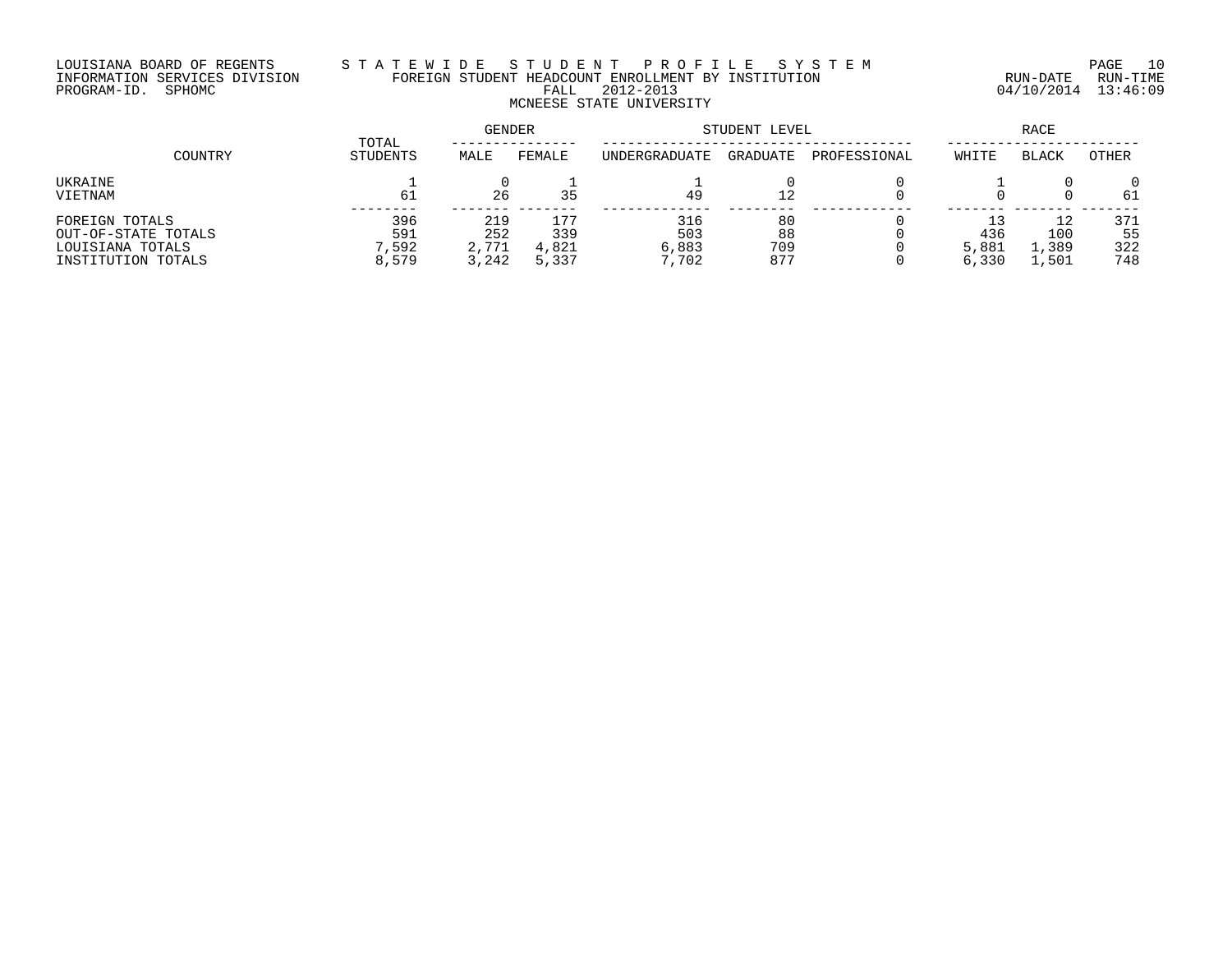## LOUISIANA BOARD OF REGENTS S T A T E W I D E S T U D E N T P R O F I L E S Y S T E M PAGE 11 INFORMATION SERVICES DIVISION FOREIGN STUDENT HEADCOUNT ENROLLMENT BY INSTITUTION RUN-DATE RUN-TIME PROGRAM-ID. SPHOMC FALL 2012-2013 04/10/2014 13:46:09 NICHOLLS STATE UNIVERSITY

|                     |                          | <b>GENDER</b> |        | STUDENT LEVEL |                 | RACE         |       |              |       |
|---------------------|--------------------------|---------------|--------|---------------|-----------------|--------------|-------|--------------|-------|
| COUNTRY             | TOTAL<br><b>STUDENTS</b> | MALE          | FEMALE | UNDERGRADUATE | <b>GRADUATE</b> | PROFESSIONAL | WHITE | <b>BLACK</b> | OTHER |
| ARGENTINA           |                          |               | O      |               | C               |              | O     |              |       |
| AUSTRALIA           |                          | 5             | 2      |               |                 |              |       |              |       |
| <b>BOTSWANA</b>     |                          |               |        |               |                 |              |       |              |       |
| BAHAMAS, THE        |                          |               |        |               |                 |              |       |              |       |
| <b>BOLIVIA</b>      |                          |               |        |               |                 |              |       |              |       |
| <b>BRAZIL</b>       |                          |               |        |               |                 |              |       |              |       |
| <b>BULGARIA</b>     |                          |               |        |               |                 |              |       |              |       |
| CANADA              | 10                       |               |        | 10            |                 |              |       |              | 10    |
| CHINA               |                          |               |        |               |                 |              |       |              |       |
| COLOMBIA            |                          |               |        |               |                 |              |       |              |       |
| FRANCE              | 17                       | 13            |        |               |                 |              |       |              | 17    |
| <b>GERMANY</b>      |                          |               |        |               |                 |              |       |              |       |
| <b>GUATEMALA</b>    |                          |               |        |               |                 |              |       |              |       |
| HONDURAS            |                          |               |        |               |                 |              |       |              |       |
| ICELAND             |                          |               |        |               |                 |              |       |              |       |
|                     |                          |               |        |               |                 |              |       |              |       |
| INDIA               |                          |               |        |               |                 |              |       |              |       |
| <b>JAPAN</b>        |                          |               |        |               |                 |              |       |              |       |
| JAMAICA             |                          |               |        |               |                 |              |       |              |       |
| <b>KENYA</b>        |                          |               |        |               |                 |              |       |              |       |
| KOREA, REPUBLIC OF  |                          |               |        |               |                 |              |       |              |       |
| LITHUANIA           |                          |               |        |               |                 |              |       |              |       |
| MACEDONIA           |                          |               |        |               |                 |              |       |              |       |
| MEXICO              |                          |               |        |               |                 |              |       |              | 6     |
| NIGERIA             |                          |               |        |               |                 |              |       |              | 1     |
| <b>NEPAL</b>        | 10                       |               |        | 10            |                 |              |       |              | 10    |
| NEW ZEALAND         |                          |               |        |               |                 |              |       |              |       |
| RUSSIA              |                          |               |        |               |                 |              |       |              |       |
| ST. KITTS AND NEVIS |                          |               |        |               |                 |              |       |              | U     |
| SOUTH AFRICA        |                          |               |        |               |                 |              |       |              |       |
| SPAIN               |                          |               |        |               |                 |              |       |              | 3     |
| TURKMENISTAN        |                          |               |        |               |                 |              |       |              |       |
| UNITED KINGDOM      | 13                       |               |        |               |                 |              |       |              | 13    |
| VENEZUELA           |                          | O             |        |               |                 |              |       |              |       |
| VIETNAM             |                          | O             |        |               |                 |              |       |              |       |
| UNKNOWN LOCATION    |                          |               |        |               |                 | U            |       |              | 0     |
| FOREIGN TOTALS      | 130                      | 68            | 62     | 102           | 28              | 0            | 2     |              | 127   |
| OUT-OF-STATE TOTALS | 281                      | 130           | 151    | 232           | 49              | $\Omega$     | 185   | 50           | 46    |
| LOUISIANA TOTALS    | 6,210                    | 2,255         | 3,955  | 5,678         | 532             | U            | 4,350 | 1,263        | 597   |
| INSTITUTION TOTALS  | 6,621                    | 2,453         | 4,168  | 6,012         | 609             | $\Omega$     | 4,537 | 1,314        | 770   |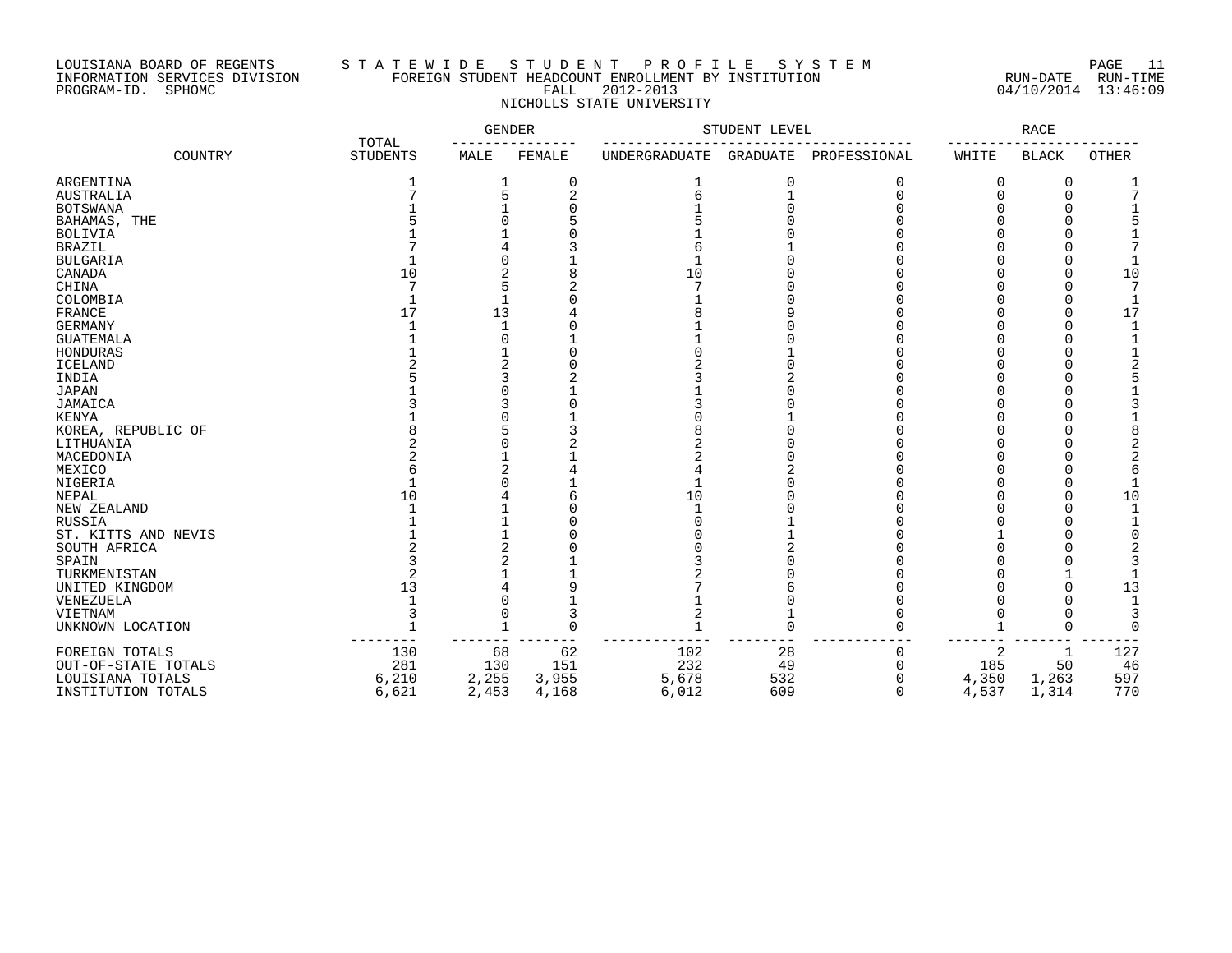### LOUISIANA BOARD OF REGENTS S T A T E W I D E S T U D E N T P R O F I L E S Y S T E M PAGE 12 INFORMATION SERVICES DIVISION FOREIGN STUDENT HEADCOUNT ENROLLMENT BY INSTITUTION RUN-DATE RUN-TIME PROGRAM-ID. SPHOMC FALL 2012-2013 04/10/2014 13:46:09 UNIVERSITY OF LA. AT MONROE

|                      |                          | <b>GENDER</b>           |                | STUDENT LEVEL  |                 | <b>RACE</b>  |          |              |                |
|----------------------|--------------------------|-------------------------|----------------|----------------|-----------------|--------------|----------|--------------|----------------|
| COUNTRY              | TOTAL<br><b>STUDENTS</b> | MALE                    | FEMALE         | UNDERGRADUATE  | <b>GRADUATE</b> | PROFESSIONAL | WHITE    | <b>BLACK</b> | <b>OTHER</b>   |
| <b>AUSTRALIA</b>     | 2                        | 2                       | 0              | 2              | 0               | 0            | 0        | 0            | 2              |
| AUSTRIA              | $\overline{c}$           | $\mathbf 1$             | $\mathbf{1}$   | 1              | $\mathsf 0$     | $\mathbf 1$  | 0        | $\mathbf 0$  | 2              |
| <b>BELGIUM</b>       | $\overline{c}$           | $\overline{0}$          | $\overline{2}$ | $\overline{2}$ | $\mathbf 0$     | $\Omega$     | $\Omega$ | $\Omega$     | 2              |
| <b>BANGLADESH</b>    |                          | $\overline{2}$          | $\Omega$       |                | $\mathbf{1}$    | $\cap$       | $\Omega$ | $\Omega$     | $\overline{c}$ |
| <b>BELARUS</b>       | 2                        | $\overline{\mathbf{c}}$ | $\sqrt{ }$     |                | $\mathbf{1}$    | $\sqrt{ }$   | $\Omega$ | $\Omega$     |                |
| <b>BRAZIL</b>        |                          | $\overline{2}$          |                |                | $\overline{2}$  | C            | $\Omega$ | 0            |                |
| <b>BULGARIA</b>      |                          | $\mathbf 0$             |                |                | $\Omega$        |              | $\Omega$ | U            |                |
| CANADA               |                          | $\overline{2}$          | 5              |                | 3               | C            | $\Omega$ | O            |                |
| CAMBODIA             |                          | $\mathbf 0$             |                |                | $\Omega$        | $\sqrt{ }$   | $\Omega$ | 0            |                |
| CHINA                |                          | 2                       |                | 2              |                 | C            | $\Omega$ | $\Omega$     |                |
| CAMEROON             |                          | $\mathbf{1}$            | $\Omega$       |                | $\mathbf 0$     | $\Omega$     | $\Omega$ | U            |                |
| COLOMBIA             |                          | $\mathbf{1}$            | $\Omega$       |                |                 | ∩            | $\Omega$ | 0            |                |
| COSTA RICA           |                          | $\mathbf 0$             |                |                | $\mathbf 0$     | C            | $\Omega$ | $\Omega$     |                |
| <b>ECUADOR</b>       |                          | 3                       | $\Omega$       | 3              | $\Omega$        | $\Omega$     | $\Omega$ | $\Omega$     |                |
| EGYPT                |                          | 5                       | C              |                |                 |              | $\Omega$ | $\Omega$     |                |
| CZECH REPUBLIC       |                          | 1                       |                |                | $\Omega$        | $\Omega$     | $\Omega$ | $\Omega$     |                |
| FRANCE               |                          | $\mathbf{1}$            |                |                |                 | $\Omega$     | $\Omega$ | $\Omega$     |                |
| GAMBIA, THE          |                          | $\Omega$                |                |                | $\Omega$        |              | $\Omega$ | $\Omega$     |                |
| <b>GERMANY</b>       |                          | 1                       | $\Omega$       |                | $\Omega$        | $\Omega$     | $\Omega$ | 0            |                |
| <b>GUATEMALA</b>     |                          | $\mathbf 0$             |                |                | $\Omega$        | $\sqrt{ }$   | $\Omega$ | $\Omega$     |                |
| HONG KONG            |                          | $\Omega$                | 2              |                | $\mathbf 1$     | ∩            | $\Omega$ | $\Omega$     |                |
| HONDURAS             |                          | $\mathbf{1}$            | $\Omega$       |                | $\mathbf 0$     | C            | $\Omega$ | $\Omega$     |                |
|                      | 1                        | $\mathbf 0$             |                |                | $\mathbf 0$     | C            | $\Omega$ | $\Omega$     | 1              |
| INDONESIA            | 13                       | 9                       | 4              |                | 11              |              | $\Omega$ | $\Omega$     | 13             |
| INDIA                | 3                        | $\overline{2}$          |                |                |                 | $\cap$       | $\Omega$ | $\Omega$     | 3              |
| <b>ISRAEL</b>        |                          |                         |                |                | $\overline{2}$  | $\Omega$     | $\Omega$ |              |                |
| <b>JAPAN</b>         |                          | 0                       | $\overline{a}$ |                | $\Omega$        |              |          | $\Omega$     | $\overline{c}$ |
| JAMAICA              |                          | $\mathbf{1}$            | 2              |                |                 |              | $\Omega$ | $\Omega$     |                |
| <b>JORDAN</b>        |                          | 3                       | 2              |                | 5               | C<br>$\cap$  | $\Omega$ | O            |                |
| KENYA                |                          | 3                       | C              |                | $\Omega$        |              | $\Omega$ | U            |                |
| KYRGYZSTAN           |                          | $\Omega$                |                |                | $\Omega$        | C            | $\Omega$ | U            |                |
| KOREA, REPUBLIC OF   |                          | 4                       | C              |                | 2               | C            | ∩        | U            |                |
| KAZAKHSTAN           |                          | 0                       |                |                | $\Omega$        | C            | $\Omega$ | 0            |                |
| LEBANON              |                          | 1                       |                |                | $\cap$          |              | $\Omega$ | $\cap$       |                |
| SLOVAKIA             |                          | $\mathbf 0$             |                |                | $\Omega$        | C            | $\Omega$ | O            |                |
| LIBYA                |                          | 1                       | $\overline{2}$ |                | 3               | C            | $\Omega$ | $\Omega$     |                |
| MADAGASCAR           |                          | $\mathbf 0$             | $\mathbf{1}$   |                | $\Omega$        | C            | $\Omega$ | $\Omega$     |                |
| MOLDOVA              |                          | $\mathbf{1}$            | $\Omega$       |                | $\Omega$        | $\sqrt{ }$   | $\Omega$ | $\Omega$     |                |
| MEXICO               |                          | 3                       |                |                |                 | $\sqrt{ }$   | $\Omega$ | $\Omega$     |                |
| NIGER                |                          | $\mathbf 0$             | $\mathbf{1}$   |                |                 | C            | $\Omega$ | $\Omega$     |                |
| NIGERIA              | 7                        | 2                       | 5              |                | $\Omega$        | O            | $\Omega$ | $\Omega$     |                |
| NETHERLANDS          | 3                        | $\mathbf 0$             | 3              | 2              |                 | C            | $\Omega$ | $\Omega$     | 3              |
| NEPAL                | 56                       | 40                      | 16             | 52             | 4               | $\Omega$     | $\Omega$ | 0            | 56             |
| NETHERLANDS ANTILLES |                          | 0                       | $\mathbf{1}$   | 1              | $\Omega$        | $\Omega$     | $\Omega$ | $\Omega$     |                |
| NEW ZEALAND          |                          | $\mathbf 0$             | $\mathbf{1}$   |                | $\Omega$        | O            | $\Omega$ | $\Omega$     | $\mathbf{1}$   |
| PAKISTAN             |                          | $\overline{2}$          | $\Omega$       |                | $\Omega$        | O            | $\Omega$ | $\Omega$     |                |
| POLAND               |                          | $\mathbf 0$             |                |                | $\cap$          | C            | $\Omega$ | $\Omega$     |                |
| PORTUGAL             |                          | $\mathbf 0$             |                |                | C               | C            | $\Omega$ | 0            |                |
| QATAR                |                          | 1                       | $\Omega$       |                |                 |              | ∩        | U            |                |
| PHILIPPINES          |                          | $\mathbf 0$             | 1              |                | $\Omega$        | $\Omega$     | $\Omega$ | $\Omega$     | $\mathbf 1$    |
| SAUDI ARABIA         | $\Delta$                 | 4                       | $\Omega$       | $\Omega$       | $\overline{4}$  | $\Omega$     | $\Omega$ | $\Omega$     | 4              |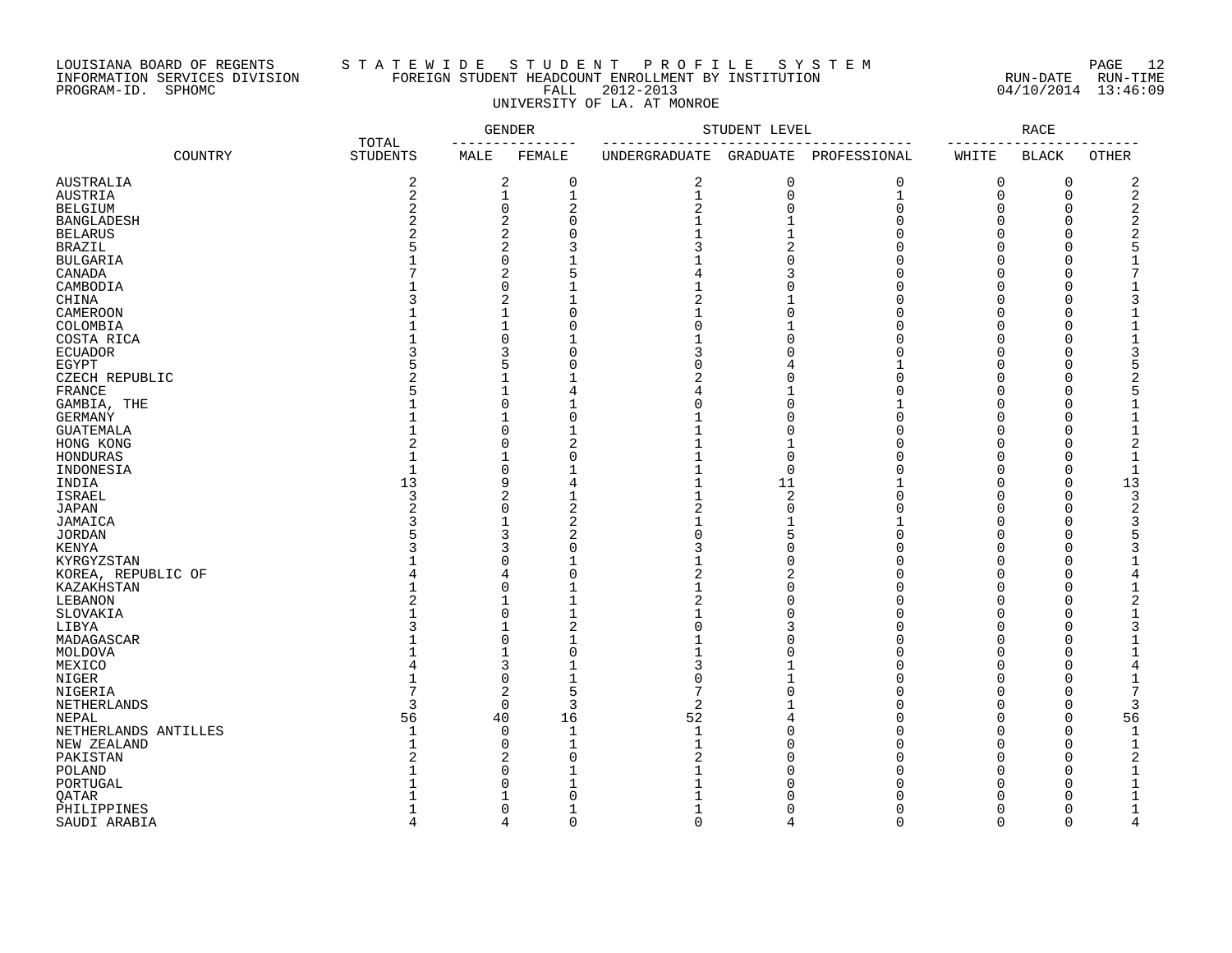## LOUISIANA BOARD OF REGENTS S T A T E W I D E S T U D E N T P R O F I L E S Y S T E M PAGE 13 INFORMATION SERVICES DIVISION FOREIGN STUDENT HEADCOUNT ENROLLMENT BY INSTITUTION RUN-DATE RUN-TIME PROGRAM-ID. SPHOMC FALL 2012-2013 04/10/2014 13:46:09 UNIVERSITY OF LA. AT MONROE

|                     |                          |       | GENDER | STUDENT LEVEL |          |              | <b>RACE</b> |              |              |
|---------------------|--------------------------|-------|--------|---------------|----------|--------------|-------------|--------------|--------------|
| COUNTRY             | TOTAL<br><b>STUDENTS</b> | MALE  | FEMALE | UNDERGRADUATE | GRADUATE | PROFESSIONAL | WHITE       | <b>BLACK</b> | <b>OTHER</b> |
| SOUTH AFRICA        |                          |       |        |               |          |              |             |              |              |
| SPAIN               |                          |       |        |               |          |              |             |              |              |
| SERBIA              |                          |       |        |               |          |              |             |              |              |
| THAILAND            |                          |       |        |               |          |              |             |              |              |
| TURKEY              |                          |       |        |               |          |              |             |              |              |
| TAIWAN              |                          |       |        |               | 19       |              |             |              |              |
| TURKMENISTAN        |                          |       |        |               |          |              |             |              |              |
| UNITED KINGDOM      |                          |       |        |               |          |              |             |              |              |
| UKRAINE             |                          |       |        |               |          |              |             |              |              |
| UZBEKISTAN          |                          |       |        |               |          |              |             |              |              |
| VENEZUELA           |                          |       |        |               |          |              |             |              |              |
| VIETNAM             |                          |       |        |               |          |              |             |              |              |
| NAMIBIA             |                          |       |        |               |          |              |             |              |              |
| UNKNOWN LOCATION    |                          |       |        |               |          |              |             |              |              |
|                     |                          |       |        |               |          |              |             |              |              |
| FOREIGN TOTALS      | 224                      | 121   | 103    | 143           | 75       | h            |             | $\Omega$     | 224          |
| OUT-OF-STATE TOTALS | 710                      | 298   | 412    | 534           | 143      | 33           | 404         | 208          | 98           |
| LOUISIANA TOTALS    | 7,614                    | 2,699 | 4,915  | 6,647         | 688      | 279          | 5,198       | 1,831        | 585          |
|                     |                          |       |        |               |          |              |             |              |              |
| INSTITUTION TOTALS  | 8,548                    | 3,118 | 5,430  | 7,324         | 906      | 318          | 5,602       | 2,039        | 907          |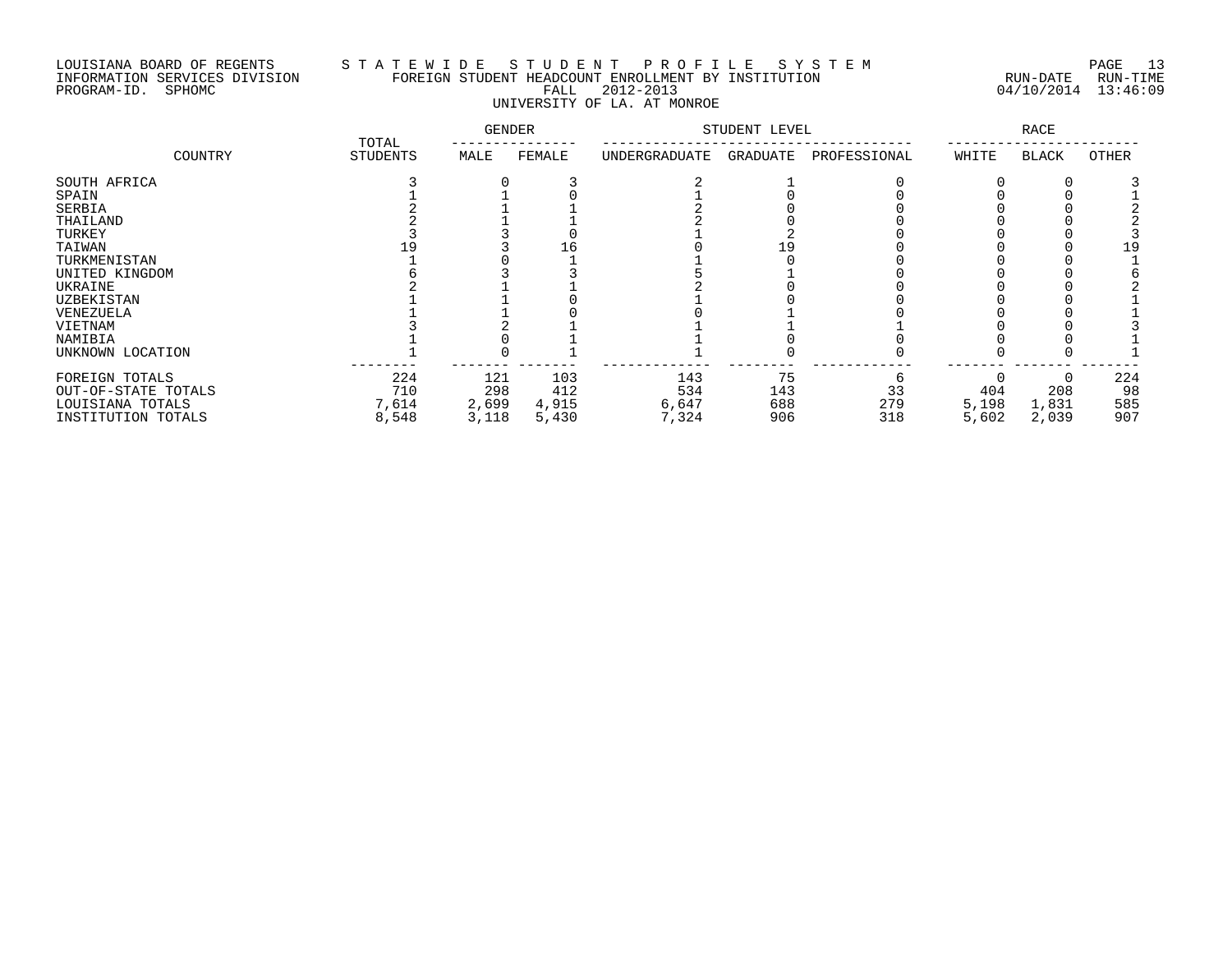### LOUISIANA BOARD OF REGENTS S T A T E W I D E S T U D E N T P R O F I L E S Y S T E M PAGE 14 INFORMATION SERVICES DIVISION FOREIGN STUDENT HEADCOUNT ENROLLMENT BY INSTITUTION RUN-DATE RUN-TIME PROGRAM-ID. SPHOMC FALL 2012-2013 04/10/2014 13:46:09 NORTHWESTERN STATE UNIVERSITY

|                     |                          | <b>GENDER</b> |        | STUDENT LEVEL |          | RACE         |       |              |       |
|---------------------|--------------------------|---------------|--------|---------------|----------|--------------|-------|--------------|-------|
| COUNTRY             | TOTAL<br><b>STUDENTS</b> | MALE          | FEMALE | UNDERGRADUATE | GRADUATE | PROFESSIONAL | WHITE | <b>BLACK</b> | OTHER |
| <b>AUSTRALIA</b>    |                          |               |        |               |          |              |       |              |       |
| <b>BRAZIL</b>       |                          |               |        |               |          |              |       |              |       |
| CANADA              |                          |               | 10     |               |          |              |       |              |       |
| CAMEROON            |                          |               |        |               |          |              |       |              |       |
| COLOMBIA            |                          |               |        |               |          |              |       |              |       |
| COSTA RICA          |                          |               |        |               |          |              |       |              |       |
| DOMINICAN REPUBLIC  |                          |               |        |               |          |              |       |              |       |
| <b>ECUADOR</b>      |                          |               |        |               |          |              |       |              |       |
| CZECH REPUBLIC      |                          |               |        |               |          |              |       |              |       |
| FINLAND             |                          |               |        |               |          |              |       |              |       |
| FRANCE              |                          |               |        |               |          |              |       |              |       |
| <b>GERMANY</b>      |                          |               |        |               |          |              |       |              |       |
| HONDURAS            |                          |               |        | 10            |          |              |       |              | 11    |
| <b>JAPAN</b>        |                          |               |        |               |          |              |       |              |       |
| KOREA, REPUBLIC OF  |                          |               |        |               |          |              |       |              |       |
| KUWAIT              |                          |               |        |               |          |              |       |              |       |
| MAURITIUS           |                          |               |        |               |          |              |       |              |       |
| MEXICO              |                          |               |        |               |          |              |       |              |       |
| PHILIPPINES         |                          |               |        |               |          |              |       |              |       |
| RUSSIA              |                          |               |        |               |          |              |       |              |       |
| ST. KITTS AND NEVIS |                          |               |        |               |          |              |       |              |       |
| SINGAPORE           |                          |               |        |               |          |              |       |              |       |
| UNITED KINGDOM      |                          |               |        |               |          |              |       |              |       |
| UKRAINE             |                          |               |        |               |          |              |       |              |       |
| FOREIGN TOTALS      | 57                       | 17            | 40     | 48            | -9       |              | 0     |              | 57    |
| OUT-OF-STATE TOTALS | 989                      | 431           | 558    | 811           | 178      |              | 605   | 200          | 184   |
| LOUISIANA TOTALS    | 8,401                    | 2,470         | 5,931  | 7,453         | 948      |              | 4,969 | 2,336        | 1,096 |
| INSTITUTION TOTALS  | 9,447                    | 2,918         | 6,529  | 8,312         | 1,135    |              | 5,574 | 2,536        | 1,337 |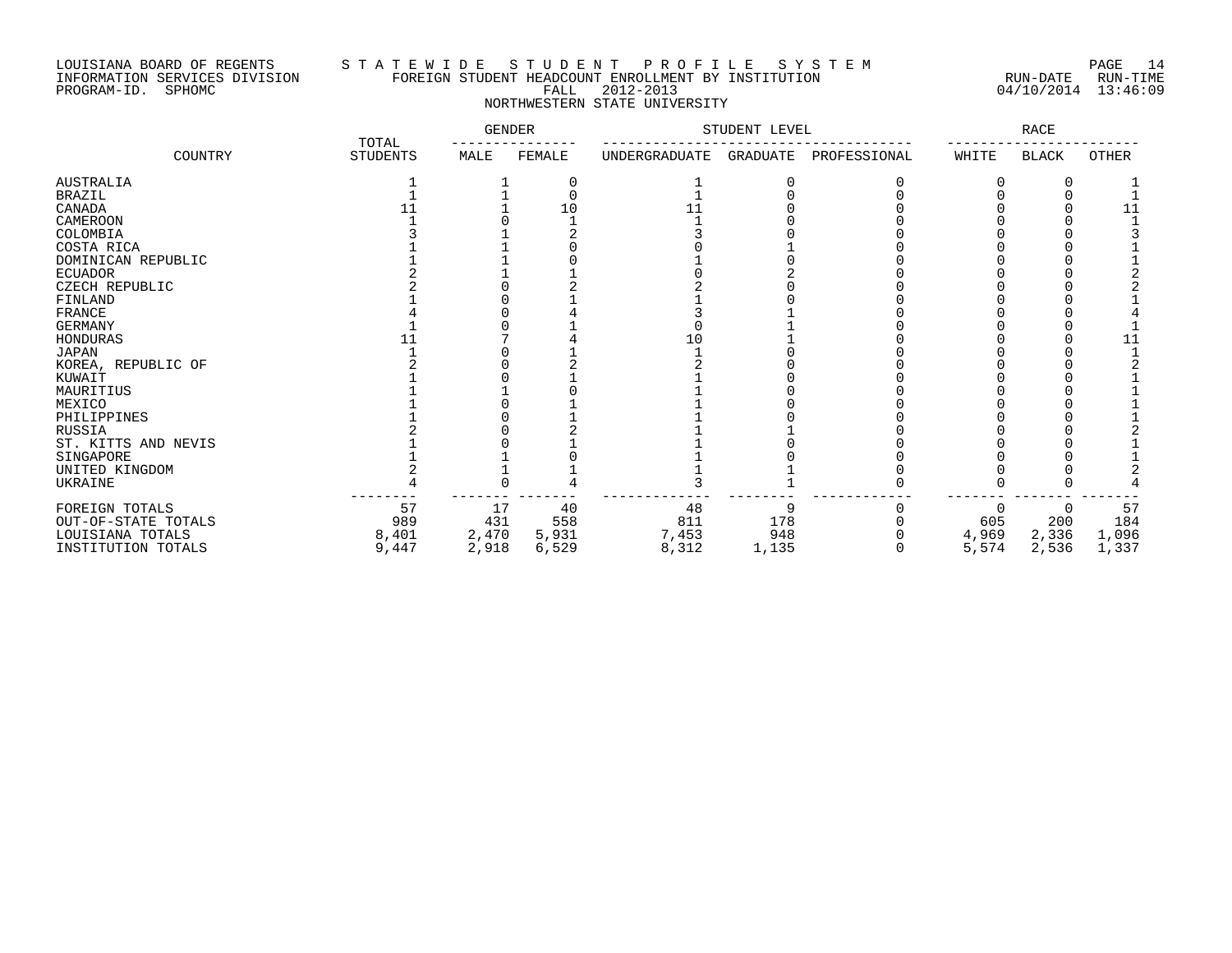### LOUISIANA BOARD OF REGENTS S T A T E W I D E S T U D E N T P R O F I L E S Y S T E M PAGE 15 INFORMATION SERVICES DIVISION FOREIGN STUDENT HEADCOUNT ENROLLMENT BY INSTITUTION RUN-DATE RUN-TIME PROGRAM-ID. SPHOMC FALL 2012-2013 04/10/2014 13:46:09 SOUTHEASTERN LA. UNIVERSITY

|                                     |                          | GENDER       |                | STUDENT LEVEL  |                | <b>RACE</b>           |              |              |          |
|-------------------------------------|--------------------------|--------------|----------------|----------------|----------------|-----------------------|--------------|--------------|----------|
| COUNTRY                             | TOTAL<br><b>STUDENTS</b> | MALE         | FEMALE         | UNDERGRADUATE  |                | GRADUATE PROFESSIONAL | WHITE        | BLACK        | OTHER    |
| ALBANIA                             | 1                        | 0            | 1              | 1              | $\mathbf 0$    | $\mathbf 0$           | 0            | 0            | -1       |
| BAHAMAS, THE                        | 4                        | 1            | 3              | 3              | $\mathbf 1$    | 0                     | 0            | $\mathbf 1$  | 3        |
| BOSNIA AND HERZEGOVINA              |                          | 0            | 1              |                | $\mathbf 0$    | $\mathbf 0$           | 1            | $\Omega$     | $\Omega$ |
| <b>BELARUS</b>                      |                          | $\Omega$     | 1              | 1              | $\Omega$       | $\Omega$              | $\mathbf{1}$ | $\Omega$     | $\Omega$ |
| <b>BRAZIL</b>                       | 6                        | 2            | 4              | 4              | $\overline{c}$ | $\cap$                | $\Omega$     | $\cap$       | 6        |
| <b>BULGARIA</b>                     | 2                        | 2            | $\mathbf 0$    | $\mathbf 1$    | -1             | $\Omega$              | 0            | O            | 2        |
| CANADA                              | 13                       | $\mathbf{1}$ | 12             | 12             | 1              | $\cap$                | 2            | $\Omega$     | 11       |
| CHINA                               | 17                       | 8            | 9              | 7              | 10             | $\Omega$              | $\Omega$     | $\Omega$     | 17       |
| <b>CAMEROON</b>                     | $\mathbf{1}$             | 0            | $\mathbf{1}$   | $\mathbf{1}$   | $\Omega$       | $\Omega$              | $\Omega$     | $\mathbf{1}$ | $\Omega$ |
| COLOMBIA                            |                          | 4            | 3              |                | U              | $\Omega$              | $\Omega$     | $\Omega$     | 7        |
| CUBA                                |                          | 0            | 1              |                |                | $\cap$                | $\Omega$     | $\Omega$     |          |
| <b>ECUADOR</b>                      |                          | 0            | $\overline{2}$ |                |                | ∩                     | $\Omega$     | $\Omega$     |          |
| EL SALVADOR                         | 2                        | 2            | $\Omega$       |                |                | $\cap$                | $\Omega$     | $\Omega$     |          |
| <b>ETHIOPIA</b>                     | 3                        | 1            | 2              |                |                | $\Omega$              | $\Omega$     | 2            |          |
| FRANCE                              | 10                       | 3            | 7              |                |                | O                     | $\Omega$     | 1            | 9        |
| <b>GHANA</b>                        | 3                        | 1            | 2              |                |                | $\Omega$              | $\Omega$     | 2            |          |
| <b>GRENADA</b>                      |                          | $\mathbf{1}$ | $\Omega$       |                |                | $\cap$                | $\Omega$     | $\Omega$     |          |
| <b>GERMANY</b>                      |                          | 5            | $\overline{2}$ |                | $\Omega$       | $\cap$                | $\Omega$     | $\Omega$     |          |
| HONDURAS                            |                          | 2            | $\Omega$       |                | U              | $\Omega$              | $\Omega$     | $\Omega$     |          |
| CROATIA                             |                          | 1            | $\Omega$       |                |                |                       | $\Omega$     | O            |          |
| INDONESIA                           |                          | 0            |                |                |                | $\cap$                | $\Omega$     | $\Omega$     |          |
| INDIA                               |                          | 2            | 2              |                |                | $\cap$                | $\Omega$     | ∩            |          |
| <b>ITALY</b>                        |                          | $\Omega$     | $\overline{2}$ |                |                | $\cap$                | $\Omega$     | O            |          |
| <b>JORDAN</b>                       |                          | 0            |                |                |                | $\Omega$              | $\Omega$     | $\Omega$     |          |
| KENYA                               |                          | 2            |                |                |                | U                     | $\Omega$     |              |          |
| KOREA, DEMOCRATIC PEOPLE'S REPUBLIC |                          | 0            |                |                |                | $\cap$                | $\Omega$     | $\Omega$     |          |
| KOREA, REPUBLIC OF                  | 5                        | 2            | 3              |                | 2              | $\Omega$              | $\Omega$     | ∩            |          |
| KAZAKHSTAN                          |                          | 1            | $\Omega$       |                |                | $\Omega$              | $\Omega$     | $\Omega$     |          |
| LEBANON                             | 2                        |              |                |                |                | $\Omega$              | $\Omega$     | O            |          |
| MOLDOVA                             | 3                        |              | 2              |                |                | $\cap$                | $\Omega$     | O            |          |
| MONGOLIA                            |                          |              | $\Omega$       | U              |                | $\cap$                | $\Omega$     | ∩            |          |
| MALI                                | $\mathbf{1}$             | 1            | $\Omega$       | $\mathbf{1}$   | ∩              | $\cap$                | $\Omega$     | 0            | -1       |
| MEXICO                              | 10                       | 5            | 5              | 10             |                |                       | $\Omega$     | $\Omega$     | 10       |
| NIGERIA                             | 3                        | 0            | 3              | 3              |                | $\Omega$              | $\Omega$     | 1            | 2        |
| NEPAL                               | 123                      | 92           | 31             | 123            |                | $\cap$                | $\Omega$     | $\Omega$     | 123      |
| NICARAGUA                           | $\mathbf{1}$             | $\mathbf 0$  | $\mathbf{1}$   | $\mathbf{1}$   | U              | $\Omega$              | 0            | $\Omega$     | 1        |
| PAKISTAN                            | $\overline{2}$           | 1            | $\mathbf{1}$   | $\overline{2}$ | $\Omega$       | $\Omega$              | $\Omega$     | $\Omega$     | 2        |
| PANAMA                              | 2                        | 0            | 2              |                |                | $\Omega$              | $\Omega$     | $\Omega$     |          |
| ROMANIA                             | 6                        | 3            | 3              | 5              |                | $\cap$                | 3            | $\Omega$     |          |
| PHILIPPINES                         |                          | 0            | 3              |                | 2              | $\cap$                | $\Omega$     | U            |          |
| RUSSIA                              |                          | 0            | 3              |                |                | $\Omega$              | 1            | $\Omega$     |          |
| SAUDI ARABIA                        |                          |              |                |                |                | $\Omega$              | $\Omega$     | 0            |          |
| SOUTH AFRICA                        |                          | 2            |                |                |                | $\cap$                |              | O            |          |
| SLOVENIA                            |                          | 1            | $\cap$         |                |                | ∩                     | $\Omega$     | $\Omega$     |          |
| SPAIN                               |                          | 0            |                |                |                | $\cap$                | $\Omega$     | ∩            |          |
| <b>SWEDEN</b>                       |                          | 2            |                |                |                |                       |              | $\Omega$     |          |
| SYRIA                               |                          |              |                |                |                |                       | $\Omega$     | U            |          |
| THAILAND                            |                          | U            |                |                |                |                       | ∩            | U            |          |
| TAIWAN                              |                          | 1            | $\Omega$       |                | U              | <sup>0</sup>          | $\Omega$     | $\Omega$     | 1        |
| TURKMENISTAN                        | $\mathbf{1}$             | $\Omega$     | $\mathbf{1}$   | $\mathbf{1}$   | $\Omega$       | $\cap$                | $\mathbf{1}$ | $\Omega$     | $\Omega$ |
|                                     |                          |              |                |                |                |                       |              |              |          |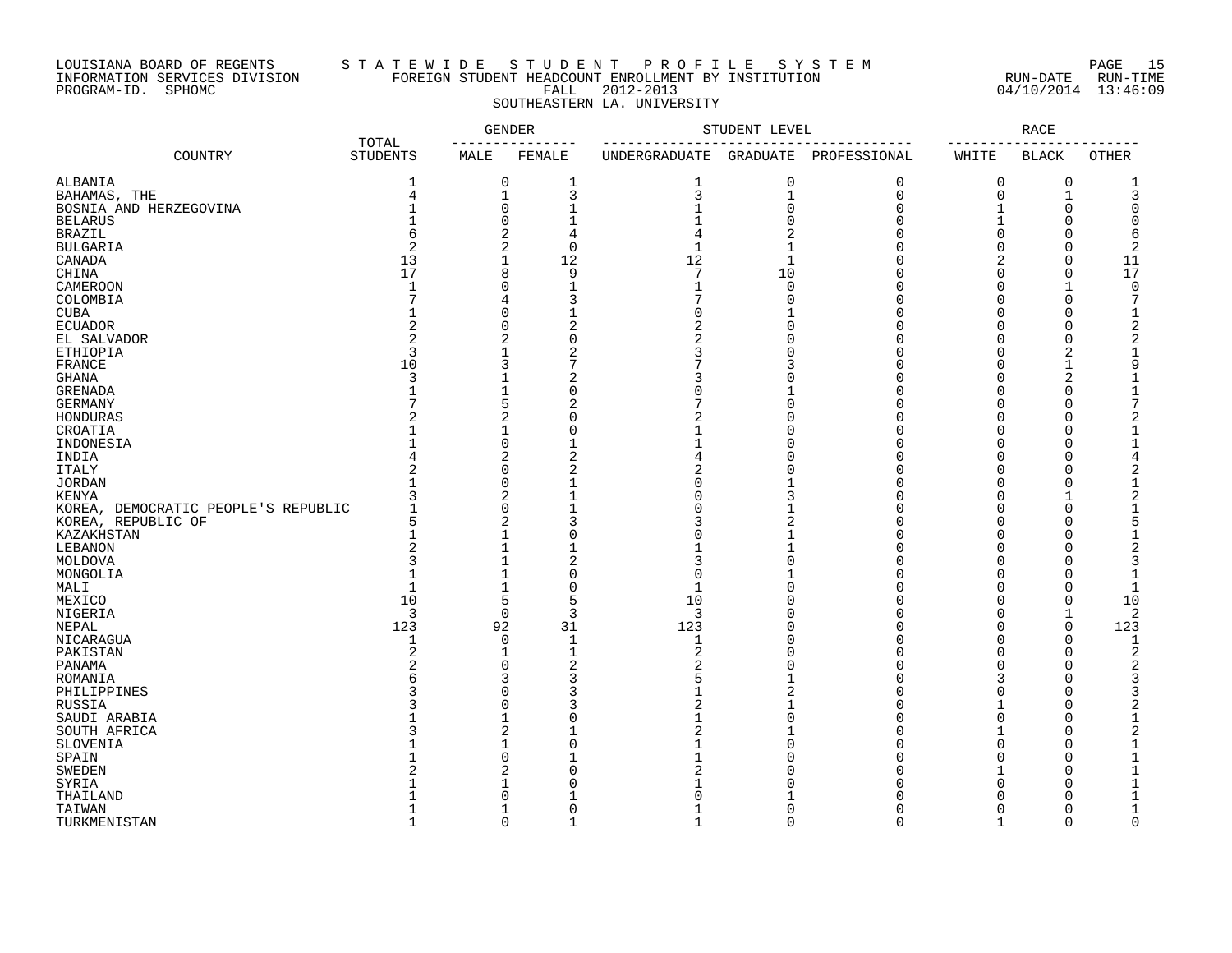# LOUISIANA BOARD OF REGENTS S T A T E W I D E S T U D E N T P R O F I L E S Y S T E M PAGE 16 INFORMATION SERVICES DIVISION FOREIGN STUDENT HEADCOUNT ENROLLMENT BY INSTITUTION RUN-DATE RUN-TIME PROGRAM-ID. SPHOMC FALL 2012-2013 04/10/2014 13:46:09 SOUTHEASTERN LA. UNIVERSITY

| COUNTRY             | TOTAL    | GENDER |        | STUDENT LEVEL |          | RACE         |        |              |       |
|---------------------|----------|--------|--------|---------------|----------|--------------|--------|--------------|-------|
|                     | STUDENTS | MALE   | FEMALE | UNDERGRADUATE | GRADUATE | PROFESSIONAL | WHITE  | <b>BLACK</b> | OTHER |
| UGANDA              |          |        |        |               |          |              |        |              |       |
| UNITED KINGDOM      |          |        |        |               |          |              |        |              |       |
| UKRAINE             |          |        |        |               |          |              |        |              |       |
| BURKINA             |          |        |        |               |          |              |        |              |       |
| UZBEKISTAN          |          |        |        |               |          |              |        |              |       |
| VENEZUELA           |          |        |        |               |          |              |        |              |       |
| VIETNAM             |          |        |        |               |          |              |        |              |       |
| VIRGIN ISLANDS      |          |        |        |               |          |              |        |              |       |
| SWAZILAND           |          |        |        |               |          |              |        |              |       |
| FOREIGN TOTALS      | 305      | 167    | 138    | 264           | 41       |              | 16     |              | 280   |
| OUT-OF-STATE TOTALS | 489      | 202    | 287    | 436           | 53       |              | 299    | 121          | 69    |
| LOUISIANA TOTALS    | 14,808   | 5,556  | 9,252  | 13,540        | 1,268    |              | 10,481 | 2,259        | 2,068 |
| INSTITUTION TOTALS  | 15,602   | 5,925  | 9,677  | 14,240        | 1,362    |              | 10,796 | 2,389        | 2,417 |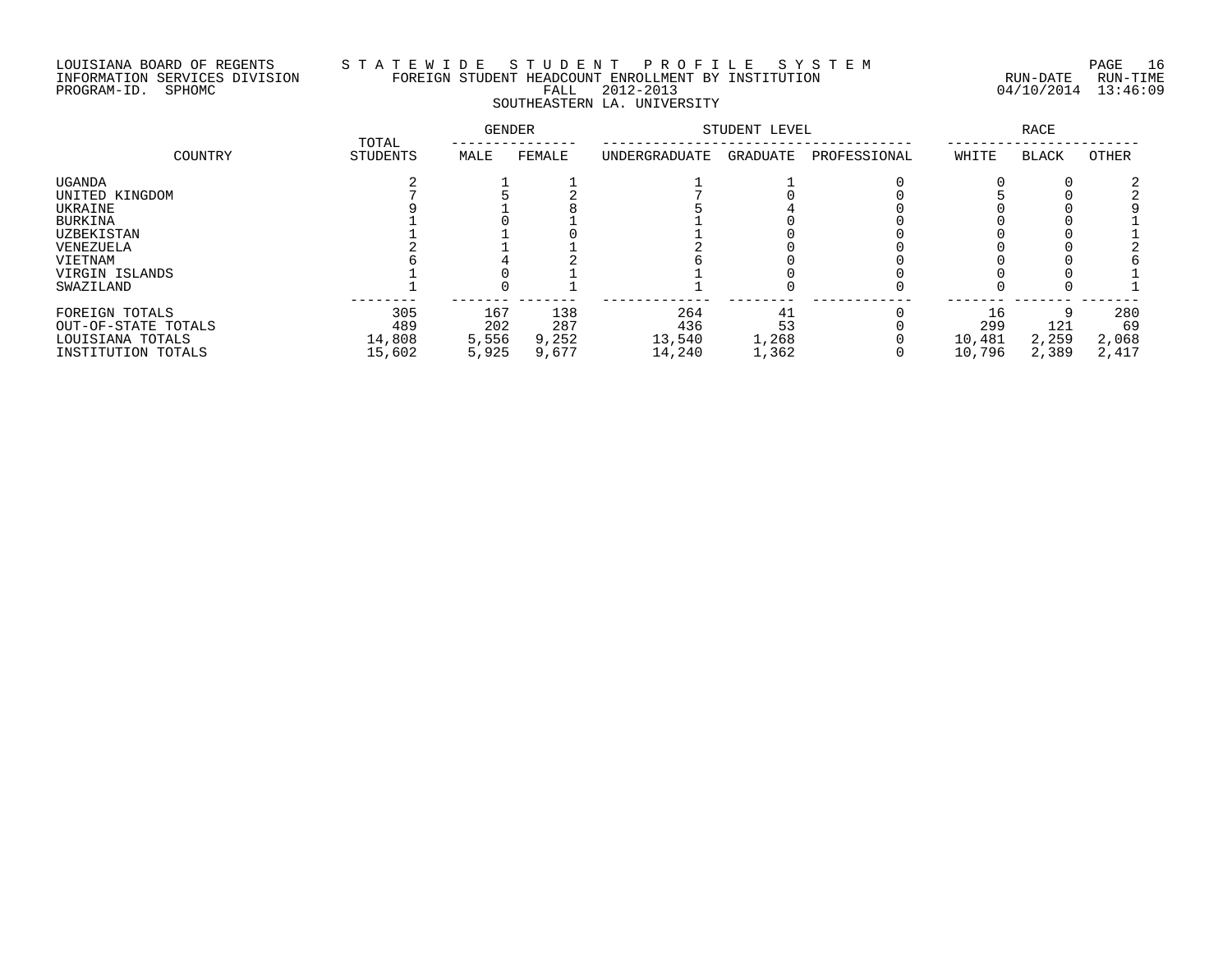### LOUISIANA BOARD OF REGENTS S T A T E W I D E S T U D E N T P R O F I L E S Y S T E M PAGE 17 INFORMATION SERVICES DIVISION FOREIGN STUDENT HEADCOUNT ENROLLMENT BY INSTITUTION RUN-DATE RUN-TIME PROGRAM-ID. SPHOMC FALL 2012-2013 04/10/2014 13:46:09 UNIVERSITY OF LA. AT LAFAYETTE

|                                             |                          |                | <b>GENDER</b>  |               | STUDENT LEVEL  |                       |          | <b>RACE</b>          |                |
|---------------------------------------------|--------------------------|----------------|----------------|---------------|----------------|-----------------------|----------|----------------------|----------------|
| COUNTRY                                     | TOTAL<br><b>STUDENTS</b> | MALE           | FEMALE         | UNDERGRADUATE |                | GRADUATE PROFESSIONAL | WHITE    | <b>BLACK</b>         | <b>OTHER</b>   |
| AFGHANISTAN                                 | 1                        | 1              | 0              | 1             | 0              | 0                     | 0        | 0                    | $\mathbf{1}$   |
| ANGOLA                                      | $\overline{4}$           | 3              | 1              | 4             | 0              | $\mathbf 0$           | 0        | $\mathbf 0$          | 4              |
| <b>AUSTRALIA</b>                            | 6                        | 5              | $\mathbf{1}$   | 6             | $\mathbf 0$    | $\Omega$              | 0        | $\Omega$             | 6              |
| <b>AUSTRIA</b>                              |                          | $\mathbf{1}$   | $\mathbf 0$    |               | $\Omega$       | $\cap$                | $\Omega$ | $\Omega$             | $\mathbf{1}$   |
| <b>BELGIUM</b>                              | 1                        | $\mathbf{1}$   | $\Omega$       | $\mathbf{1}$  | $\Omega$       | $\Omega$              | $\Omega$ | $\Omega$             | $\overline{1}$ |
| BAHAMAS, THE                                | 3                        | $\mathbf{1}$   | 2              |               | $\Omega$       | O                     | 0        | $\Omega$             | 3              |
| <b>BANGLADESH</b>                           | 15                       | 13             | 2              |               | 15             |                       | 0        | $\Omega$             | 15             |
| <b>BELARUS</b>                              | $\mathbf{1}$             | $\mathbf 0$    | $\mathbf{1}$   |               | $\mathbf 1$    | ∩                     | 0        | $\Omega$             | $\mathbf{1}$   |
| <b>BRAZIL</b>                               | 5                        | 3              | $\overline{2}$ |               | $\overline{c}$ | $\Omega$              | $\Omega$ | $\Omega$             | 5              |
| CANADA                                      | 15                       | 4              | 11             | 9             | 6              |                       | 0        | $\Omega$             | 15             |
| SRI LANKA                                   | 2                        | 1              | 1              | $\mathbf{1}$  | $\mathbf{1}$   |                       | $\Omega$ | $\Omega$             | 2              |
| CHINA                                       | 55                       | 34             | 21             | 14            | 41             |                       | $\Omega$ | $\Omega$             | 55             |
| <b>CHILE</b>                                | $\mathbf{1}$             | 1              | $\overline{0}$ | $\mathbf{1}$  | $\Omega$       | $\cap$                | $\Omega$ | $\Omega$             | $\mathbf{1}$   |
| <b>CAMEROON</b>                             | 9                        | 4              | 5              | 7             | $\overline{c}$ | $\Omega$              | $\Omega$ | $\Omega$             | 9              |
| COLOMBIA                                    | 12                       | 8              | 4              | 8             |                | $\Omega$              | 0        | $\Omega$             | 12             |
| <b>CYPRUS</b>                               | $\overline{4}$           | 3              | $\mathbf 1$    | 4             | O              | $\Omega$              | 0        | $\Omega$             | 4              |
| DENMARK                                     | $\mathbf{1}$             | $\Omega$       | $\mathbf{1}$   | U             | -1             | $\cap$                | $\Omega$ | $\Omega$             | $\mathbf{1}$   |
| EGYPT                                       | 8                        | 7              | $\overline{1}$ |               | $\mathsf{R}$   | $\Omega$              | $\Omega$ | $\Omega$             | 8              |
| EQUATORIAL GUINEA                           |                          | 1              | $\mathbf 0$    |               | $\Omega$       | $\Omega$              | 0        | $\Omega$             | 1              |
| <b>ESTONIA</b>                              |                          | 0              |                |               | U              | $\Omega$              | 0        | $\Omega$             | 1              |
| EL SALVADOR                                 |                          | 0              | $\mathbf{1}$   | -1            | $\cap$         | ∩                     | 0        | $\Omega$             | -1             |
| <b>ETHIOPIA</b>                             | 3                        | 2              | $\mathbf{1}$   | 3             | $\Omega$       | $\Omega$              | $\Omega$ | $\Omega$             | 3              |
| FINLAND                                     | $\mathbf{1}$             | 0              | $\mathbf{1}$   | $\Omega$      |                | $\Omega$              | 0        | $\Omega$             | $\mathbf{1}$   |
| FRANCE                                      | 20                       | 9              | 11             | 13            | 7              | $\Omega$              | 0        | 0                    | 20             |
| GAMBIA, THE                                 |                          | 1              | $\mathbf 0$    | $\Omega$      |                | O                     | 0        | $\Omega$             | $\mathbf{1}$   |
| GABON                                       | $\mathbf{1}$             | 0              | $\mathbf{1}$   | ∩             |                | $\Omega$              | $\Omega$ | $\Omega$             | $\mathbf{1}$   |
| <b>GEORGIA</b>                              |                          | $\Omega$       | $\mathbf{1}$   | U             | $\mathbf{1}$   | $\Omega$              | $\Omega$ | $\Omega$             | $\mathbf{1}$   |
| <b>GHANA</b>                                |                          | $\mathbf{1}$   | $\mathbf 0$    | O             |                | $\Omega$              | 0        | $\Omega$             | $\mathbf{1}$   |
| <b>GERMANY</b>                              | 2                        | $\mathbf{1}$   | $\mathbf 1$    | O             | 2              | O                     | 0        | $\Omega$             | 2              |
| <b>GREECE</b>                               |                          | $\mathbf{1}$   | $\mathbf 0$    | U             |                |                       | $\Omega$ | $\Omega$             | $\mathbf{1}$   |
| <b>GUATEMALA</b>                            | 5                        | 2              | 3              | 5             | U              | $\Omega$              | $\Omega$ | O                    | 5              |
| HAITI                                       | 3                        | 3              | $\mathbf 0$    | 3             | $\cap$         | ∩                     | 0        | $\Omega$             | 3              |
| HONG KONG                                   | 2                        | 1              | $\mathbf{1}$   | 2             | U              |                       | $\Omega$ | $\Omega$             | 2              |
| HONDURAS                                    | 16                       | 7              | 9              | 16            | $\Omega$       |                       | 0        | $\Omega$             | 16             |
| INDONESIA                                   | $\overline{2}$           | 2              | $\Omega$       | 2             | $\Omega$       | ∩                     | $\Omega$ | $\Omega$             | $\overline{2}$ |
| INDIA                                       | 92                       | 67             | 25             | 4             | 88             | O                     | $\Omega$ | $\Omega$             | 92             |
| IRAN                                        | 14                       | 8              | 6              | $\mathbf{1}$  | 13             | $\Omega$              | 0        | $\Omega$             | 14             |
|                                             | 2                        | 2              | $\mathbf 0$    | 1             | $\mathbf{1}$   | O                     | $\Omega$ | $\Omega$             | 2              |
| <b>ITALY</b>                                | 4                        | 1              | 3              | 4             | $\Omega$       | $\Omega$              | $\Omega$ | $\Omega$             | 4              |
| COTE D'IVOIRE (IVORY COAST)<br><b>JAPAN</b> | $\mathbf{1}$             | $\mathbf{1}$   | $\Omega$       | $\mathbf{1}$  | $\Omega$       | $\Omega$              | $\Omega$ | $\Omega$             | $\mathbf{1}$   |
|                                             |                          | 0              |                | $\mathbf{1}$  | $\cap$         | $\Omega$              | 0        | $\Omega$             | $\mathbf{1}$   |
| JAMAICA                                     | 2                        | 2              | $\mathbf 0$    |               | $\Omega$       | $\Omega$              | 0        | $\Omega$             | 2              |
| <b>JORDAN</b>                               |                          |                |                | 2<br>1        |                | ∩                     |          |                      |                |
| KENYA                                       | 4                        | 2              | $\Omega$       |               |                | $\Omega$              | 0        | $\Omega$<br>$\Omega$ | $\overline{2}$ |
| KOREA, REPUBLIC OF                          |                          | 1              | 3              | 2             | 2              |                       | $\Omega$ |                      | 4              |
| KUWAIT                                      |                          | $\overline{2}$ | $\Omega$       | 2             | $\cap$         | $\Omega$              | $\Omega$ | $\Omega$             | $\overline{2}$ |
| KAZAKHSTAN                                  |                          | $\mathbf{1}$   | 0              | $\mathbf{1}$  | $\Omega$       | $\Omega$              | 0        | $\Omega$             | $\mathbf{1}$   |
| LEBANON                                     |                          | 3              | 0              | 2             |                | ∩                     | 0        | $\Omega$             | 3              |
| LIBYA                                       |                          | 1              | $\Omega$       |               |                |                       | O        | $\Omega$             | -1             |
| MALI                                        |                          | 1              | $\mathbf 0$    | 1             | $\Omega$       | $\Omega$              | 0        | $\Omega$             | $\mathbf{1}$   |
| MAURITIUS                                   | $\mathbf{1}$             | $\mathbf{1}$   | $\Omega$       | $\mathbf{1}$  | $\Omega$       | $\cap$                | $\Omega$ | $\Omega$             | $\mathbf{1}$   |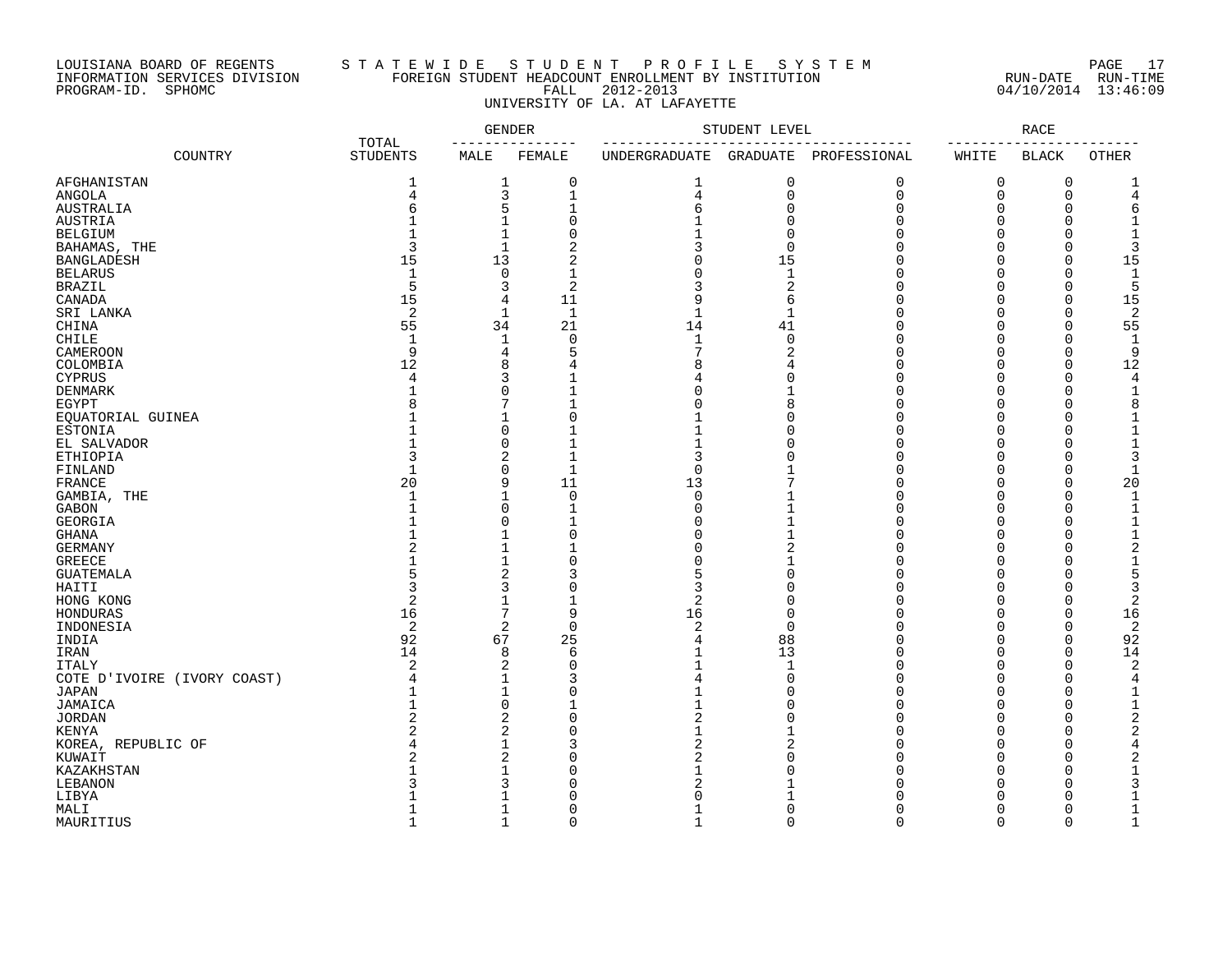## LOUISIANA BOARD OF REGENTS S T A T E W I D E S T U D E N T P R O F I L E S Y S T E M PAGE 18 INFORMATION SERVICES DIVISION FOREIGN STUDENT HEADCOUNT ENROLLMENT BY INSTITUTION RUN-DATE RUN-TIME PROGRAM-ID. SPHOMC FALL 2012-2013 04/10/2014 13:46:09 UNIVERSITY OF LA. AT LAFAYETTE

|                      |                          | GENDER |        |                | STUDENT LEVEL |              |          | RACE         |              |
|----------------------|--------------------------|--------|--------|----------------|---------------|--------------|----------|--------------|--------------|
| COUNTRY              | TOTAL<br><b>STUDENTS</b> | MALE   | FEMALE | UNDERGRADUATE  | GRADUATE      | PROFESSIONAL | WHITE    | <b>BLACK</b> | <b>OTHER</b> |
| OMAN                 | 9                        | 3      | 6      | 9              | 0             | 0            | 0        | $\Omega$     |              |
| MEXICO               | 8                        | 7      |        | 8              | $\Omega$      | O            | 0        | $\Omega$     |              |
| MALAYSIA             |                          |        |        |                |               |              |          |              |              |
| <b>NIGER</b>         |                          | U      |        | ∩              | 2             |              |          |              |              |
| NIGERIA              | 30                       | 22     |        | 20             | 10            |              |          |              | 30           |
| <b>NETHERLANDS</b>   | 2                        | 1      |        | $\overline{2}$ | $\sqrt{ }$    |              |          |              |              |
| NEPAL                | 25                       | 22     |        | 17             |               |              |          |              | 25           |
| NICARAGUA            |                          | ∩      |        |                |               |              |          |              |              |
| NEW ZEALAND          |                          |        |        |                |               |              |          |              |              |
| PAKISTAN             |                          |        |        |                |               |              |          |              |              |
| PANAMA               |                          |        |        |                |               |              |          |              |              |
| ROMANIA              |                          |        |        |                |               |              |          |              |              |
| <b>RWANDA</b>        |                          |        |        |                |               |              |          |              |              |
| SAUDI ARABIA         | 47                       | 47     |        | 46             |               |              |          |              | 47           |
| SENEGAL              |                          |        |        |                |               |              |          |              |              |
| SERBIA               |                          |        |        |                |               |              |          |              |              |
| ST. LUCIA            |                          |        |        |                |               |              |          |              |              |
| <b>SWEDEN</b>        |                          |        |        |                |               |              |          |              |              |
| SYRIA                |                          |        |        |                |               |              |          |              |              |
| SWITZERLAND          |                          |        |        |                |               |              |          |              |              |
| UNITED ARAB EMIRATES |                          |        |        |                |               |              |          |              |              |
| TRINIDAD AND TOBAGO  |                          |        |        |                |               |              |          |              |              |
| THAILAND             |                          |        |        |                |               |              |          |              |              |
| <b>TOGO</b>          |                          |        |        |                |               |              |          |              |              |
| TUNISIA              |                          |        |        |                |               |              |          |              |              |
| TURKEY               |                          |        |        |                |               |              |          |              |              |
| TAIWAN               |                          |        |        |                |               |              |          |              |              |
| TURKMENISTAN         |                          |        |        |                |               |              |          |              |              |
| UNITED KINGDOM       |                          |        |        |                |               |              |          |              |              |
| <b>BURKINA</b>       |                          |        |        |                |               |              |          |              |              |
| UZBEKISTAN           |                          |        |        |                |               |              |          |              |              |
| VENEZUELA            | q                        |        |        | 8              |               |              |          |              | 9            |
| VIETNAM              | 13                       | 8      | 5      | 11             |               |              |          |              | 13           |
| YEMEN                |                          |        |        |                | $\Omega$      |              |          |              |              |
| UNKNOWN LOCATION     |                          |        |        | 2              | $\Omega$      | O            | $\Omega$ | <sup>0</sup> | 2            |
| FOREIGN TOTALS       | 539                      | 369    | 170    | 294            | 245           | 0            | 0        | 0            | 539          |
| OUT-OF-STATE TOTALS  | 1,180                    | 538    | 642    | 772            | 408           | 0            | 781      | 198          | 201          |
| LOUISIANA TOTALS     | 15,021                   | 6,342  | 8,679  | 14,062         | 959           | 0            | 10,737   | 3,165        | 1,119        |
| INSTITUTION TOTALS   | 16,740                   | 7,249  | 9,491  | 15,128         | 1,612         | $\Omega$     | 11,518   | 3,363        | 1,859        |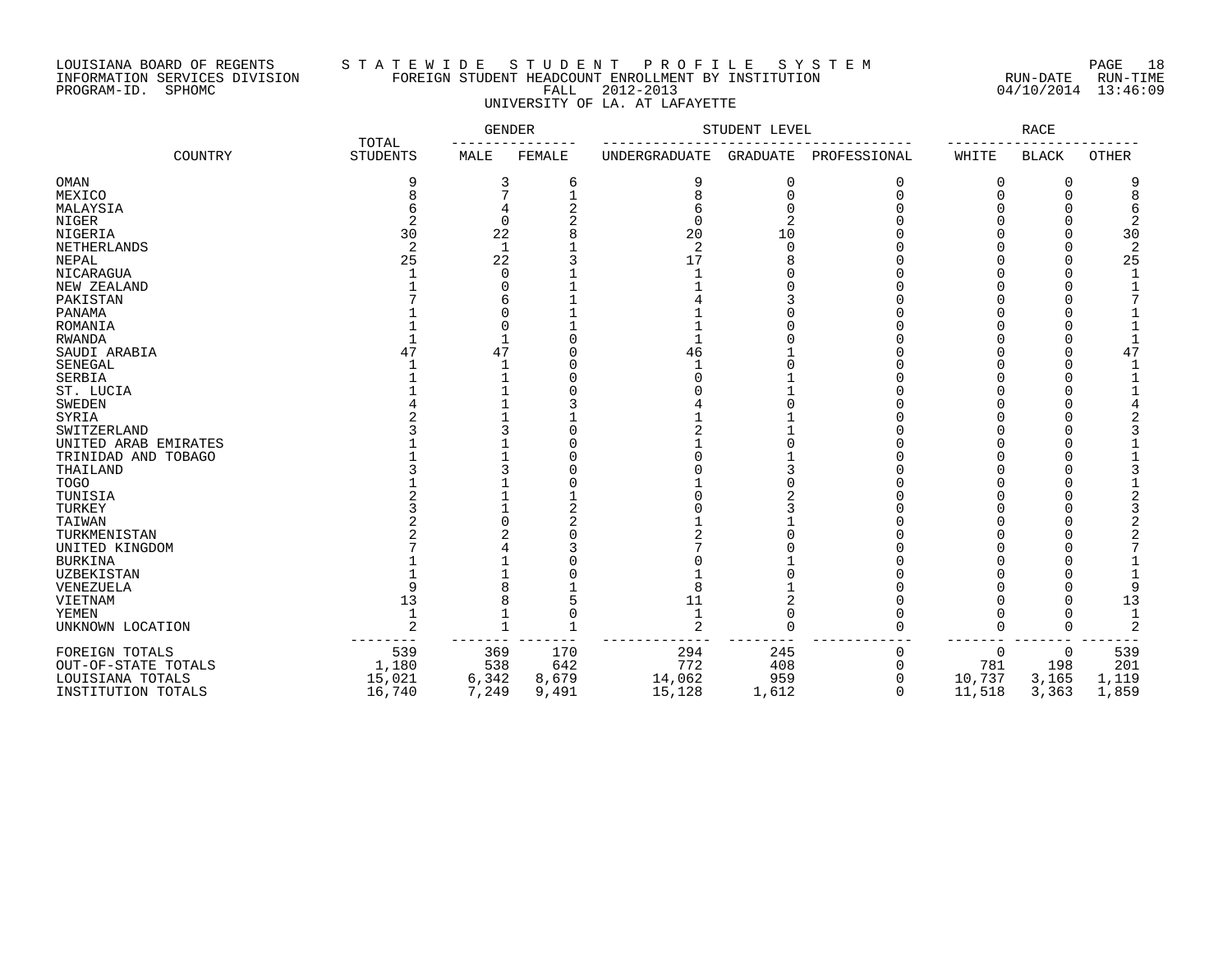# LOUISIANA BOARD OF REGENTS S T A T E W I D E S T U D E N T P R O F I L E S Y S T E M PAGE 19 INFORMATION SERVICES DIVISION FOREIGN STUDENT HEADCOUNT ENROLLMENT BY INSTITUTION RUN-DATE RUN-TIME PROGRAM-ID. SPHOMC FALL 2012-2013 04/10/2014 13:46:09 L.S.U. AT ALEXANDRIA

| COUNTRY             | TOTAL    | <b>GENDER</b> |        | STUDENT LEVEL |          | RACE         |            |              |       |
|---------------------|----------|---------------|--------|---------------|----------|--------------|------------|--------------|-------|
|                     | STUDENTS | MALE          | FEMALE | UNDERGRADUATE | GRADUATE | PROFESSIONAL | WHITE      | <b>BLACK</b> | OTHER |
| KYRGYZSTAN          |          |               |        |               |          |              |            |              |       |
| NIGERIA             |          |               |        |               |          |              |            |              |       |
| PHILIPPINES         |          |               |        |               |          |              |            |              |       |
| UNKNOWN LOCATION    |          |               |        |               |          |              |            |              |       |
| FOREIGN TOTALS      |          |               |        |               |          |              |            |              |       |
| OUT-OF-STATE TOTALS | 46       |               |        | 45            |          |              | 25         |              | 14    |
| LOUISIANA TOTALS    | 2,376    | 715           | ⊥,661  | 2,354         | 22       |              | 1,781      | 407          | 188   |
| INSTITUTION TOTALS  | 2,426    | 737           | ⊥,689  | 2,403         | 23       |              | $\pm$ ,807 | 414          | 205   |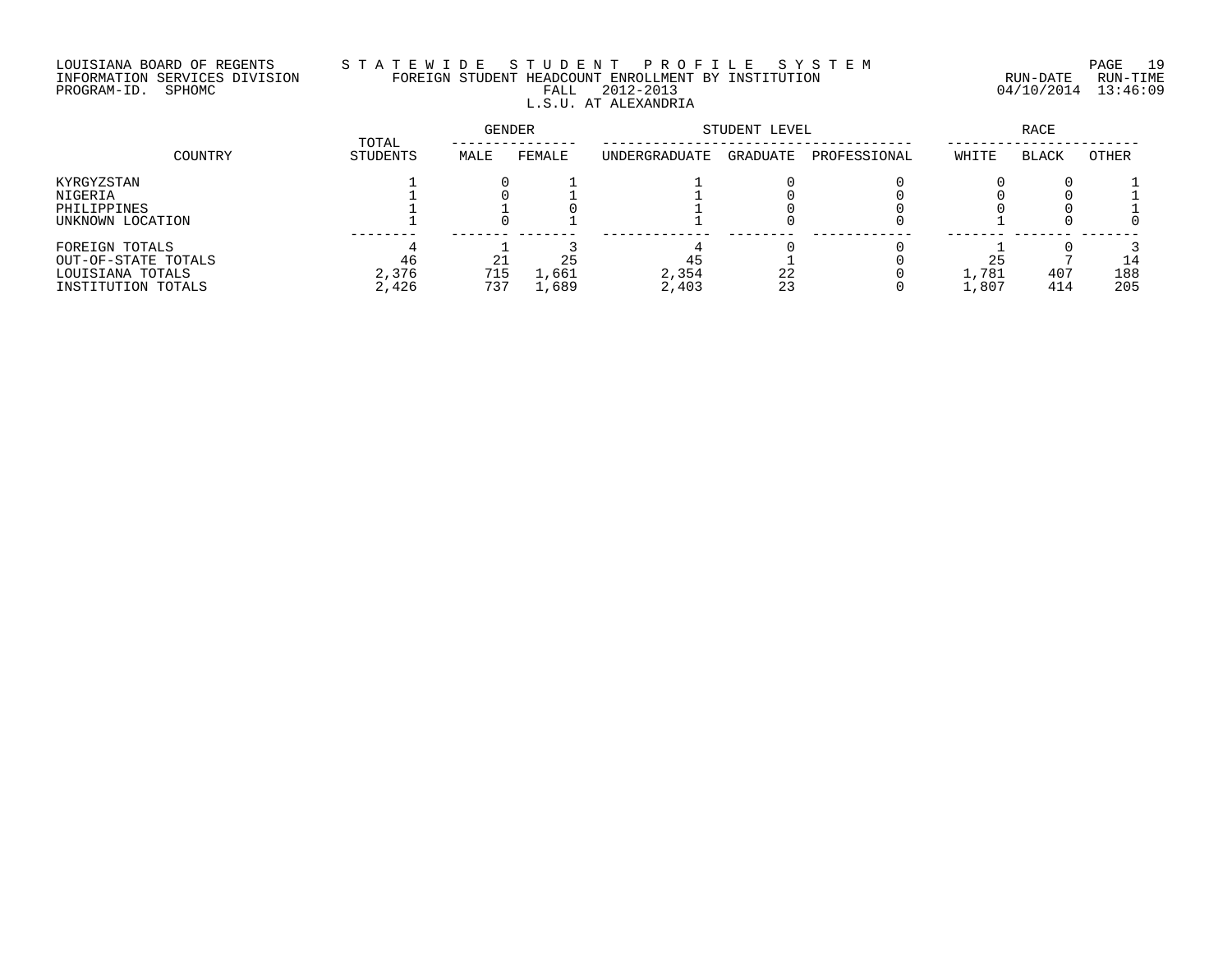# LOUISIANA BOARD OF REGENTS S T A T E W I D E S T U D E N T P R O F I L E S Y S T E M PAGE 20 INFORMATION SERVICES DIVISION FOREIGN STUDENT HEADCOUNT ENROLLMENT BY INSTITUTION RUN-DATE RUN-TIME PROGRAM-ID. SPHOMC FALL 2012-2013 04/10/2014 13:46:09 L.S.U. AT BATON ROUGE

|                             |                          |                   | <b>GENDER</b>  | STUDENT LEVEL                |                 | RACE          |                |              |                |
|-----------------------------|--------------------------|-------------------|----------------|------------------------------|-----------------|---------------|----------------|--------------|----------------|
| COUNTRY                     | TOTAL<br><b>STUDENTS</b> | $- - - -$<br>MALE | FEMALE         | -----------<br>UNDERGRADUATE | <b>GRADUATE</b> | PROFESSIONAL  | -----<br>WHITE | <b>BLACK</b> | <b>OTHER</b>   |
| AFGHANISTAN                 | 1                        | 1                 | 0              | 0                            | 1               | $\Omega$      | 0              | $\mathbf 0$  | 1              |
| ARMENIA                     | $\mathbf{1}$             | 0                 | $\mathbf{1}$   | $\Omega$                     | $\mathbf{1}$    | $\mathbf 0$   | 0              | $\mathbf 0$  | $1\,$          |
| ANGOLA                      | 5                        | 3                 | $\overline{2}$ | 5                            | $\Omega$        | $\Omega$      | $\Omega$       | $\Omega$     | 5              |
| ARGENTINA                   |                          | 4                 | $\mathbf{1}$   | 1                            | 4               | $\Omega$      | 0              | $\Omega$     | 5              |
| AUSTRALIA                   | 9                        | 7                 | $\overline{2}$ | 7                            | $\mathbf{1}$    |               | $\Omega$       | $\cap$       | 9              |
| AUSTRIA                     |                          | 1                 | $\mathbf{1}$   | 2                            | $\Omega$        | $\Omega$      | $\Omega$       | $\cap$       | $\overline{2}$ |
| <b>BOTSWANA</b>             |                          | $\mathbf{1}$      | $\mathbf 0$    | ∩                            | $\Omega$        | $\mathbf{1}$  | $\Omega$       | $\cap$       | $\mathbf 1$    |
| <b>BELGIUM</b>              | 6                        | 3                 | 3              | 5                            | $\mathbf{1}$    | ∩             | $\Omega$       | $\cap$       | 6              |
| BAHAMAS, THE                | 5                        | 2                 | 3              |                              | $\mathbf{1}$    | $\Omega$      | 0              | $\Omega$     | 5              |
| <b>BANGLADESH</b>           | 27                       | 22                |                |                              | 22              | $\Omega$      | $\Omega$       | $\cap$       | 27             |
| <b>BELIZE</b>               | 3                        | 2                 |                |                              | $\mathbf{1}$    | $\Omega$      | $\Omega$       | $\cap$       | 3              |
| BOSNIA AND HERZEGOVINA      |                          | $\Omega$          |                | ∩                            | $\mathbf{1}$    | $\cap$        | $\Omega$       | $\cap$       | $\mathbf{1}$   |
| <b>BOLIVIA</b>              | 5                        | 2                 | 3              |                              | $\mathbf{1}$    | $\Omega$      | $\Omega$       | $\cap$       | 5              |
|                             | $\mathbf 1$              | 0                 | $\mathbf{1}$   | 4<br>$\Omega$                | $\mathbf{1}$    | $\Omega$      | 0              | $\cap$       |                |
| <b>BELARUS</b>              |                          |                   |                |                              |                 | $\Omega$      |                | $\cap$       | $\mathbf 1$    |
| <b>BRAZIL</b>               | 18<br>26                 | 7                 | 11             | 4                            | 14              |               | $\Omega$       | $\cap$       | 18             |
| CANADA                      |                          | 17                | 9              | 12                           | 13              | 1<br>$\Omega$ | $\Omega$       | $\cap$       | 26             |
| CAMBODIA                    | $\mathbf{1}$             | $\Omega$          | $\mathbf{1}$   | 1                            | $\Omega$        |               | $\Omega$       |              | $\mathbf{1}$   |
| SRI LANKA                   | 23                       | 14                | 9              | $\mathbf{1}$                 | 22              | $\Omega$      | $\Omega$       | $\Omega$     | 23             |
| CHINA                       | 396                      | 217               | 179            | 30                           | 366             | $\Omega$      | $\Omega$       | $\Omega$     | 396            |
| CHILE                       | 1                        | 1                 | 0              | $\mathbf{1}$                 | $\mathbf 0$     | $\Omega$      | 0              | $\Omega$     | 1              |
| <b>CAMEROON</b>             | $\mathbf{1}$             | $\mathbf{1}$      | $\overline{0}$ | $\mathbf{1}$                 | $\mathbf 0$     | $\Omega$      | $\Omega$       | $\Omega$     | $\mathbf{1}$   |
| COLOMBIA                    | 24                       | 12                | 12             | 6                            | 17              | 1             | $\Omega$       | $\Omega$     | 24             |
| COSTA RICA                  | 11                       | 6                 | 5              | 10                           | $\mathbf{1}$    | $\Omega$      | $\Omega$       | $\cap$       | 11             |
| DENMARK                     | $\mathbf{1}$             | 0                 |                | $\mathbf{1}$                 | $\mathbf 0$     | $\Omega$      | 0              | $\Omega$     | $\mathbf 1$    |
| DOMINICAN REPUBLIC          | 6                        | 2                 | 4              | $\overline{2}$               | 4               | ∩             | $\Omega$       | $\cap$       | 6              |
| <b>ECUADOR</b>              | 14                       | 10                | 4              | 6                            | 8               | ∩             | $\Omega$       | $\Omega$     | 14             |
| EGYPT                       | 10                       | 8                 | 2              | 2                            | 8               | $\Omega$      | $\Omega$       | $\cap$       | 10             |
| IRELAND                     | 2                        | $\mathbf 1$       |                | O                            | $\overline{2}$  | $\cap$        | $\Omega$       | $\cap$       | $\overline{2}$ |
| <b>ESTONIA</b>              | $\mathbf 1$              | 0                 | $\mathbf{1}$   | $\mathbf{1}$                 | 0               | $\Omega$      | $\Omega$       | $\Omega$     | $\mathbf{1}$   |
| EL SALVADOR                 | 20                       | 12                | 8              | 18                           | 2               | $\Omega$      | $\Omega$       | $\cap$       | 20             |
| ETHIOPIA                    | 2                        | 2                 | $\mathbf 0$    | $\Omega$                     | $\mathbf{1}$    | 1             | 0              | $\Omega$     | $\overline{2}$ |
| FINLAND                     | 2                        | $\mathbf{1}$      | $\mathbf{1}$   | 2                            | $\mathbf 0$     | $\Omega$      | 0              | $\cap$       | 2              |
| <b>FRANCE</b>               | 24                       | 15                | 9              | 13                           | 11              | $\Omega$      | $\Omega$       | $\cap$       | 24             |
| GEORGIA                     | $\mathbf{1}$             | 0                 |                | $\overline{0}$               | $\mathbf{1}$    | $\cap$        | $\Omega$       | $\cap$       | $\mathbf{1}$   |
| <b>GHANA</b>                | 6                        | 6                 | $\mathbf 0$    | $\mathbf 1$                  | 5               | $\Omega$      | $\Omega$       | $\Omega$     | 6              |
| GERMANY                     | 23                       | 14                | 9              | 11                           | 12              | $\Omega$      | 0              | $\Omega$     | 23             |
| <b>GREECE</b>               | 2                        | 2                 | $\Omega$       | 2                            | $\mathbf 0$     | $\Omega$      | $\Omega$       | $\cap$       | $\overline{2}$ |
| <b>GUATEMALA</b>            | 5                        | 3                 | $\overline{a}$ | 1                            | 4               | $\Omega$      | $\Omega$       | $\cap$       | 5              |
| HAITI                       | $\mathbf{1}$             | $\mathbf{1}$      | $\Omega$       | $\mathbf{1}$                 | $\Omega$        | $\Omega$      | $\Omega$       | $\cap$       | $\mathbf{1}$   |
| HONG KONG                   | $\overline{4}$           | 4                 | $\overline{0}$ | 3                            | $\mathbf{1}$    | $\Omega$      | $\Omega$       | $\Omega$     | $\overline{4}$ |
| HONDURAS                    | 43                       | 27                | 16             | 31                           | 12              | $\Omega$      | 0              | $\cap$       | 43             |
| CROATIA                     | $\mathbf 1$              | 1                 | $\mathbf 0$    | $\Omega$                     | $\mathbf{1}$    | $\Omega$      | 0              | $\cap$       | $\mathbf 1$    |
| ICELAND                     | $\overline{2}$           | 2                 | $\mathbf 0$    | $\mathbf{1}$                 | $\mathbf{1}$    | $\cap$        | $\Omega$       | $\cap$       | $\overline{2}$ |
| INDONESIA                   | 8                        | 4                 | $\overline{4}$ | 2                            | 6               | $\Omega$      | $\Omega$       | $\cap$       | 8              |
| INDIA                       | 232                      | 174               | 58             | 18                           | 213             |               | $\Omega$       | $\mathbf 0$  | 232            |
| IRAN                        | 94                       | 71                | 23             | $\Omega$                     | 94              | $\Omega$      | 0              | $\Omega$     | 94             |
| ISRAEL                      | $\mathbf 1$              | 1                 | $\mathbf 0$    | 1                            | 0               | ∩             | $\Omega$       | $\Omega$     | 1              |
| <b>ITALY</b>                |                          | $\Omega$          | $\overline{2}$ |                              | ∩               | $\cap$        | $\Omega$       | $\cap$       | $\overline{2}$ |
| COTE D'IVOIRE (IVORY COAST) | 2                        | 2                 | $\mathbf 0$    | 1                            | 1               | $\Omega$      | $\Omega$       | $\Omega$     | 2              |
| IRAO                        | $\Delta$                 | 4                 | $\Omega$       | $\Omega$                     | 4               | $\Omega$      | $\Omega$       | $\Omega$     | 4              |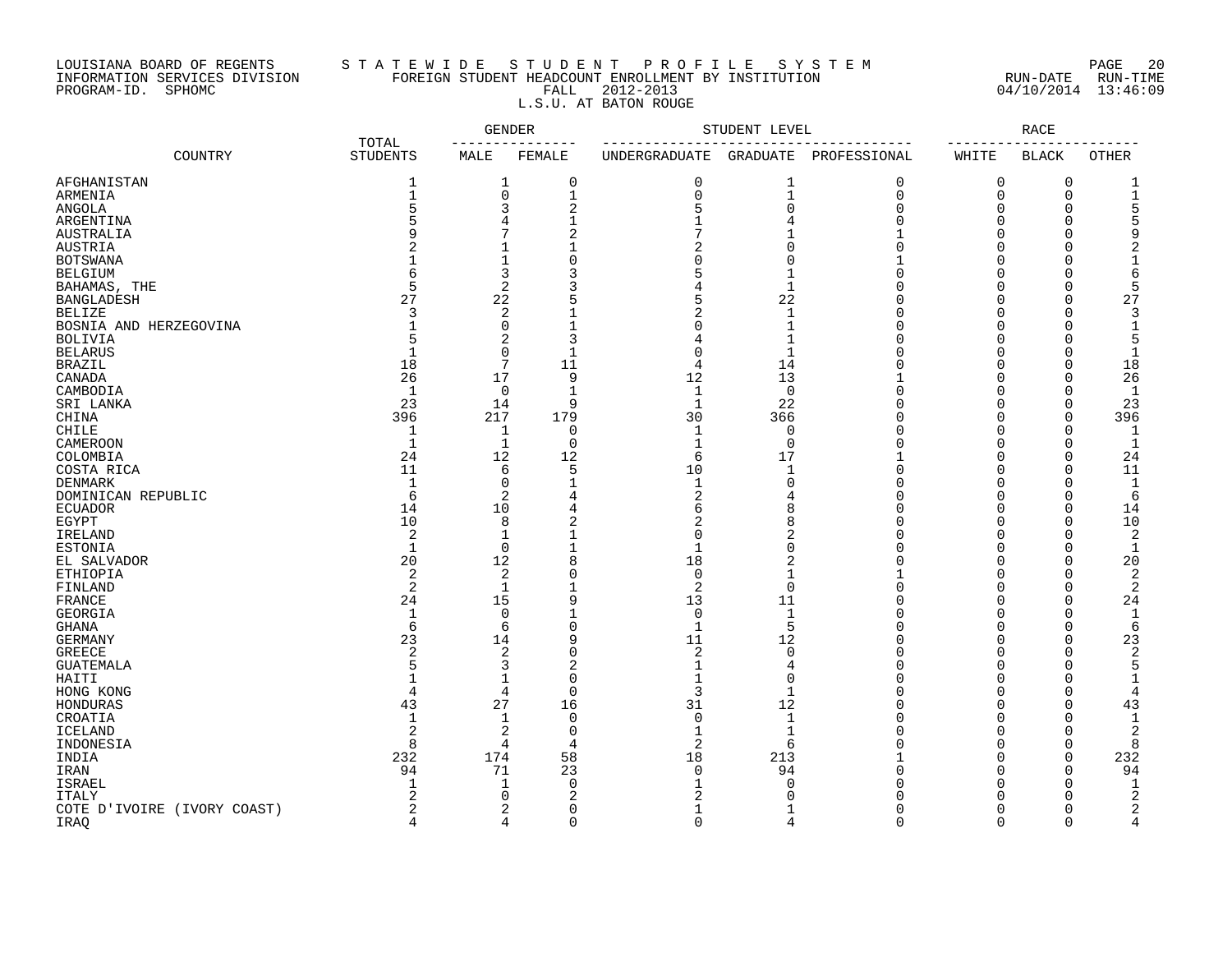# LOUISIANA BOARD OF REGENTS S T A T E W I D E S T U D E N T P R O F I L E S Y S T E M PAGE 21 INFORMATION SERVICES DIVISION FOREIGN STUDENT HEADCOUNT ENROLLMENT BY INSTITUTION RUN-DATE RUN-TIME PROGRAM-ID. SPHOMC FALL 2012-2013 04/10/2014 13:46:09 L.S.U. AT BATON ROUGE

|                     |                          |                | <b>GENDER</b>  |               | STUDENT LEVEL  |              |          | RACE         |                |
|---------------------|--------------------------|----------------|----------------|---------------|----------------|--------------|----------|--------------|----------------|
| COUNTRY             | TOTAL<br><b>STUDENTS</b> | MALE           | FEMALE         | UNDERGRADUATE | GRADUATE       | PROFESSIONAL | WHITE    | <b>BLACK</b> | OTHER          |
| <b>JAPAN</b>        | 5                        | 3              | 2              | 1             | 4              | $\mathbf 0$  | 0        | $\mathbf 0$  | 5              |
| JAMAICA             | 10                       | $1\,$          | 9              | 9             | $1\,$          | $\mathbf 0$  | 0        | $\mathbf 0$  | 10             |
| <b>JORDAN</b>       | 8                        | 7              | $\mathbf{1}$   | $\mathbf{1}$  | 7              | $\mathbf 0$  | 0        | 0            | 8              |
|                     | 14                       | 7              | 7              | $\mathbf 0$   | 14             | $\Omega$     | 0        | 0            | 14             |
| KENYA               |                          |                |                |               |                |              |          |              |                |
| KOREA, REPUBLIC OF  | 53                       | 32             | 21             | 22            | 28             | 3            | 0        | $\Omega$     | 53             |
| KUWAIT              | $\mathbf{1}$             | $\mathbf 0$    | 1              | $\Omega$      | 1              | $\Omega$     | 0        | $\Omega$     | $\mathbf 1$    |
| KAZAKHSTAN          |                          | 0              | $\mathbf{1}$   | $\Omega$      | 1              | $\Omega$     | 0        | $\Omega$     | $\mathbf{1}$   |
| LEBANON             |                          | 3              | 1              | -1            | 3              | $\Omega$     | 0        | $\Omega$     | $\overline{4}$ |
| SLOVAKIA            |                          | 1              | $\Omega$       | O             |                | $\Omega$     | 0        | $\Omega$     | 1              |
| LESOTHO             |                          | 1              |                | O             |                | ∩            | 0        | $\Omega$     | 1              |
| LIBYA               |                          | 0              |                | U             | 1              | ∩            | 0        | $\Omega$     | $\mathbf{1}$   |
| MOLDOVA             |                          | 0              |                |               | $\Omega$       | $\Omega$     | O        | $\Omega$     | $\mathbf 1$    |
| MALI                |                          |                |                |               | $\Omega$       | $\Omega$     | 0        | $\Omega$     | $\mathbf{1}$   |
|                     |                          |                |                | C             |                | ∩            | 0        | ∩            |                |
| MOROCCO             |                          |                |                |               |                |              |          |              | $\mathbf 1$    |
| <b>OMAN</b>         |                          | 4              | $\cap$         | 3             |                | ∩            | O        | $\Omega$     | 4              |
| MEXICO              | 13                       | 6              |                |               | 6              | ∩            | O        | $\Omega$     | 13             |
| MALAYSIA            | 13                       | 8              | 5              | 9             | 4              | $\Omega$     | O        | $\Omega$     | 13             |
| NIGERIA             | 33                       | 23             | 10             | 15            | 18             | $\Omega$     | 0        | $\Omega$     | 33             |
| NETHERLANDS         | 5                        | 3              | 2              | 4             | $\mathbf{1}$   | $\Omega$     | 0        | $\Omega$     | 5              |
| NEPAL               | 51                       | 45             | 6              | 6             | 45             | $\Omega$     | 0        | $\Omega$     | 51             |
| SURINAME            | 2                        | 2              | $\Omega$       | $\mathbf 1$   | $\mathbf{1}$   | $\Omega$     | 0        | $\Omega$     | 2              |
| NICARAGUA           | 6                        | 3              | 3              | 5             | $\mathbf{1}$   | $\Omega$     | 0        | $\Omega$     | 6              |
|                     |                          | 1              |                |               |                | $\Omega$     | 0        | $\Omega$     |                |
| NEW ZEALAND         |                          |                |                |               | $\mathbf{1}$   |              |          |              | 2              |
| PARAGUAY            |                          | 0              |                |               | 0              | ∩            | 0        | $\Omega$     | $\mathbf 1$    |
| PERU                |                          | 3              |                |               | 2              | $\Omega$     | 0        | $\Omega$     | 4              |
| PAKISTAN            |                          | 6              |                |               | 6              | $\Omega$     | 0        | $\Omega$     | 7              |
| POLAND              |                          | 2              |                |               | $\overline{2}$ | $\Omega$     | 0        | $\Omega$     | 3              |
| PANAMA              |                          | 7              | 2              | 5             |                | $\Omega$     | 0        | ∩            | 9              |
| PORTUGAL            |                          | 1              |                | O             | $\overline{2}$ | $\Omega$     | 0        | $\Omega$     | $\overline{a}$ |
| ROMANIA             |                          | $\mathbf{1}$   | 6              | $\Omega$      | 7              | $\Omega$     | 0        | $\Omega$     | $\overline{7}$ |
| PHILIPPINES         |                          | 5              | 3              | 2             | 6              | ∩            | 0        | $\Omega$     | 8              |
|                     | q                        | 5              |                | $\mathbf{1}$  | 8              | $\Omega$     | 0        | $\Omega$     | 9              |
| RUSSIA              |                          |                |                |               |                |              |          |              |                |
| SAUDI ARABIA        | 64                       | 60             |                | 60            | 4              | ∩            | 0        | $\Omega$     | 64             |
| SOUTH AFRICA        | 5                        | $\overline{2}$ | 3              | 3             | $\overline{c}$ | $\Omega$     | O        | $\Omega$     | 5              |
| SINGAPORE           |                          | 0              |                | -1            | $\Omega$       | $\Omega$     | 0        | ∩            | $\mathbf 1$    |
| SPAIN               | 2                        | 0              | 2              |               | $\Omega$       | ∩            | 0        |              | $\overline{a}$ |
| SERBIA              | 2                        | 2              | $\Omega$       | ∩             | 2              | ∩            | O        | $\Omega$     | $\overline{c}$ |
| ST. LUCIA           | 2                        | 2              | $\Omega$       |               |                | $\cap$       | 0        | $\Omega$     | $\overline{c}$ |
| <b>SUDAN</b>        | 2                        | 2              | $\Omega$       |               | 1              | $\Omega$     | 0        | $\Omega$     | $\overline{c}$ |
| <b>SWEDEN</b>       |                          | 3              | $\overline{2}$ | 5             | $\mathbf 0$    | $\Omega$     | 0        | $\Omega$     | 5              |
|                     |                          | 5              | $\Omega$       |               | 4              | $\Omega$     | 0        | $\Omega$     | 5              |
| SYRIA               |                          |                |                |               |                | $\Omega$     |          |              |                |
| SWITZERLAND         | $\overline{c}$           | $\mathbf{1}$   | 1              | $\mathbf{1}$  | $\mathbf{1}$   |              | 0        | $\Omega$     | $\overline{2}$ |
| TRINIDAD AND TOBAGO | 8                        | 5              | 3              | 6             | $\overline{2}$ | $\Omega$     | O        | $\Omega$     | 8              |
| THAILAND            | 13                       | 4              | 9              | 3             | 10             | $\Omega$     | 0        | $\Omega$     | 13             |
| <b>TOGO</b>         | $\mathbf{1}$             | $\mathbf 1$    | $\Omega$       | O             | $\mathbf{1}$   | $\Omega$     | 0        | $\Omega$     | $\mathbf{1}$   |
| TURKEY              | 24                       | 16             | 8              | 6             | 18             | ∩            | 0        | $\Omega$     | 24             |
| TAIWAN              | 24                       | 11             | 13             |               | 21             |              | O        | $\Omega$     | 24             |
| TANZANIA            |                          | 0              | 1              | n             | $\mathbf{1}$   | ∩            | O        | ∩            | 1              |
| <b>UGANDA</b>       | 2                        | $\mathbf 0$    | $\overline{2}$ | -1            | $\mathbf 1$    | $\Omega$     | 0        | $\Omega$     | $\overline{2}$ |
|                     |                          |                |                |               |                |              |          |              |                |
| UNITED KINGDOM      | 35                       | 20             | 15             | 28            | 7              | $\Omega$     | $\Omega$ | $\Omega$     | 35             |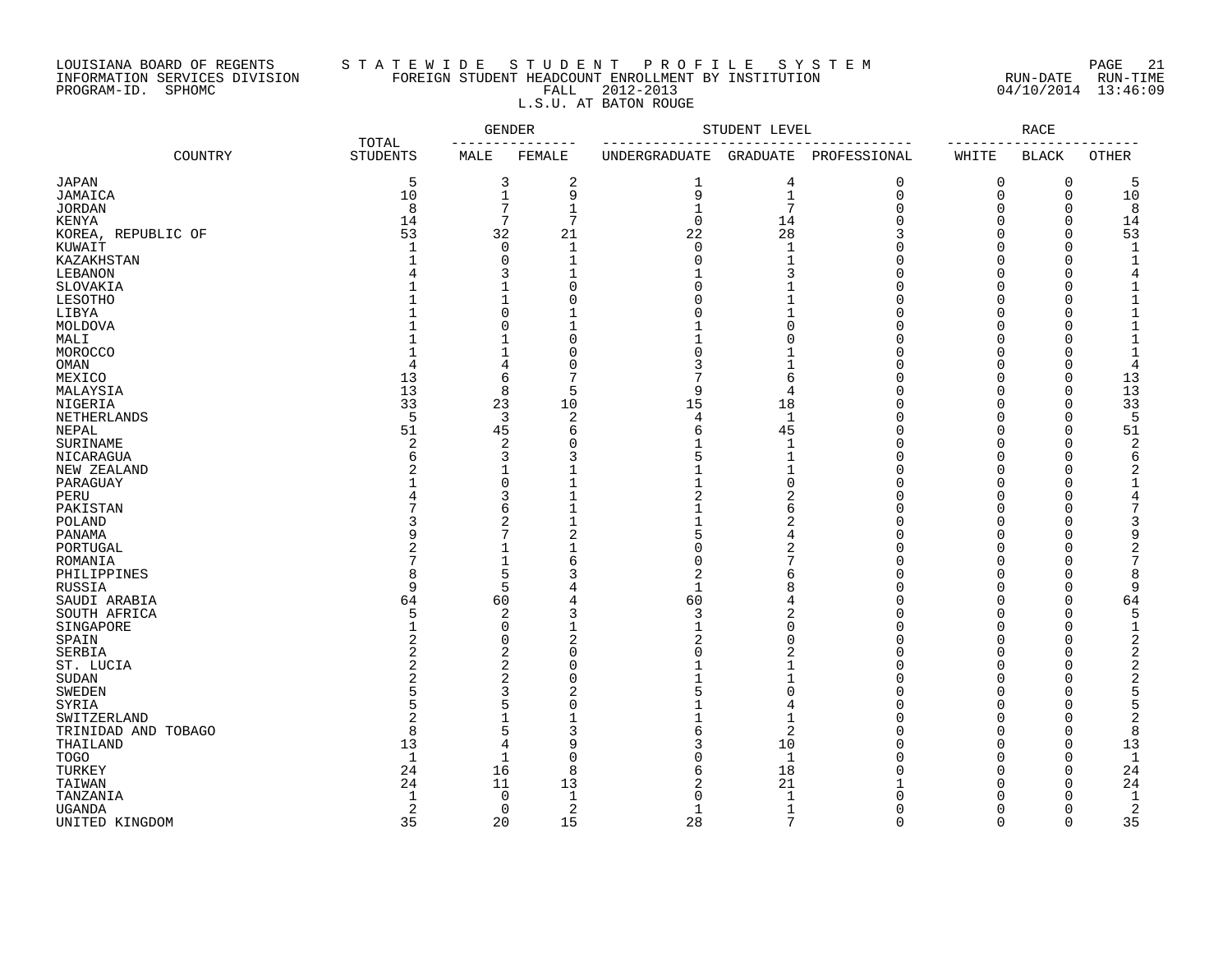# LOUISIANA BOARD OF REGENTS S T A T E W I D E S T U D E N T P R O F I L E S Y S T E M PAGE 22 INFORMATION SERVICES DIVISION FOREIGN STUDENT HEADCOUNT ENROLLMENT BY INSTITUTION RUN-DATE RUN-TIME PROGRAM-ID. SPHOMC FALL 2012-2013 04/10/2014 13:46:09 L.S.U. AT BATON ROUGE

| COUNTRY             | TOTAL    | <b>GENDER</b> |        | STUDENT LEVEL | RACE     |              |        |              |       |
|---------------------|----------|---------------|--------|---------------|----------|--------------|--------|--------------|-------|
|                     | STUDENTS | MALE          | FEMALE | UNDERGRADUATE | GRADUATE | PROFESSIONAL | WHITE  | <b>BLACK</b> | OTHER |
| UKRAINE             |          |               |        |               |          |              |        |              |       |
| URUGUAY             |          |               |        |               |          |              |        |              |       |
| UZBEKISTAN          |          |               |        |               |          |              |        |              |       |
| VENEZUELA           | 16       |               |        | ⊥∠            |          |              |        |              | 16    |
| VIETNAM             | 20       |               |        |               |          |              |        |              | 20    |
| ZAMBIA              |          |               |        |               |          |              |        |              |       |
| UNKNOWN LOCATION    |          |               |        |               |          |              |        |              |       |
| FOREIGN TOTALS      | 1,608    | 1,030         | 578    | 467           | 1,131    | 10           |        |              | 1,608 |
| OUT-OF-STATE TOTALS | 6,053    | 2,874         | 3,179  | 4,732         | 1,182    | 139          | 4,554  | 631          | 868   |
| LOUISIANA TOTALS    | 21,888   | 10,470        | 11,418 | 19,432        | 2,212    | 244          | 17,180 | 2,423        | 2,285 |
| INSTITUTION TOTALS  | 29,549   | 14,374        | 15,175 | 24,631        | 4,525    | 393          | 21,734 | 3,054        | 4,761 |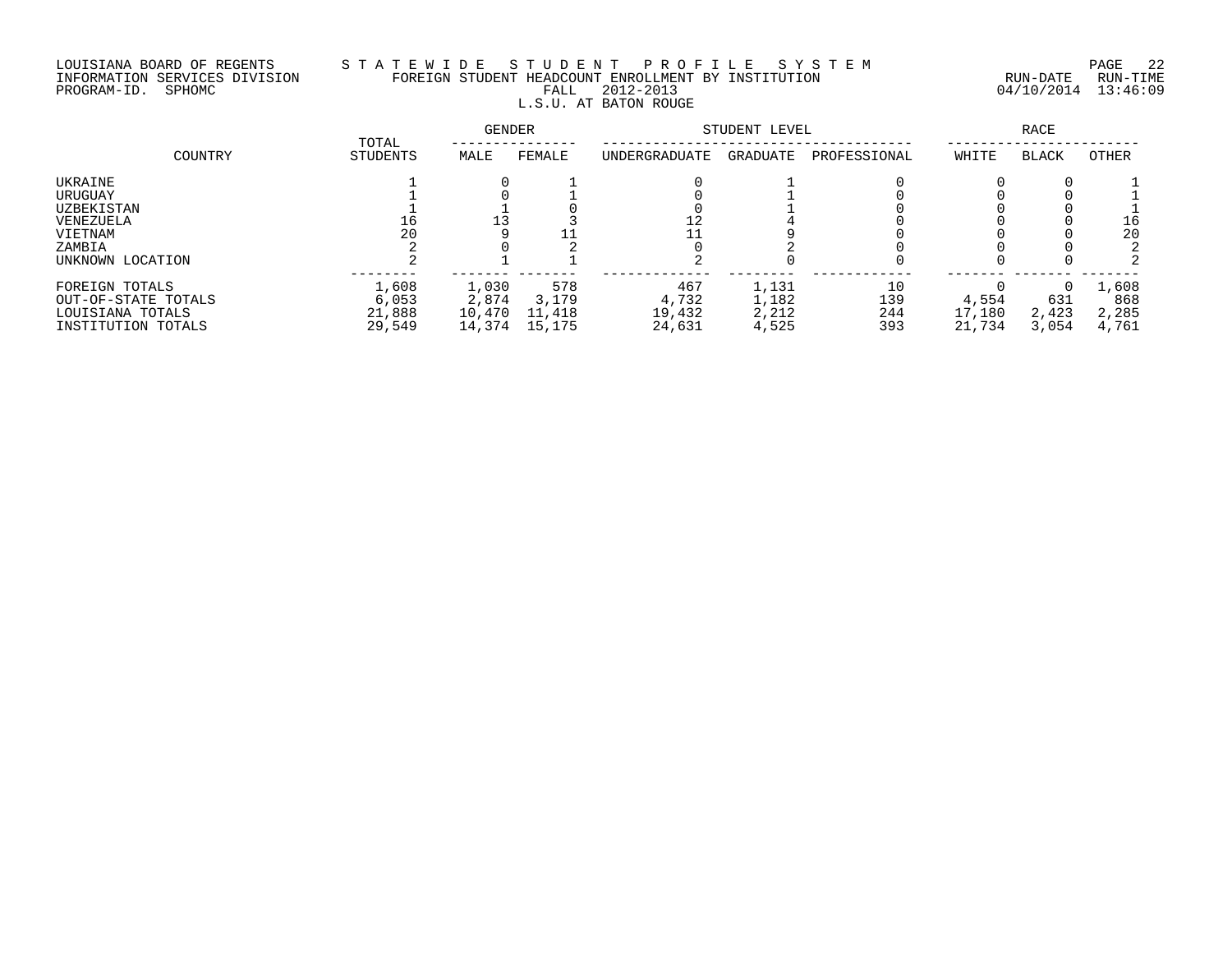# LOUISIANA BOARD OF REGENTS S T A T E W I D E S T U D E N T P R O F I L E S Y S T E M PAGE 23 INFORMATION SERVICES DIVISION FOREIGN STUDENT HEADCOUNT ENROLLMENT BY INSTITUTION RUN-DATE RUN-TIME PROGRAM-ID. SPHOMC FALL 2012-2013 04/10/2014 13:46:09 L.S.U. AT EUNICE

| COUNTRY             |                   | GENDER |        | STUDENT LEVEL | RACE     |              |       |              |       |
|---------------------|-------------------|--------|--------|---------------|----------|--------------|-------|--------------|-------|
|                     | TOTAL<br>STUDENTS | MALE   | FEMALE | UNDERGRADUATE | GRADUATE | PROFESSIONAL | WHITE | <b>BLACK</b> | OTHER |
| CANADA              |                   |        |        |               |          |              |       |              |       |
| EL SALVADOR         |                   |        |        |               |          |              |       |              |       |
| GREECE              |                   |        |        |               |          |              |       |              |       |
| INDIA               |                   |        |        |               |          |              |       |              |       |
| LAOS                |                   |        |        |               |          |              |       |              |       |
| PHILIPPINES         |                   |        |        |               |          |              |       |              |       |
| FOREIGN TOTALS      |                   |        |        |               |          |              |       |              |       |
| OUT-OF-STATE TOTALS | 22                |        |        | 22            |          |              |       |              |       |
| LOUISIANA TOTALS    | 3,047             | 905    | 2,142  | 3,047         |          |              | 2,090 | 784          | 173   |
| INSTITUTION TOTALS  | 3,075             | 915    | 2,160  | 3,075         |          |              | 2,103 | 790          | 182   |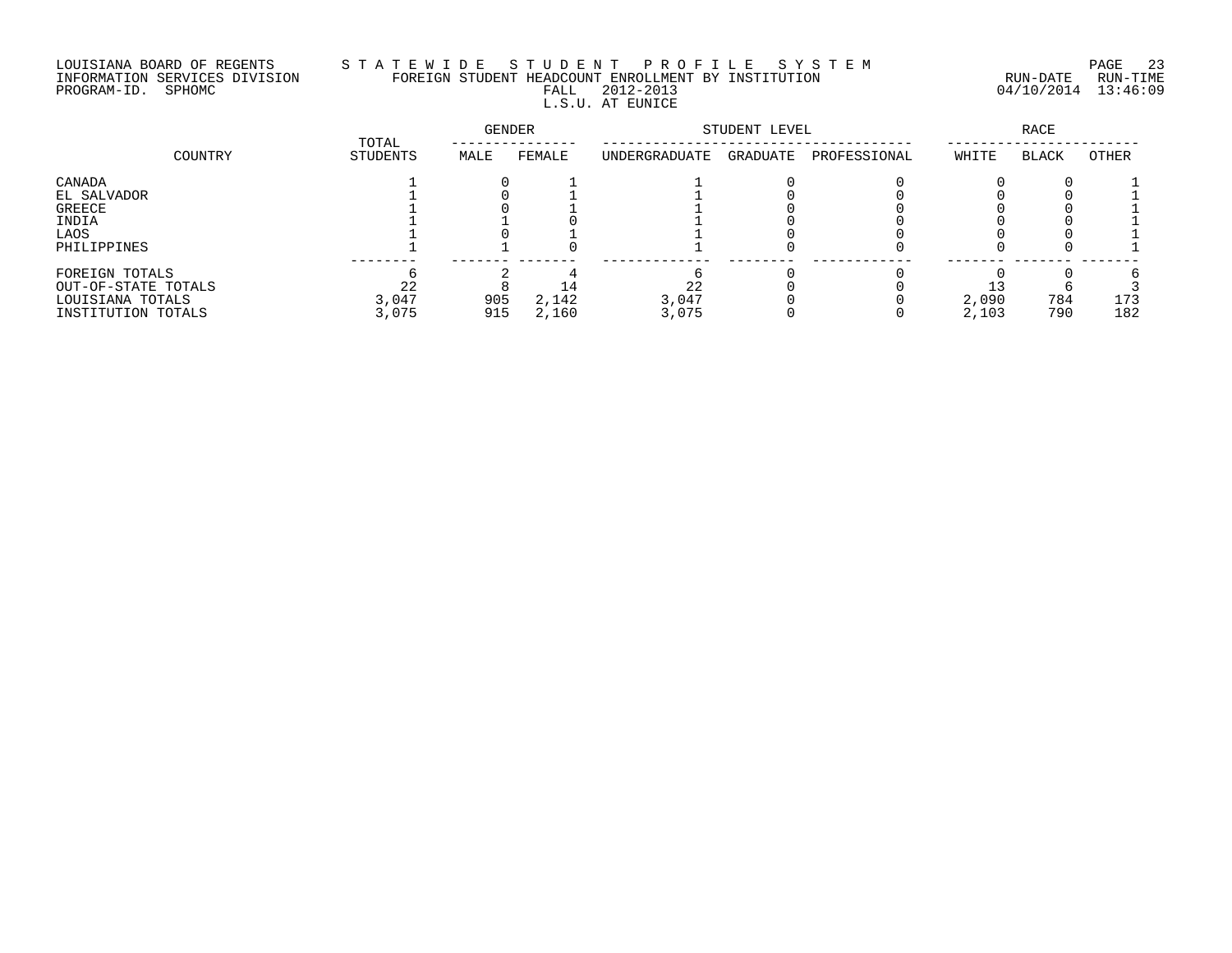# LOUISIANA BOARD OF REGENTS S T A T E W I D E S T U D E N T P R O F I L E S Y S T E M PAGE 24 INFORMATION SERVICES DIVISION FOREIGN STUDENT HEADCOUNT ENROLLMENT BY INSTITUTION RUN-DATE RUN-TIME PROGRAM-ID. SPHOMC FALL 2012-2013 04/10/2014 13:46:09 L.S.U. AT SHREVEPORT

|                                     |                          | <b>GENDER</b> |              |               | STUDENT LEVEL |              |       | <b>RACE</b>  |                |
|-------------------------------------|--------------------------|---------------|--------------|---------------|---------------|--------------|-------|--------------|----------------|
| COUNTRY                             | TOTAL<br><b>STUDENTS</b> | MALE          | FEMALE       | UNDERGRADUATE | GRADUATE      | PROFESSIONAL | WHITE | <b>BLACK</b> | OTHER          |
| <b>BARBADOS</b>                     | 1                        | 1             | 0            | 0             | 1             | 0            | 0     | 0            | 1              |
| <b>BELGIUM</b>                      |                          | 0             | $\mathbf{1}$ |               | $\mathbf 1$   | O            | O     | $\mathbf 0$  |                |
| BOSNIA AND HERZEGOVINA              |                          | 2             |              |               |               |              |       | 0            |                |
| <b>BURMA</b>                        |                          |               |              |               |               |              |       | O            | 1              |
| <b>BRAZIL</b>                       |                          |               |              |               |               |              |       | O            | $\overline{2}$ |
| CANADA                              | 11                       | 9             |              |               |               |              |       | 0            | 11             |
| CHINA                               | 2                        |               |              |               |               |              |       | 0            |                |
| <b>CAMEROON</b>                     |                          |               |              |               |               |              |       | $\Omega$     | 1              |
| COMOROS                             |                          | O             |              |               |               |              |       | 0            |                |
| COSTA RICA                          |                          |               |              |               |               |              |       | O            | 1              |
| DOMINICA                            |                          | O             |              |               |               |              |       | O            |                |
| <b>ECUADOR</b>                      |                          |               |              |               |               |              |       | 0            |                |
| FINLAND                             |                          | O             |              |               |               |              |       | O            |                |
| <b>GABON</b>                        |                          | N             |              |               |               |              |       | O            | 2              |
| GHANA                               |                          | O             |              |               |               |              |       | O            |                |
| <b>GUATEMALA</b>                    |                          | N             |              |               |               |              |       | O            |                |
| <b>GUINEA</b>                       |                          | O             |              |               |               |              |       | O            |                |
| <b>GUYANA</b>                       |                          | N             |              |               |               |              |       | O            |                |
| HAITI                               |                          |               |              |               |               |              |       | U            |                |
| HONDURAS                            |                          |               |              |               |               |              |       | U            |                |
| INDIA                               |                          |               |              |               |               |              |       | O            | 9              |
| IRAN                                |                          | N             |              |               |               |              |       | O            |                |
| JAMAICA                             |                          |               |              |               |               |              |       | O            |                |
| KIRIBATI                            |                          |               |              |               |               |              |       | U            | $\mathbf 1$    |
| KOREA, REPUBLIC OF                  |                          |               |              |               |               |              |       | O            | $\overline{2}$ |
| MOROCCO                             |                          |               |              |               |               |              |       | O            | 1              |
| MEXICO                              | 10                       | 5             |              |               |               |              |       | 0            | 10             |
| NIGER                               |                          | O             |              |               |               |              |       | U            |                |
| NIGERIA                             |                          | 6             |              |               |               |              |       | U            | 8              |
| NEPAL                               |                          |               |              |               |               |              |       | U            | 8              |
| NEW ZEALAND                         |                          |               |              |               |               |              |       | U            |                |
| PAKISTAN                            |                          |               |              |               |               |              |       | U            |                |
| POLAND                              |                          |               |              |               |               |              |       | U            |                |
| TRUST TERRITORY OF THE PACIFIC ISLA |                          |               |              |               |               |              |       | U            |                |
| MARSHALL ISLANDS                    |                          |               |              |               |               |              |       | U            |                |
| PHILIPPINES                         |                          | 2             |              |               |               |              |       | U            |                |
| <b>RUSSIA</b>                       |                          | O             |              |               |               |              |       | O            |                |
| SOUTH AFRICA                        |                          |               |              |               |               |              |       | U            |                |
| TRINIDAD AND TOBAGO                 |                          | 4             |              |               |               |              |       | O            |                |
| VIETNAM                             | 5                        |               | 4            |               | C             |              | Ω     | U            | 5              |
| UNKNOWN LOCATION                    | $\mathbf{1}$             | 0             | $\mathbf 1$  | O             | $\mathbf 1$   |              | O     | 0            | 1              |
| FOREIGN TOTALS                      | 108                      | 58            | 50           | 80            | 28            | 0            | 0     | 0            | 108            |
| OUT-OF-STATE TOTALS                 | 310                      | 122           | 188          | 272           | 38            | 0            | 188   | 47           | 75             |
| LOUISIANA TOTALS                    | 4,117                    | 1,646         | 2,471        | 3,772         | 345           | 0            | 2,710 | 853          | 554            |
| INSTITUTION TOTALS                  | 4,535                    | 1,826         | 2,709        | 4,124         | 411           | $\Omega$     | 2,898 | 900          | 737            |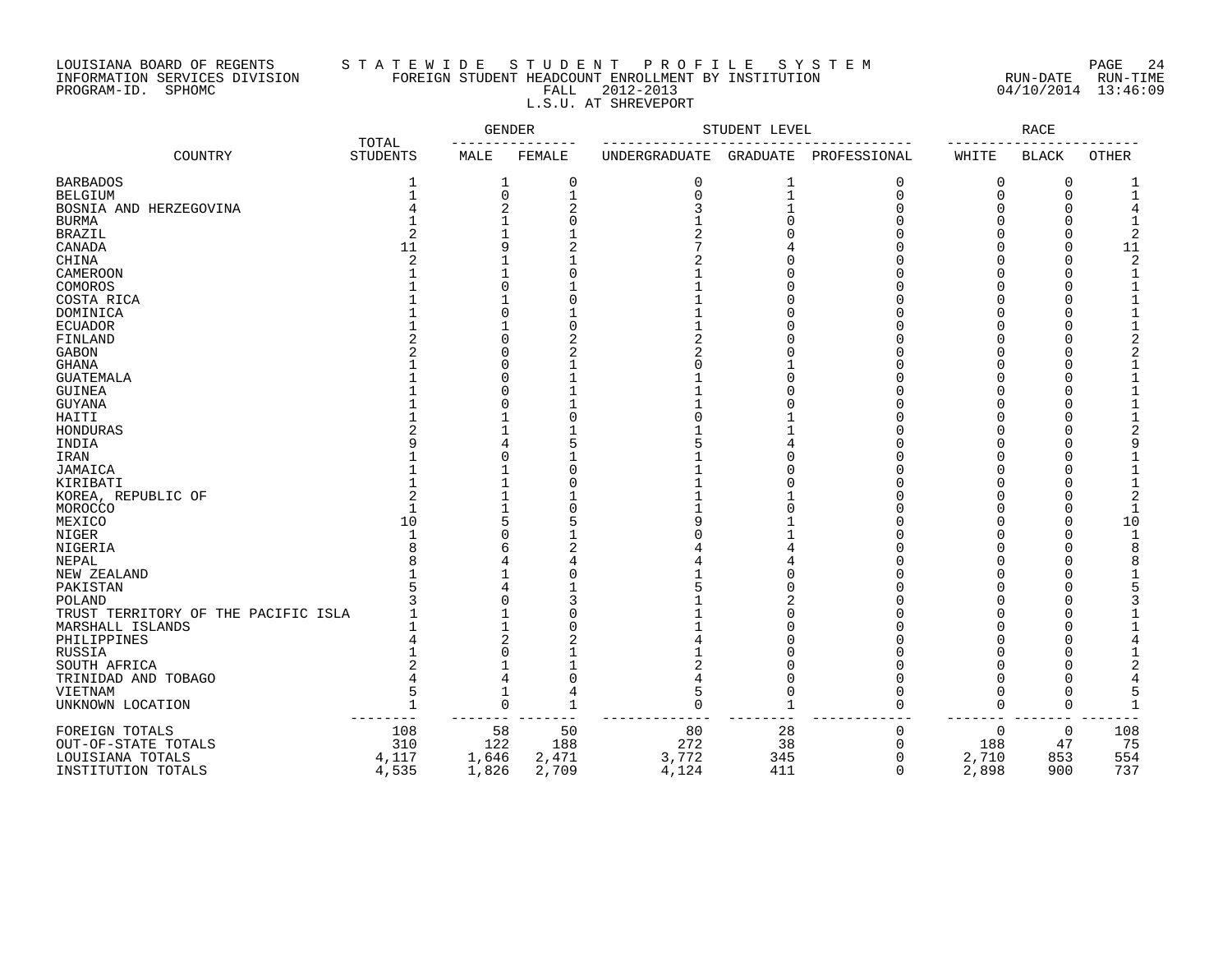### LOUISIANA BOARD OF REGENTS S T A T E W I D E S T U D E N T P R O F I L E S Y S T E M PAGE 25 INFORMATION SERVICES DIVISION FOREIGN STUDENT HEADCOUNT ENROLLMENT BY INSTITUTION RUN-DATE RUN-TIME PROGRAM-ID. SPHOMC FALL 2012-2013 04/10/2014 13:46:09 LSU HEALTH SCIENCES CENTER-N.O.

|                     |                          | <b>GENDER</b> |        | STUDENT LEVEL |          | RACE         |       |              |       |
|---------------------|--------------------------|---------------|--------|---------------|----------|--------------|-------|--------------|-------|
| COUNTRY             | TOTAL<br><b>STUDENTS</b> | MALE          | FEMALE | UNDERGRADUATE | GRADUATE | PROFESSIONAL | WHITE | <b>BLACK</b> | OTHER |
| ALBANIA             |                          |               |        |               |          |              |       |              |       |
| ARMENIA             |                          |               |        |               |          |              |       |              |       |
| CANADA              |                          |               |        |               |          |              |       |              |       |
| CHINA               |                          |               |        |               |          |              |       |              | 15    |
| COSTA RICA          |                          |               |        |               |          |              |       |              |       |
| EGYPT               |                          |               |        |               |          |              |       |              |       |
| CZECH REPUBLIC      |                          |               |        |               |          |              |       |              |       |
| <b>GREECE</b>       |                          |               |        |               |          |              |       |              |       |
| GUATEMALA           |                          |               |        |               |          |              |       |              |       |
| HONDURAS            |                          |               |        |               |          |              |       |              |       |
| INDIA               |                          |               |        |               |          |              |       |              | 11    |
| IRAQ                |                          |               |        |               |          |              |       |              |       |
| KOREA, REPUBLIC OF  |                          |               |        |               |          |              |       |              |       |
| KUWAIT              |                          |               |        |               |          |              |       |              |       |
| NEPAL               |                          |               |        |               |          |              |       |              |       |
| NICARAGUA           |                          |               |        |               |          |              |       |              |       |
| PAKISTAN            |                          |               |        |               |          |              |       |              |       |
| THAILAND            |                          |               |        |               |          |              |       |              |       |
| TAIWAN              |                          |               |        |               |          |              |       |              |       |
| FOREIGN TOTALS      | 50                       | 23            | 27     | 2             | 45       |              |       |              | 50    |
| OUT-OF-STATE TOTALS | 185                      | 73            | 112    | 38            | 92       | 55           | 134   | 17           | 34    |
| LOUISIANA TOTALS    | 2,553                    | 812           | 1,741  | 871           | 715      | 967          | 1,902 | 259          | 392   |
| INSTITUTION TOTALS  | 2,788                    | 908           | 1,880  | 911           | 852      | 1,025        | 2,036 | 276          | 476   |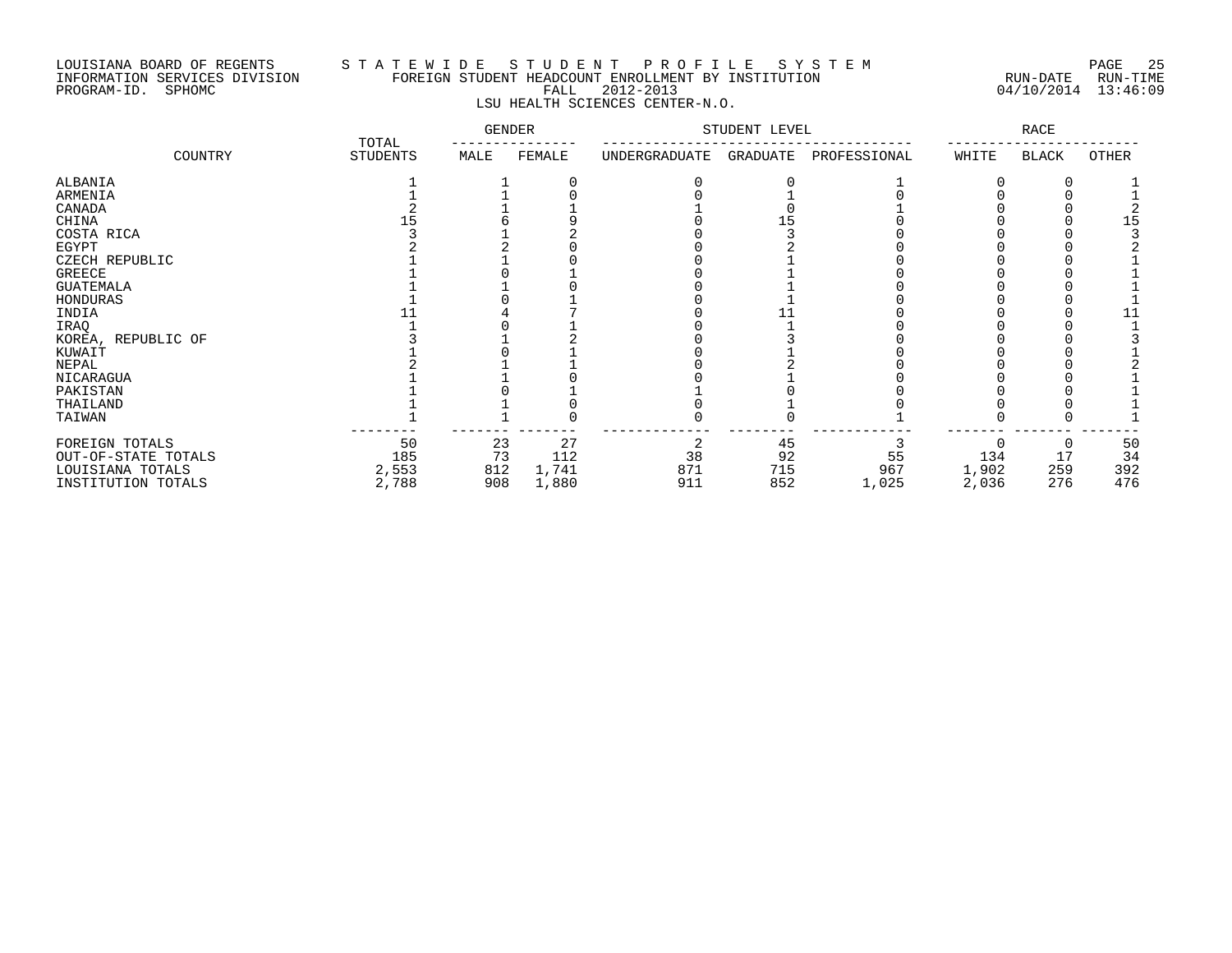# LOUISIANA BOARD OF REGENTS S T A T E W I D E S T U D E N T P R O F I L E S Y S T E M PAGE 26 INFORMATION SERVICES DIVISION FOREIGN STUDENT HEADCOUNT ENROLLMENT BY INSTITUTION RUN-DATE RUN-TIME PROGRAM-ID. SPHOMC FALL 2012-2013 04/10/2014 13:46:09 LSU HEALTH SCIENCES CTR-SHREVEPT

|                     | TOTAL    | GENDER |        | STUDENT LEVEL | RACE     |              |       |              |       |
|---------------------|----------|--------|--------|---------------|----------|--------------|-------|--------------|-------|
| COUNTRY             | STUDENTS | MALE   | FEMALE | UNDERGRADUATE | GRADUATE | PROFESSIONAL | WHITE | <b>BLACK</b> | OTHER |
| CHINA               |          |        |        |               |          |              |       |              |       |
| EGYPT               |          |        |        |               |          |              |       |              |       |
| FRANCE              |          |        |        |               |          |              |       |              |       |
| INDIA               |          |        |        |               |          |              |       |              |       |
| ITALY               |          |        |        |               |          |              |       |              |       |
| <b>JORDAN</b>       |          |        |        |               |          |              |       |              |       |
| KENYA               |          |        |        |               |          |              |       |              |       |
| KOREA, REPUBLIC OF  |          |        |        |               |          |              |       |              |       |
| NEPAL               |          |        |        |               |          |              |       |              |       |
| TAIWAN              |          |        |        |               |          |              |       |              |       |
| FOREIGN TOTALS      | 27       | 16     |        |               | 22       |              |       |              | 27    |
| OUT-OF-STATE TOTALS | 41       | 16     | 25     |               | 30       |              | 29    |              |       |
| LOUISIANA TOTALS    | 820      | 342    | 478    | 39            | 319      | 462          | 686   | 51           | 83    |
| INSTITUTION TOTALS  | 888      | 374    | 514    | 50            | 371      | 467          | 715   | 58           | 115   |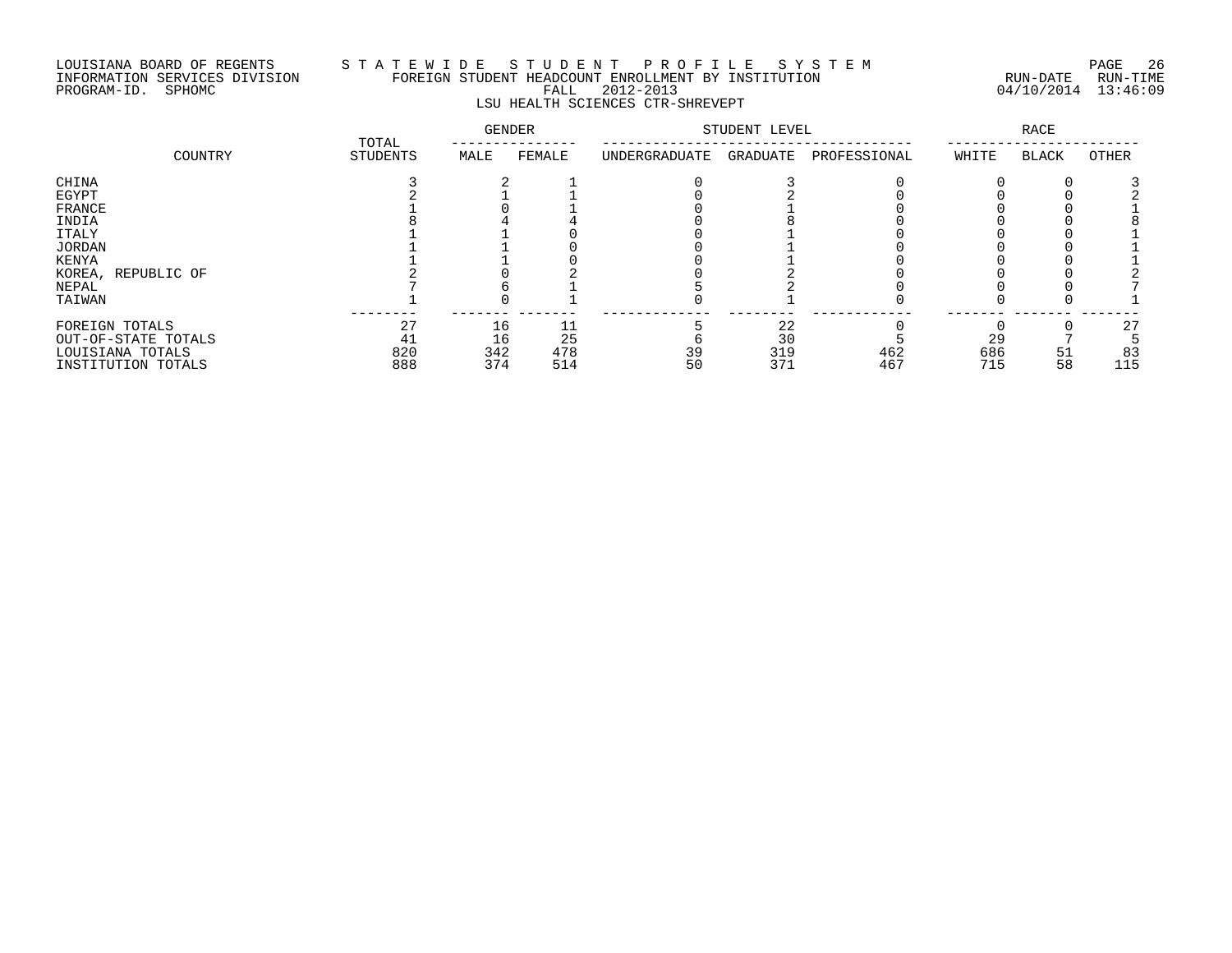## LOUISIANA BOARD OF REGENTS S T A T E W I D E S T U D E N T P R O F I L E S Y S T E M PAGE 27 INFORMATION SERVICES DIVISION FOREIGN STUDENT HEADCOUNT ENROLLMENT BY INSTITUTION RUN-DATE RUN-TIME PROGRAM-ID. SPHOMC FALL 2012-2013 04/10/2014 13:46:09 UNIVERSITY OF NEW ORLEANS

|                         |                          | <b>GENDER</b>  |                         | STUDENT LEVEL  | <b>RACE</b>    |              |                |                      |                      |
|-------------------------|--------------------------|----------------|-------------------------|----------------|----------------|--------------|----------------|----------------------|----------------------|
| COUNTRY                 | TOTAL<br><b>STUDENTS</b> | MALE           | FEMALE                  | UNDERGRADUATE  | GRADUATE       | PROFESSIONAL | WHITE          | <b>BLACK</b>         | <b>OTHER</b>         |
| ALGERIA                 | 1                        | 1              | 0                       | 0              | $\mathbf 1$    | 0            | 1              | 0                    | $\Omega$             |
| AZERBAIJAN              | $\mathbf{1}$             | $\mathbf 1$    | $\mathbf 0$             | $\mathbf{1}$   | $\mathbf 0$    | $\mathbf 0$  | $\mathbf 0$    | $\mathbf 0$          | -1                   |
| ARMENIA                 | $\overline{c}$           | 0              | $\overline{2}$          | $\overline{2}$ | $\mathbf 0$    | $\Omega$     | $\mathbf{1}$   | $\Omega$             |                      |
| ARGENTINA               | 5                        | 1              | 4                       | 4              |                | $\Omega$     | $\Omega$       | ∩                    |                      |
| AUSTRALIA               | 4                        | 3              | $\mathbf{1}$            | 3              |                | $\cap$       | $\Omega$       | $\Omega$             |                      |
| AUSTRIA                 | 20                       | 8              | 12                      | 14             | 6              | O            | $\Omega$       | $\Omega$             | 20                   |
| BAHAMAS, THE            |                          | 1              | $\mathbf 0$             | $\mathbf{1}$   | $\Omega$       |              | $\Omega$       | O                    | $\mathbf{1}$         |
| <b>BANGLADESH</b>       |                          | 9              | $\overline{0}$          | $\overline{2}$ |                | U            | $\Omega$       | U                    | 9                    |
| <b>BELIZE</b>           |                          | 3              | $\overline{2}$          |                | $\overline{2}$ | U            | $\Omega$       | U                    | 5                    |
| BOSNIA AND HERZEGOVINA  | $\overline{2}$           | $\mathbf 1$    | $\mathbf{1}$            | 1              | 1              |              | $\Omega$       | O                    |                      |
| <b>BOLIVIA</b>          | $\overline{c}$           | 1              | $\mathbf{1}$            | $\overline{2}$ | $\Omega$       |              | $\Omega$       | U                    | 2                    |
| <b>BENIN</b>            |                          | $\Omega$       |                         | $\mathbf{1}$   | $\Omega$       | U            | 0              | U                    |                      |
| <b>BELARUS</b>          | $\overline{2}$           | 0              | $\overline{2}$          | $\sqrt{2}$     |                |              | $\overline{2}$ | $\Omega$             | $\Omega$             |
| <b>BRAZIL</b>           | 14                       | 6              | 8                       | 11             | 3              | $\Omega$     | 1              | $\Omega$             | 13                   |
| <b>BULGARIA</b>         | 8                        | 2              | 6                       | 4              |                |              | 6              | $\Omega$             | $\overline{2}$       |
| CANADA                  |                          | 2              |                         |                | 5              | U            | 3              | O                    | 6                    |
| CAMBODIA                |                          | 1              | 0                       |                | $\Omega$       | ∩            | $\Omega$       | $\Omega$             | 1                    |
| CHAD                    |                          | $\mathbf 1$    | 0                       | $\mathbf{1}$   | $\Omega$       |              | $\Omega$       | U                    | $\mathbf{1}$         |
| SRI LANKA               | $\overline{c}$           | 2              | $\mathbf 0$             | 1              | $\mathbf{1}$   | O            | $\Omega$       | O                    | $\overline{c}$       |
| CONGO                   | $\mathbf{1}$             | $\mathbf 0$    | $\mathbf{1}$            | $\mathbf{1}$   | $\Omega$       |              | $\Omega$       | $\cap$               | $\mathbf{1}$         |
| CHINA                   | 94                       | 50             | 44                      | 34             | 60             | $\cap$       | $\Omega$       | U                    | 94                   |
| <b>CHILE</b>            | 2                        | $\mathbf 0$    | $\overline{a}$          | 1              | $\mathbf{1}$   | $\cap$       | $\mathbf{1}$   | $\Omega$             | -1                   |
| CAMEROON                | $\overline{2}$           | 2              | $\overline{0}$          | $\mathbf{1}$   | $\mathbf{1}$   | $\Omega$     | 0              | -1                   | $\mathbf{1}$         |
| COLOMBIA                | 16                       | б              | 10                      | 12             | 4              | $\Omega$     | $\Omega$       | $\Omega$             | 16                   |
| COSTA RICA              | 6                        | 4              | $\overline{2}$          | 3              | 3              | $\cap$       | $\Omega$       | $\Omega$             | 6                    |
| CUBA                    | 2                        | 1              | 1                       | 2              | $\mathbf 0$    | $\Omega$     | $\Omega$       | $\Omega$             | 2                    |
| <b>CYPRUS</b>           |                          | 0              | $\mathbf{1}$            | O              | $\mathbf{1}$   | $\Omega$     | $\Omega$       | 0                    | 1                    |
| <b>DENMARK</b>          |                          | 0              | $\mathbf{1}$            | 1              | $\Omega$       | $\Omega$     | $\Omega$       | $\Omega$             | -1                   |
| DOMINICA                |                          | 1              | $\overline{0}$          | $\mathbf{1}$   | $\Omega$       | $\Omega$     | $\Omega$       | 1                    | $\Omega$             |
| DOMINICAN REPUBLIC      | 5                        | 2              | 3                       | 5              | $\Omega$       | $\Omega$     | $\Omega$       | $\Omega$             | 5                    |
| <b>ECUADOR</b>          | 34                       | 20             | 14                      | 25             | 9              | $\cap$       | $\Omega$       | $\Omega$             | 34                   |
| EGYPT                   | 5                        | 4              | $\mathbf{1}$            | 4              |                | $\Omega$     | $\Omega$       | $\Omega$             | 5                    |
| IRELAND                 |                          | $\mathbf{1}$   | $\mathbf 0$             | $\Omega$       |                | $\cap$       |                | $\Omega$             | $\Omega$             |
| <b>ESTONIA</b>          | $\mathbf{1}$             | 0              | $\mathbf{1}$            | 0              | $\mathbf{1}$   | $\Omega$     | $\Omega$       | $\Omega$             |                      |
|                         | 11                       | 9              | $\overline{2}$          | 10             |                | $\cap$       | $\Omega$       | 0                    | 11                   |
| EL SALVADOR<br>ETHIOPIA | 3                        | 2              | 1                       | 3              | $\mathbf 0$    | $\Omega$     | 0              | 2                    | $\mathbf{1}$         |
| CZECH REPUBLIC          | 3                        | $\mathbf 1$    | $\overline{2}$          | $\overline{2}$ | $\mathbf{1}$   | $\Omega$     | $\mathbf{1}$   | $\Omega$             | 2                    |
| FINLAND                 | $\mathbf{1}$             | 0              | $\mathbf{1}$            | $\mathbf{1}$   | $\mathbf 0$    | $\Omega$     | 0              | $\Omega$             |                      |
|                         | 17                       | 7              | 10                      | 4              | 13             | $\Omega$     | $\overline{c}$ | $\mathbf{1}$         | 14                   |
| FRANCE                  | 33                       |                | 17                      | 28             | 5              | $\Omega$     | 3              | $\Omega$             |                      |
| GERMANY                 |                          | 16             | $\mathbf 0$             | 3              |                | $\Omega$     | $\overline{2}$ | $\Omega$             | 30<br>$\overline{2}$ |
| <b>GREECE</b>           | 4<br>15                  | 4              | 7                       | 14             |                | $\Omega$     | 0              | $\Omega$             |                      |
| <b>GUATEMALA</b>        |                          | 8              |                         |                |                | $\Omega$     | $\Omega$       |                      | 15<br>$\mathbf{1}$   |
| HAITI                   | 4                        | 2              | $\overline{2}$          | 3              |                | $\cap$       | $\Omega$       | 3<br>$\Omega$        |                      |
| HONG KONG               | 3                        | 3              | $\overline{0}$          | 2              |                |              |                |                      | 3                    |
| <b>HONDURAS</b>         | 56                       | 30             | 26                      | 47             | 9              | $\Omega$     | 1<br>$\Omega$  | $\Omega$<br>$\Omega$ | 55                   |
| CROATIA                 | 3                        | 1              | $\overline{\mathbf{c}}$ | 2              |                | $\cap$       |                |                      | 3                    |
| HUNGARY                 | 2                        | 0              | 2                       | 1              |                |              | $\Omega$       | U                    |                      |
| <b>ICELAND</b>          |                          | $\Omega$       | -1                      |                | $\Omega$       |              | $\Omega$       | U                    |                      |
| INDONESIA               | 3                        | $\overline{a}$ | 1                       | 1              | 2              | $\Omega$     | $\Omega$       | $\Omega$             | 3                    |
| INDIA                   | 65                       | 47             | 18                      | 11             | 54             | $\Omega$     | $\Omega$       | $\Omega$             | 65                   |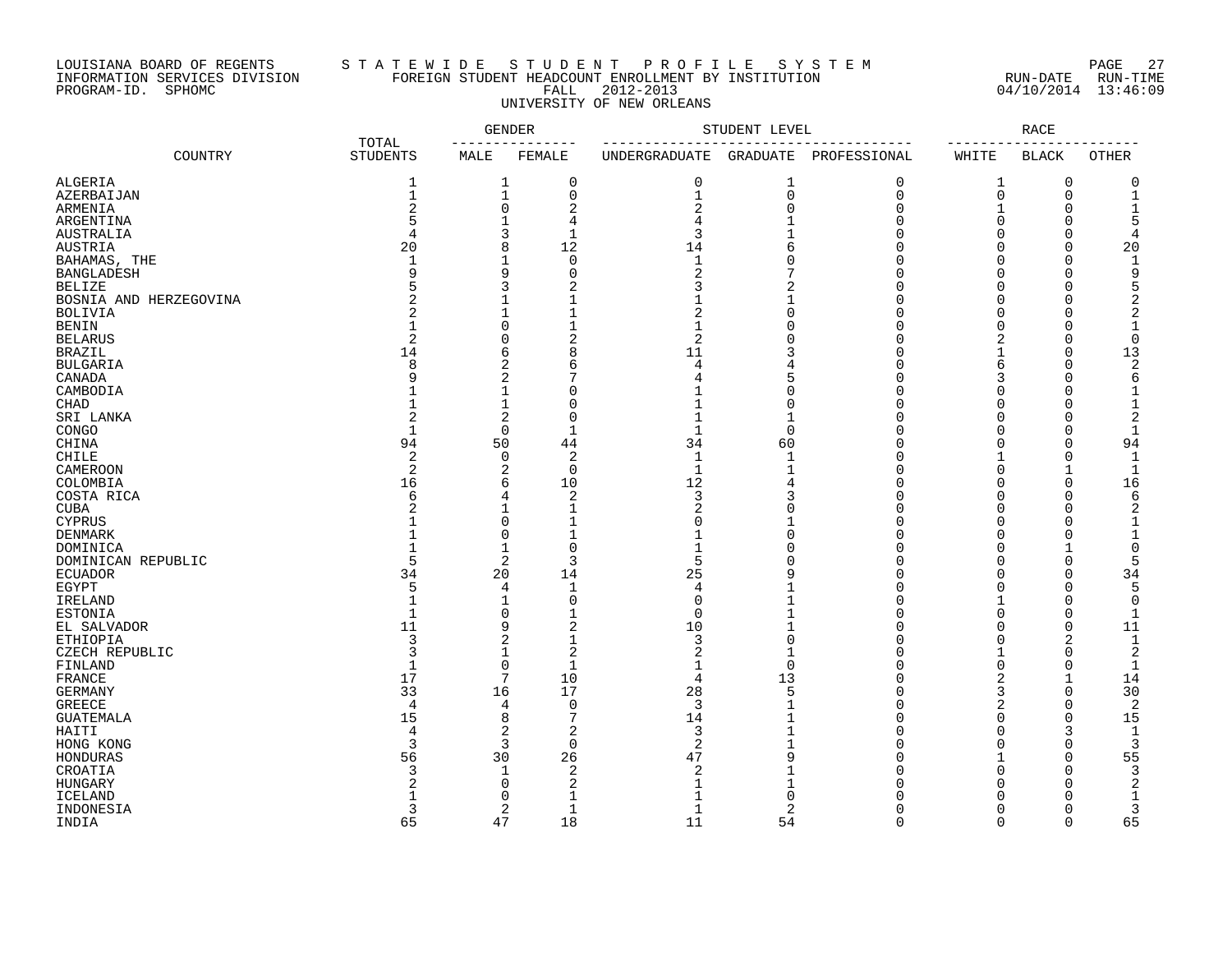## LOUISIANA BOARD OF REGENTS S T A T E W I D E S T U D E N T P R O F I L E S Y S T E M PAGE 28 INFORMATION SERVICES DIVISION FOREIGN STUDENT HEADCOUNT ENROLLMENT BY INSTITUTION RUN-DATE RUN-TIME PROGRAM-ID. SPHOMC FALL 2012-2013 04/10/2014 13:46:09 UNIVERSITY OF NEW ORLEANS

|                                     |                          | <b>GENDER</b> |                | STUDENT LEVEL          | <b>RACE</b>  |              |             |              |              |
|-------------------------------------|--------------------------|---------------|----------------|------------------------|--------------|--------------|-------------|--------------|--------------|
| COUNTRY                             | TOTAL<br><b>STUDENTS</b> | MALE          | FEMALE         | UNDERGRADUATE GRADUATE |              | PROFESSIONAL | WHITE       | <b>BLACK</b> | <b>OTHER</b> |
| IRAN                                | 15                       | 8             | 7              | 4                      | 11           | 0            | 3           | $\mathbf 0$  | 12           |
| ISRAEL                              | 4                        | 4             | $\mathbf 0$    | 3                      | $\mathbf{1}$ | $\Omega$     | $\mathbf 0$ | $\mathbf 0$  | 4            |
| <b>ITALY</b>                        | 9                        | 4             | 5              |                        | $\mathbf 1$  | O            | O           | $\Omega$     | 9            |
| COTE D'IVOIRE (IVORY COAST)         |                          | 0             | 3              |                        |              | U            | C           | 2            |              |
| IRAQ                                |                          | 4             |                |                        |              |              | 3           |              |              |
| <b>JAPAN</b>                        |                          |               | 2              |                        | $\Omega$     |              |             |              |              |
|                                     |                          | 0             |                |                        |              |              |             |              |              |
| JAMAICA                             |                          |               |                |                        |              |              |             |              |              |
| <b>JORDAN</b>                       |                          | 5             | 2              |                        |              |              |             |              | 6            |
| <b>KENYA</b>                        |                          | 2             |                |                        | 2            |              |             |              | O            |
| KOREA, DEMOCRATIC PEOPLE'S REPUBLIC |                          | 1             | $\Omega$       |                        |              |              | O           |              |              |
| KOREA, REPUBLIC OF                  | 16                       | 8             | 8              |                        | 9            |              |             |              | 16           |
| KUWAIT                              |                          | 0             |                |                        |              |              |             | ∩            | $\Omega$     |
| KAZAKHSTAN                          |                          | 0             |                |                        |              |              |             |              |              |
| LEBANON                             |                          | 0             | 2              |                        | C            |              |             |              |              |
| LITHUANIA                           |                          |               |                |                        |              |              | 2           |              |              |
| LIBERIA                             |                          |               | 0              |                        |              |              | C           |              |              |
| LUXEMBOURG                          |                          |               |                |                        |              |              |             |              |              |
|                                     |                          | $\Omega$      |                |                        |              |              | O           |              |              |
| LIBYA                               |                          |               |                |                        |              |              |             |              |              |
| MOLDOVA                             |                          | 3             | 3              |                        |              |              | 3           |              |              |
| MACEDONIA                           |                          |               |                |                        |              |              |             |              |              |
| MOROCCO                             | 2                        | 0             | $\overline{2}$ |                        |              |              |             |              |              |
| MAURITANIA                          | 1                        |               | 0              | $\Omega$               |              |              | C           |              |              |
| MEXICO                              | 15                       | 6             |                | 13                     |              |              |             |              | 15           |
| MALAYSIA                            | 3                        | 0             |                | 2                      |              | Π            | C           |              | 3            |
| NIGERIA                             | 9                        | 5             |                | 6                      | 3            |              |             |              | 3            |
| NETHERLANDS                         | 1                        | $\mathbf 1$   | 0              | $\mathbf 1$            | $\mathbf 0$  |              |             | ∩            | $\mathbf 0$  |
| NEPAL                               | 45                       | 38            | 7              | 31                     | 14           |              | O           |              | 45           |
| NICARAGUA                           | 11                       | 6             | 5              | 10                     |              | U            | C           | $\Omega$     | 11           |
| PARAGUAY                            | $\mathbf{1}$             | 0             |                | $\Omega$               |              |              | O           | $\Omega$     | 1            |
|                                     | $7\phantom{.0}$          |               |                |                        |              |              |             |              | 7            |
| PERU                                |                          | 4             | 3              | 6                      |              | U            | C           | <sup>0</sup> |              |
| PAKISTAN                            | 14                       | 8             | 6              | 11                     | 3            |              | O           | $\Omega$     | 14           |
| POLAND                              | 2                        | 0             | $\overline{2}$ | $\mathbf 0$            | 2            | U            | 2           | $\Omega$     | 0            |
| PORTUGAL                            | 2                        | 2             | O              |                        | C            | U            | C           |              | 2            |
| ROMANIA                             | 4                        | 3             | $\mathbf{1}$   | 1                      |              | U            | 1           |              | 3            |
| PHILIPPINES                         | 8                        | 3             | 5              | 4                      |              | U            | $\mathbf 0$ |              | 8            |
| RUSSIA                              | 20                       | 5             | 15             | 15                     | 5            | U            | 12          |              | 8            |
| RWANDA                              | $\mathbf{1}$             | $\mathbf 0$   | 1              | $\mathbf{1}$           | C            | U            | $\mathbf 0$ |              | $\Omega$     |
| SAUDI ARABIA                        | 18                       | 17            | $\mathbf{1}$   | 13                     | 5            | U            | 0           | <sup>0</sup> | 18           |
| SOUTH AFRICA                        | 2                        | 1             |                | $\mathbf{1}$           |              | U            | O           | $\Omega$     | 2            |
| SENEGAL                             | 2                        | 1             |                |                        | $\Omega$     | U            | O           |              |              |
| SINGAPORE                           |                          |               | O              |                        | C            | U            | C           |              |              |
| SPAIN                               |                          | $\mathbf{1}$  | 4              |                        | $\Omega$     | U            | C           | $\Omega$     |              |
|                                     |                          |               |                |                        |              |              |             |              |              |
| ST. LUCIA                           |                          | 0             |                |                        |              | ∩            | C           |              |              |
| <b>SWEDEN</b>                       |                          | 3             | 2              |                        |              | U            | O           |              |              |
| SWITZERLAND                         |                          | 2             | $\overline{2}$ |                        |              | U            | 3           | ∩            |              |
| UNITED ARAB EMIRATES                |                          | 1             |                |                        | $\Omega$     | U            | C           |              |              |
| TRINIDAD AND TOBAGO                 |                          | 2             | $\overline{2}$ |                        |              |              | C           | ∩            |              |
| THAILAND                            |                          | 1             | 3              |                        | 2            |              | O           |              |              |
| TURKEY                              |                          | 5             |                |                        | 2            | U            | 1           | n            |              |
| TAIWAN                              | 4                        | 3             | 1              | $\Omega$               | 4            | $\Omega$     | $\Omega$    | $\Omega$     | 4            |
|                                     |                          |               |                |                        |              |              |             |              |              |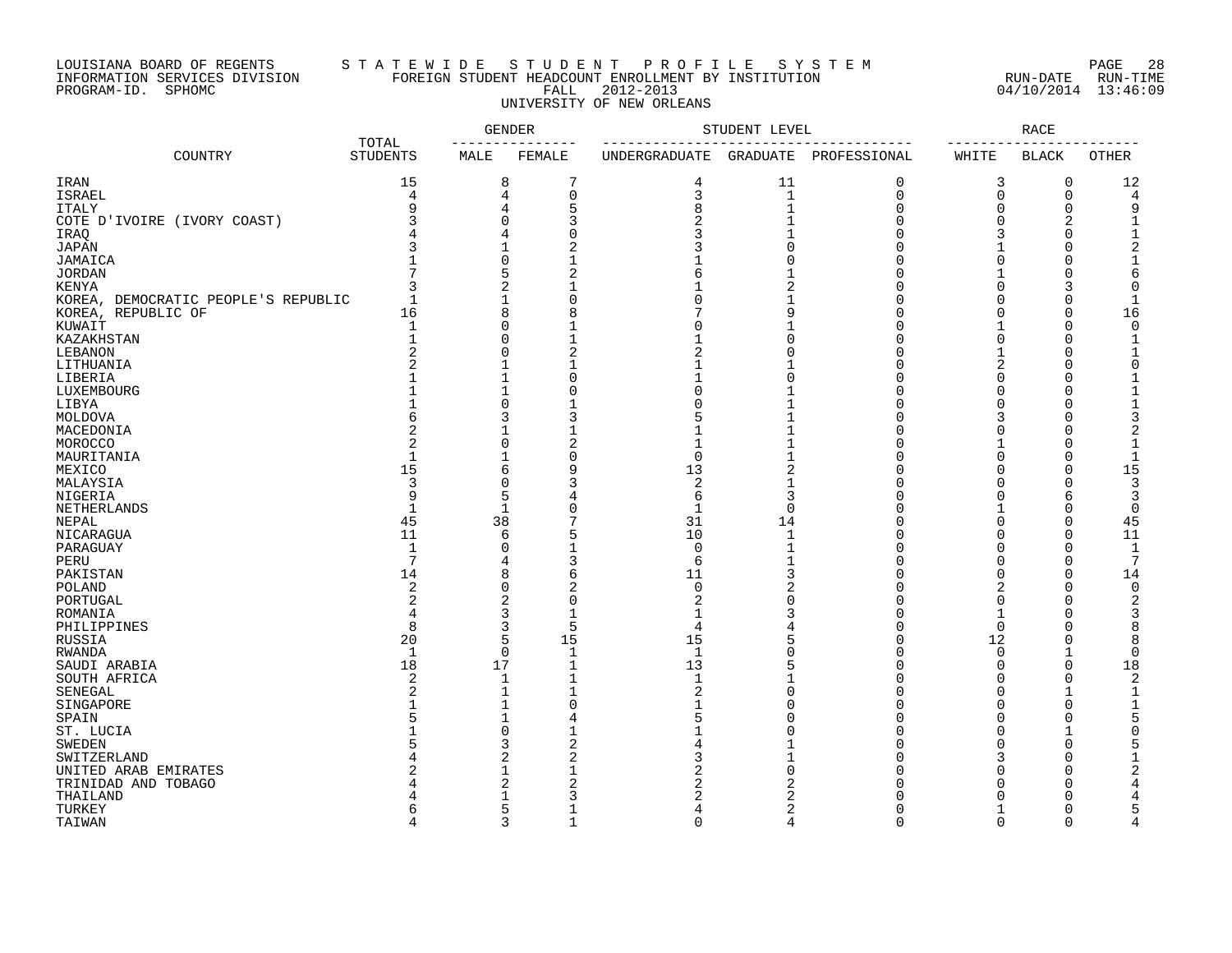# LOUISIANA BOARD OF REGENTS S T A T E W I D E S T U D E N T P R O F I L E S Y S T E M PAGE 29 INFORMATION SERVICES DIVISION FOREIGN STUDENT HEADCOUNT ENROLLMENT BY INSTITUTION RUN-DATE RUN-TIME PROGRAM-ID. SPHOMC FALL 2012-2013 04/10/2014 13:46:09 UNIVERSITY OF NEW ORLEANS

|                     | TOTAL           | <b>GENDER</b> |        | STUDENT LEVEL |          | RACE         |       |              |       |
|---------------------|-----------------|---------------|--------|---------------|----------|--------------|-------|--------------|-------|
| COUNTRY             | <b>STUDENTS</b> | MALE          | FEMALE | UNDERGRADUATE | GRADUATE | PROFESSIONAL | WHITE | <b>BLACK</b> | OTHER |
| UNITED KINGDOM      |                 |               |        |               |          |              |       |              |       |
| UKRAINE             |                 |               |        |               |          |              |       |              |       |
| <b>BURKINA</b>      |                 |               |        |               |          |              |       |              |       |
| URUGUAY             |                 |               |        |               |          |              |       |              |       |
| UZBEKISTAN          |                 |               |        |               |          |              |       |              |       |
| VENEZUELA           | 26              | 16            | 10     | 14            |          |              |       |              | 26    |
| VIETNAM             | 50              | 25            | 25     | 46            |          |              |       |              | 50    |
| UNKNOWN LOCATION    |                 |               |        |               |          |              |       |              |       |
| FOREIGN TOTALS      | 872             | 481           | 391    | 550           | 322      |              |       | 22           | 778   |
| OUT-OF-STATE TOTALS | 566             | 282           | 284    | 306           | 260      |              | 384   | 59           | 123   |
| LOUISIANA TOTALS    | 8,633           | 4,069         | 4,564  | 6,833         | 1,800    |              | 5,260 | 1,426        | 1,947 |
| INSTITUTION TOTALS  | 10,071          | 4,832         | 5,239  | 7,689         | 2,382    |              | 5,716 | 1,507        | 2,848 |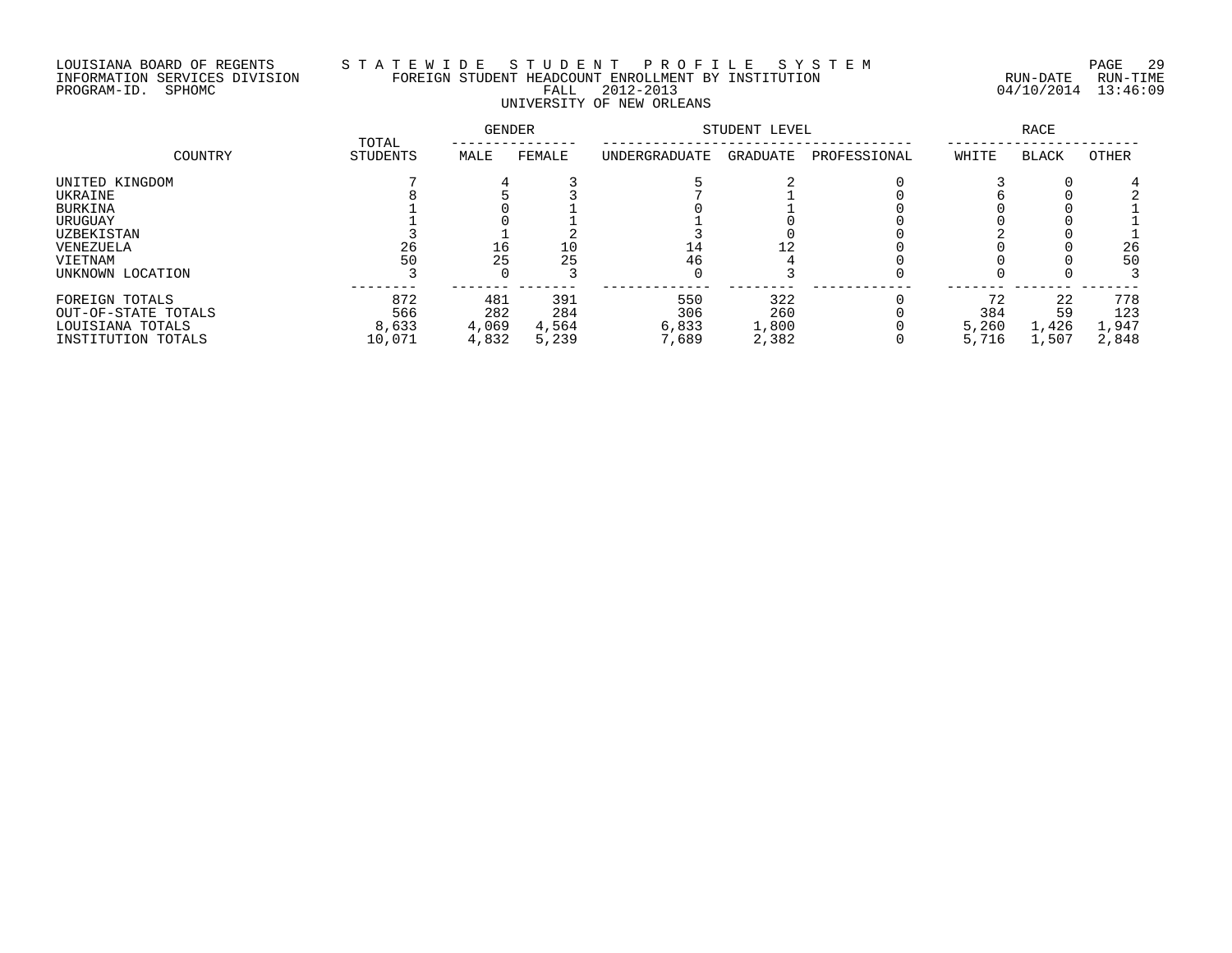# LOUISIANA BOARD OF REGENTS S T A T E W I D E S T U D E N T P R O F I L E S Y S T E M PAGE 30 INFORMATION SERVICES DIVISION FOREIGN STUDENT HEADCOUNT ENROLLMENT BY INSTITUTION RUN-DATE RUN-TIME PROGRAM-ID. SPHOMC FALL 2012-2013 04/10/2014 13:46:09 L.S.U. LAW CENTER

|                     |         | TOTAL    | GENDER |        | STUDENT LEVEL | RACE     |              |       |              |       |
|---------------------|---------|----------|--------|--------|---------------|----------|--------------|-------|--------------|-------|
|                     | COUNTRY | STUDENTS | MALE   | FEMALE | UNDERGRADUATE | GRADUATE | PROFESSIONAL | WHITE | <b>BLACK</b> | OTHER |
| BRAZIL              |         |          |        |        |               |          |              |       |              |       |
| CANADA              |         |          |        |        |               |          |              |       |              |       |
| CHINA               |         |          |        |        |               |          |              |       |              |       |
| FRANCE              |         |          |        |        |               |          |              |       |              |       |
| KOREA, REPUBLIC OF  |         |          |        |        |               |          |              |       |              |       |
| PANAMA              |         |          |        |        |               |          |              |       |              |       |
| ROMANIA             |         |          |        |        |               |          |              |       |              |       |
| FOREIGN TOTALS      |         |          |        |        |               |          | 12           |       |              | 12    |
| OUT-OF-STATE TOTALS |         | 189      | 99     | 90     |               |          | 189          | 98    | 55           | 36    |
| LOUISIANA TOTALS    |         | 480      | 278    | 202    |               |          | 480          | 381   | 50           | 49    |
| INSTITUTION TOTALS  |         | 681      | 382    | 299    |               |          | 681          | 479   | 105          | 97    |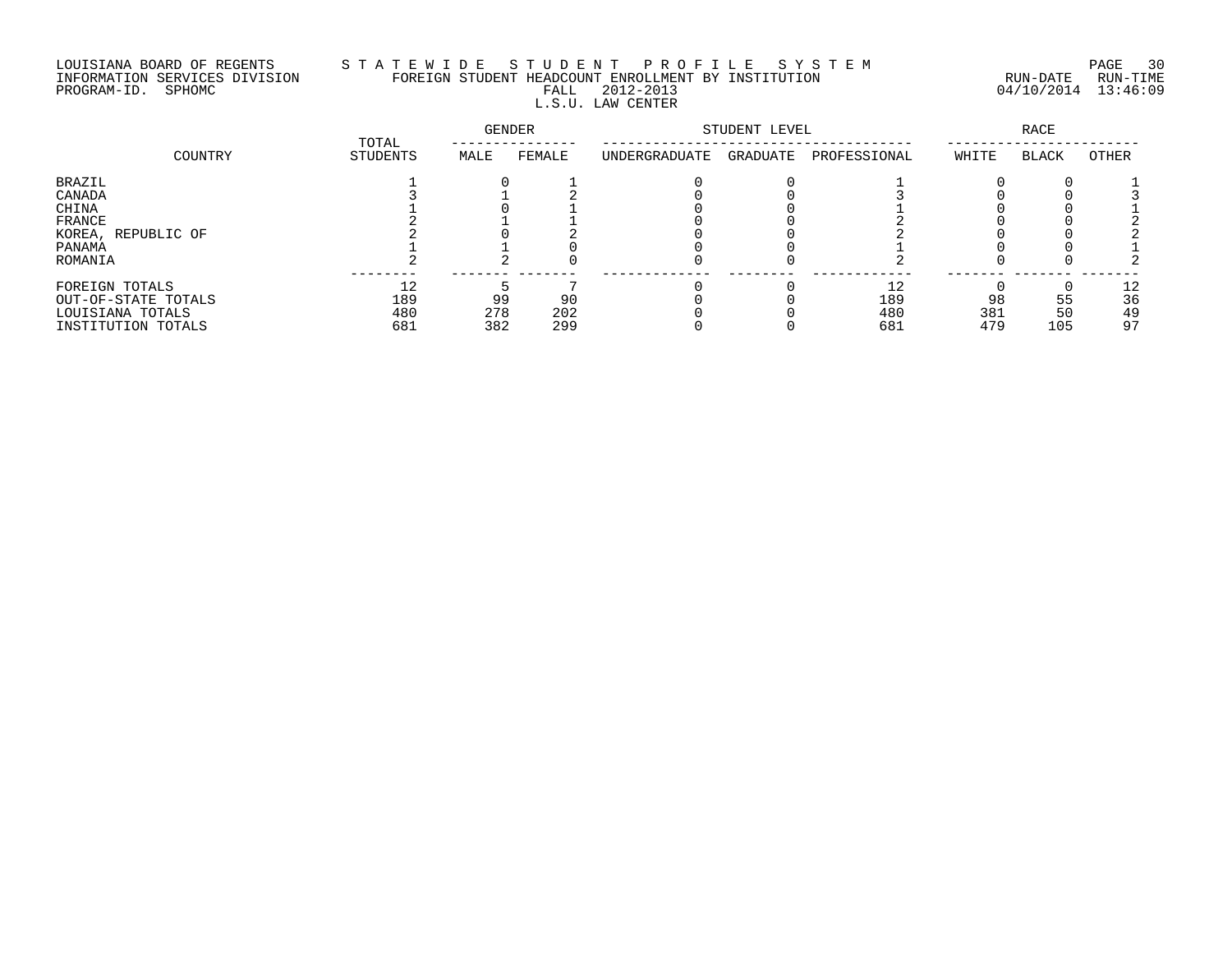### LOUISIANA BOARD OF REGENTS S T A T E W I D E S T U D E N T P R O F I L E S Y S T E M PAGE 31 INFORMATION SERVICES DIVISION FOREIGN STUDENT HEADCOUNT ENROLLMENT BY INSTITUTION RUN-DATE RUN-TIME PROGRAM-ID. SPHOMC FALL 2012-2013 04/10/2014 13:46:09 SOUTHERN U. AT BATON ROUGE

|                        | TOTAL           | GENDER |        | STUDENT LEVEL | RACE     |              |          |              |              |
|------------------------|-----------------|--------|--------|---------------|----------|--------------|----------|--------------|--------------|
| COUNTRY                | <b>STUDENTS</b> | MALE   | FEMALE | UNDERGRADUATE | GRADUATE | PROFESSIONAL | WHITE    | <b>BLACK</b> | <b>OTHER</b> |
| AFGHANISTAN            |                 | 0      |        |               | 0        | 0            | 0        |              |              |
| BAHAMAS, THE           |                 | 0      |        |               |          | $\Omega$     | O        | 1            |              |
| <b>BANGLADESH</b>      |                 |        |        |               |          |              |          |              |              |
| <b>BRAZIL</b>          |                 |        |        |               |          |              |          |              |              |
| CANADA                 |                 |        |        |               |          |              |          |              |              |
| CHINA                  | 10              |        |        |               |          |              |          |              |              |
| <b>CAMEROON</b>        |                 |        |        |               |          |              |          |              |              |
| COLOMBIA               |                 |        |        |               |          |              |          |              |              |
| COSTA RICA             |                 |        |        |               |          |              |          |              |              |
| DOMINICAN REPUBLIC     |                 |        |        |               |          |              |          |              |              |
| <b>ETHIOPIA</b>        |                 |        |        |               |          |              |          |              |              |
| FRANCE                 |                 |        |        |               |          |              |          |              |              |
| GAMBIA, THE            |                 |        |        |               |          |              |          |              |              |
| <b>GHANA</b>           |                 |        |        |               |          |              |          |              |              |
| HAITI                  |                 |        |        |               |          |              |          |              |              |
| INDIA                  | 23              | 16     |        |               | 22       |              |          |              | 22           |
| IRAN                   |                 | 0      |        |               |          |              |          | ∩            |              |
| JAMAICA                |                 |        |        |               |          |              |          |              |              |
| <b>KENYA</b>           |                 |        |        |               |          |              |          |              |              |
| KOREA, REPUBLIC OF     |                 |        |        |               |          |              |          |              |              |
| KUWAIT                 |                 |        |        |               |          |              |          |              |              |
| LIBYA                  |                 |        |        |               |          |              |          |              |              |
| MADAGASCAR             |                 |        |        |               |          |              |          |              |              |
| MALI                   |                 |        |        |               |          |              |          | 2            |              |
| NIGERIA                | 22              | 13     |        | 14            |          |              |          | 21           |              |
| PAKISTAN               |                 | O      |        |               |          |              |          | ∩            |              |
| SAUDI ARABIA           |                 | q      |        |               |          |              |          |              |              |
| SENEGAL                |                 |        |        |               |          |              |          |              |              |
| TRINIDAD AND TOBAGO    |                 |        |        |               |          |              |          |              |              |
| TURKEY                 |                 |        |        |               |          |              |          |              |              |
| TANZANIA               |                 |        |        |               |          |              |          |              |              |
| <b>UGANDA</b>          |                 |        |        |               |          |              |          |              |              |
| VENEZUELA              |                 | 3      |        |               |          |              |          |              |              |
| BRITISH VIRGIN ISLANDS |                 | 0      |        |               |          |              | ∩        |              |              |
| UNKNOWN LOCATION       |                 |        | 3      |               | 3        |              | $\Omega$ | 3            |              |
| FOREIGN TOTALS         | 124             | 78     | 46     | 54            | 70       | 0            | 6        | 59           | 59           |
| OUT-OF-STATE TOTALS    | 843             | 400    | 443    | 755           | 88       | $\Omega$     | 39       | 741          | 63           |
| LOUISIANA TOTALS       | 5,644           | 1,926  | 3,718  | 4,587         | 1,057    |              | 162      | 5,354        | 128          |
| INSTITUTION TOTALS     | 6,611           | 2,404  | 4,207  | 5,396         | 1,215    | $\Omega$     | 207      | 6,154        | 250          |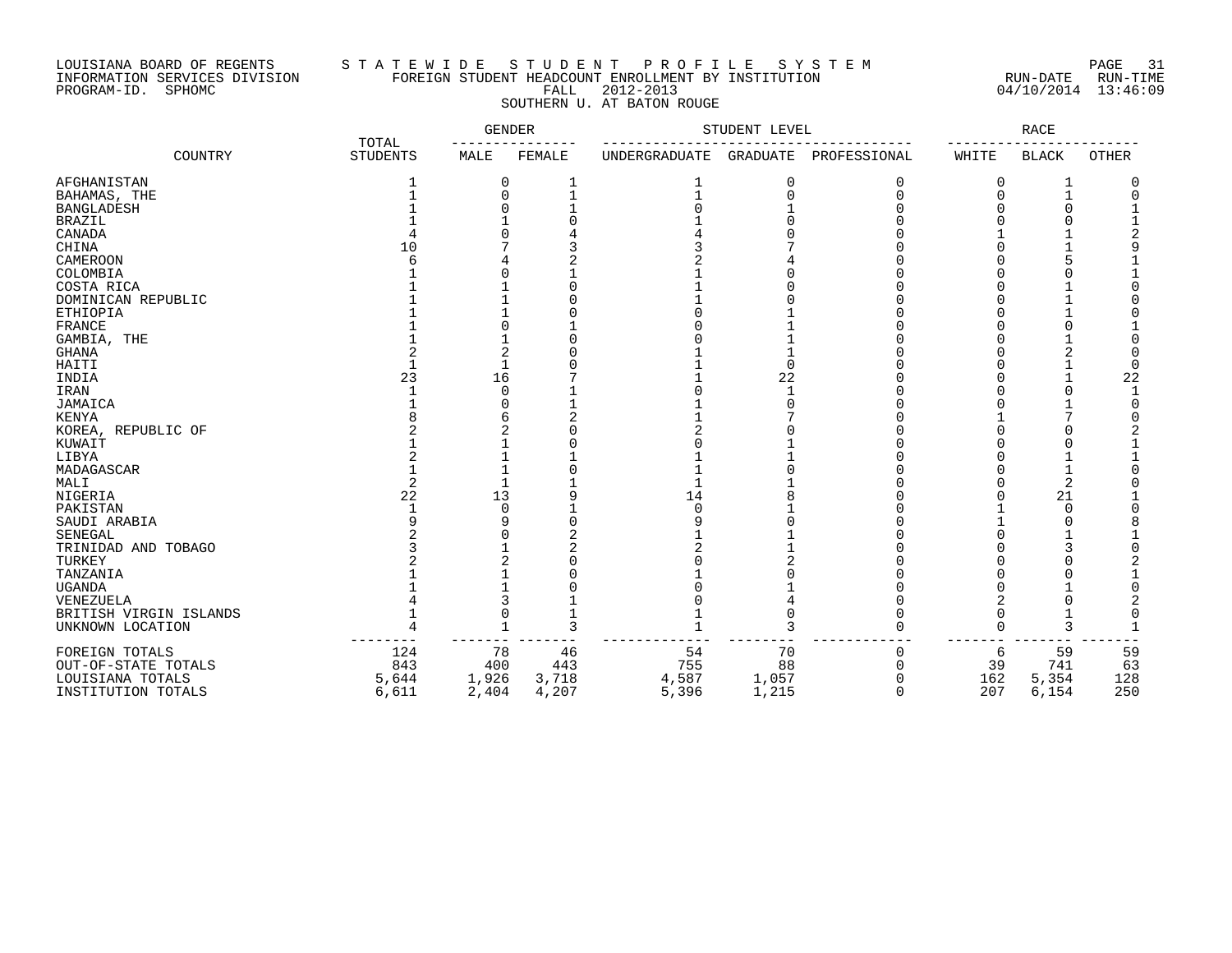# LOUISIANA BOARD OF REGENTS S T A T E W I D E S T U D E N T P R O F I L E S Y S T E M PAGE 32 INFORMATION SERVICES DIVISION FOREIGN STUDENT HEADCOUNT ENROLLMENT BY INSTITUTION RUN-DATE RUN-TIME PROGRAM-ID. SPHOMC FALL 2012-2013 04/10/2014 13:46:09 SOUTHERN U. AT NEW ORLEANS

|                                                                                 | TOTAL                 | GENDER           |                       | STUDENT LEVEL         | RACE             |              |          |                       |                  |
|---------------------------------------------------------------------------------|-----------------------|------------------|-----------------------|-----------------------|------------------|--------------|----------|-----------------------|------------------|
| COUNTRY                                                                         | STUDENTS              | MALE             | FEMALE                | UNDERGRADUATE         | GRADUATE         | PROFESSIONAL | WHITE    | <b>BLACK</b>          | OTHER            |
| COLOMBIA<br>GERMANY<br>JAMAICA<br>MONACO<br>UNKNOWN LOCATION                    |                       |                  |                       |                       |                  |              |          |                       |                  |
| FOREIGN TOTALS<br>OUT-OF-STATE TOTALS<br>LOUISIANA TOTALS<br>INSTITUTION TOTALS | 152<br>2,887<br>3,046 | 47<br>691<br>742 | 105<br>2,196<br>2,304 | 127<br>2,432<br>2,565 | 25<br>455<br>481 |              | 68<br>78 | 118<br>2,475<br>2,595 | 25<br>344<br>373 |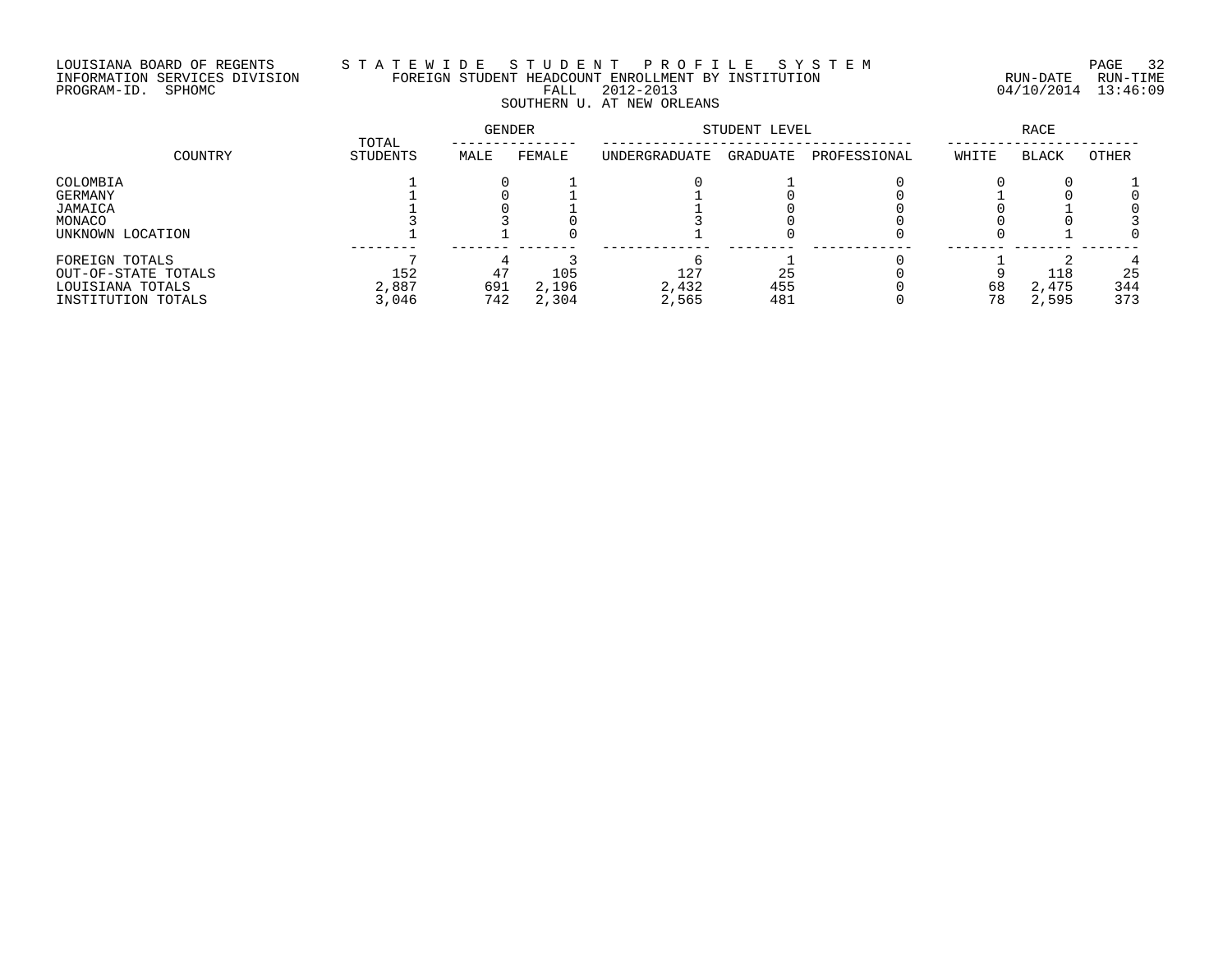# LOUISIANA BOARD OF REGENTS S T A T E W I D E S T U D E N T P R O F I L E S Y S T E M PAGE 33 INFORMATION SERVICES DIVISION FOREIGN STUDENT HEADCOUNT ENROLLMENT BY INSTITUTION RUN-DATE RUN-TIME PROGRAM-ID. SPHOMC FALL 2012-2013 04/10/2014 13:46:09 FALL 2012-2013<br>SOUTHERN U. AT SHREVEPORT

|                                                                                 |                      | GENDER     |                | STUDENT LEVEL  | RACE     |              |            |                |          |
|---------------------------------------------------------------------------------|----------------------|------------|----------------|----------------|----------|--------------|------------|----------------|----------|
| COUNTRY                                                                         | TOTAL<br>STUDENTS    | MALE       | FEMALE         | UNDERGRADUATE  | GRADUATE | PROFESSIONAL | WHITE      | <b>BLACK</b>   | OTHER    |
| TONGA<br>UNKNOWN LOCATION                                                       |                      |            |                |                |          |              |            |                |          |
| FOREIGN TOTALS<br>OUT-OF-STATE TOTALS<br>LOUISIANA TOTALS<br>INSTITUTION TOTALS | 55<br>2,874<br>2,931 | 769<br>791 | 2,105<br>2,140 | 2,874<br>2,931 |          |              | 333<br>335 | 2,494<br>2,547 | 47<br>49 |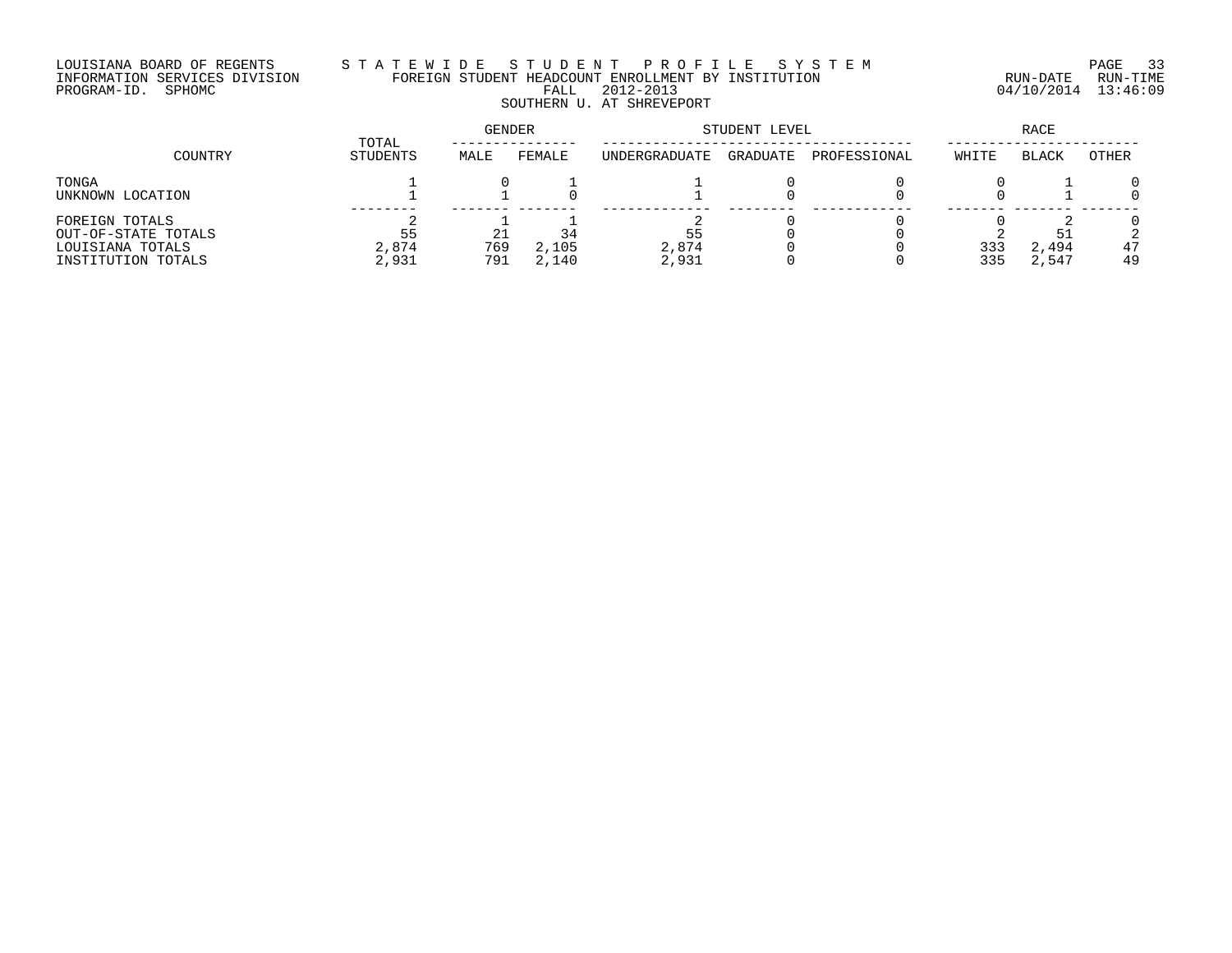# LOUISIANA BOARD OF REGENTS S T A T E W I D E S T U D E N T P R O F I L E S Y S T E M PAGE 34 INFORMATION SERVICES DIVISION FOREIGN STUDENT HEADCOUNT ENROLLMENT BY INSTITUTION RUN-DATE RUN-TIME PROGRAM-ID. SPHOMC FALL 2012-2013 04/10/2014 13:46:09 SOUTHERN LAW CENTER

|                     | TOTAL    | GENDER |        | STUDENT LEVEL | RACE     |              |       |              |       |
|---------------------|----------|--------|--------|---------------|----------|--------------|-------|--------------|-------|
| COUNTRY             | STUDENTS | MALE   | FEMALE | UNDERGRADUATE | GRADUATE | PROFESSIONAL | WHITE | <b>BLACK</b> | OTHER |
|                     |          |        |        |               |          |              |       |              |       |
| FOREIGN TOTALS      |          |        |        |               |          |              |       |              |       |
| OUT-OF-STATE TOTALS | 188      | 82     | 106    |               |          | 188          |       | 153          | 16    |
| LOUISIANA TOTALS    | 567      | 271    | 296    |               |          | 567          | 256   | 275          | 36    |
| INSTITUTION TOTALS  | 755      | 353    | 402    |               |          | 755          | 275   | 428          | 52    |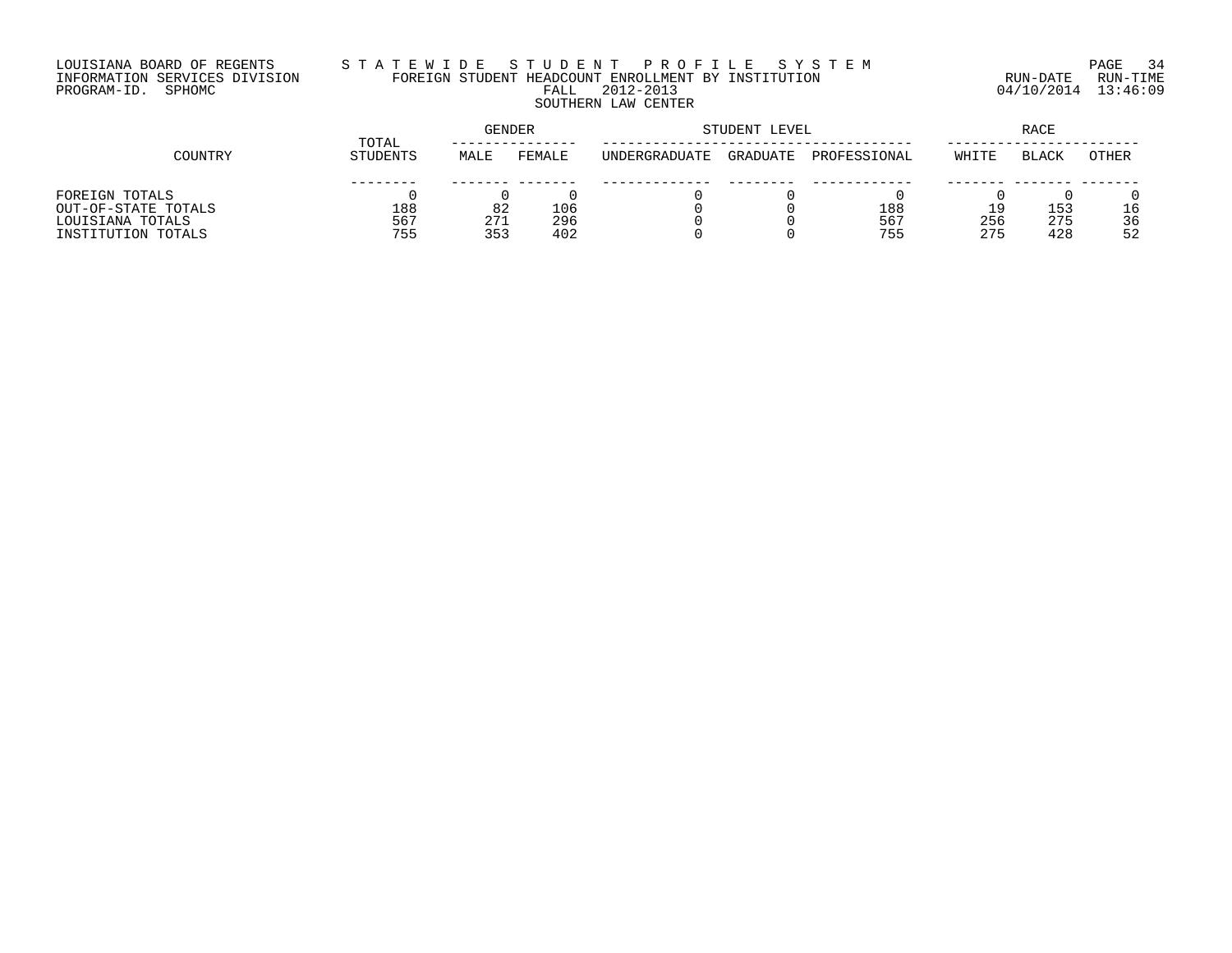### LOUISIANA BOARD OF REGENTS S T A T E W I D E S T U D E N T P R O F I L E S Y S T E M PAGE 35 INFORMATION SERVICES DIVISION FOREIGN STUDENT HEADCOUNT ENROLLMENT BY INSTITUTION RUN-DATE RUN-TIME PROGRAM-ID. SPHOMC FALL 2012-2013 04/10/2014 13:46:09 BATON ROUGE COMMUNITY COLLEGE

|                                     |                          | <b>GENDER</b>  |          | STUDENT LEVEL | <b>RACE</b> |              |          |              |              |
|-------------------------------------|--------------------------|----------------|----------|---------------|-------------|--------------|----------|--------------|--------------|
| COUNTRY                             | TOTAL<br><b>STUDENTS</b> | MALE           | FEMALE   | UNDERGRADUATE | GRADUATE    | PROFESSIONAL | WHITE    | <b>BLACK</b> | <b>OTHER</b> |
| AFGHANISTAN                         | 1                        |                | 0        | 1             | 0           | 0            | 0        | 0            |              |
| ANGOLA                              | 4                        | 1              | 3        | 4             | $\mathbf 0$ | $\mathbf 0$  | $\Omega$ | 0            |              |
| ARGENTINA                           |                          |                | O        |               | ∩           | $\cap$       | O        | U            |              |
| AUSTRIA                             |                          |                |          |               |             |              |          |              |              |
| <b>BRAZIL</b>                       |                          |                |          |               |             |              |          |              |              |
| <b>BULGARIA</b>                     |                          | O              |          |               |             |              |          |              |              |
| CANADA                              |                          |                |          | $\mathbf{1}$  |             |              | $\Omega$ |              |              |
| CHINA                               | 11                       | 2              |          | 11            |             |              |          |              | 11           |
| EL SALVADOR                         |                          | O              |          | $\mathbf{1}$  |             |              | O        |              |              |
| GHANA                               |                          |                |          |               |             |              |          |              |              |
| <b>GERMANY</b>                      |                          | U              |          |               |             |              | ∩        |              |              |
| <b>GUATEMALA</b>                    |                          |                |          |               |             |              |          |              |              |
|                                     |                          | 2              |          |               |             |              |          |              |              |
| HAITI                               |                          |                |          |               |             |              |          |              |              |
| HONG KONG                           |                          |                |          |               |             |              |          |              |              |
| HONDURAS                            |                          | 2              |          |               |             |              |          |              |              |
| INDONESIA                           |                          | 2              |          |               |             |              |          |              |              |
| INDIA                               |                          | O              |          |               |             |              |          |              |              |
| <b>JAPAN</b>                        |                          |                |          |               |             |              |          |              |              |
| JAMAICA                             |                          | 0              |          |               |             |              |          |              |              |
| <b>KENYA</b>                        |                          | 2              |          |               |             |              |          |              |              |
| KOREA, REPUBLIC OF                  |                          |                |          |               |             |              |          |              |              |
| LAOS                                |                          |                |          |               |             |              |          |              |              |
| MADAGASCAR                          |                          |                |          |               |             |              |          |              |              |
| MEXICO                              |                          | U              |          |               |             |              |          |              |              |
| NEW CALEDONIA                       |                          |                | 2        |               |             |              |          |              |              |
| NIGER                               |                          |                | O        |               |             |              | U        |              |              |
| NIGERIA                             |                          |                |          |               |             |              |          |              |              |
| NEPAL                               |                          |                |          |               |             |              |          |              |              |
| NICARAGUA                           |                          | U              |          |               |             |              |          |              |              |
| PANAMA                              |                          |                |          |               |             |              |          |              |              |
| TRUST TERRITORY OF THE PACIFIC ISLA |                          |                |          |               |             |              |          |              |              |
| PHILIPPINES                         | 2                        | U              |          |               |             |              |          |              |              |
| PUERTO RICO                         |                          |                |          |               |             |              |          |              |              |
| RUSSIA                              |                          |                |          |               |             |              |          |              |              |
| SAUDI ARABIA                        |                          |                |          |               |             |              |          |              |              |
| SOUTH AFRICA                        |                          | 2              |          |               |             |              |          |              |              |
| TURKMENISTAN                        |                          | O              |          |               |             |              |          |              |              |
| <b>UGANDA</b>                       |                          | O              |          |               |             |              |          |              |              |
| UNITED KINGDOM                      |                          |                | $\Omega$ |               |             |              |          |              |              |
| UZBEKISTAN                          |                          | $\Omega$       |          | $\mathbf{1}$  |             |              | $\Omega$ |              |              |
| VENEZUELA                           | $\overline{7}$           | $\overline{a}$ | 5        | 7             |             |              | $\Omega$ |              |              |
|                                     |                          | 5              | 6        |               | $\cap$      | $\Omega$     | $\Omega$ | 0            |              |
| VIETNAM                             | 11                       |                |          | 11            |             |              |          |              | 11           |
| FOREIGN TOTALS                      | 136                      | 62             | 74       | 136           | 0           | $\Omega$     | 0        | 3            | 133          |
| OUT-OF-STATE TOTALS                 | 137                      | 69             | 68       | 137           | $\Omega$    | $\Omega$     | 63       | 27           | 47           |
| LOUISIANA TOTALS                    | 7,672                    | 3,234          | 4,438    | 7,672         | $\Omega$    | $\Omega$     | 3,225    | 2,982        | 1,465        |
| INSTITUTION TOTALS                  | 7,945                    | 3,365          | 4,580    | 7,945         | $\Omega$    | $\Omega$     | 3,288    | 3,012        | 1,645        |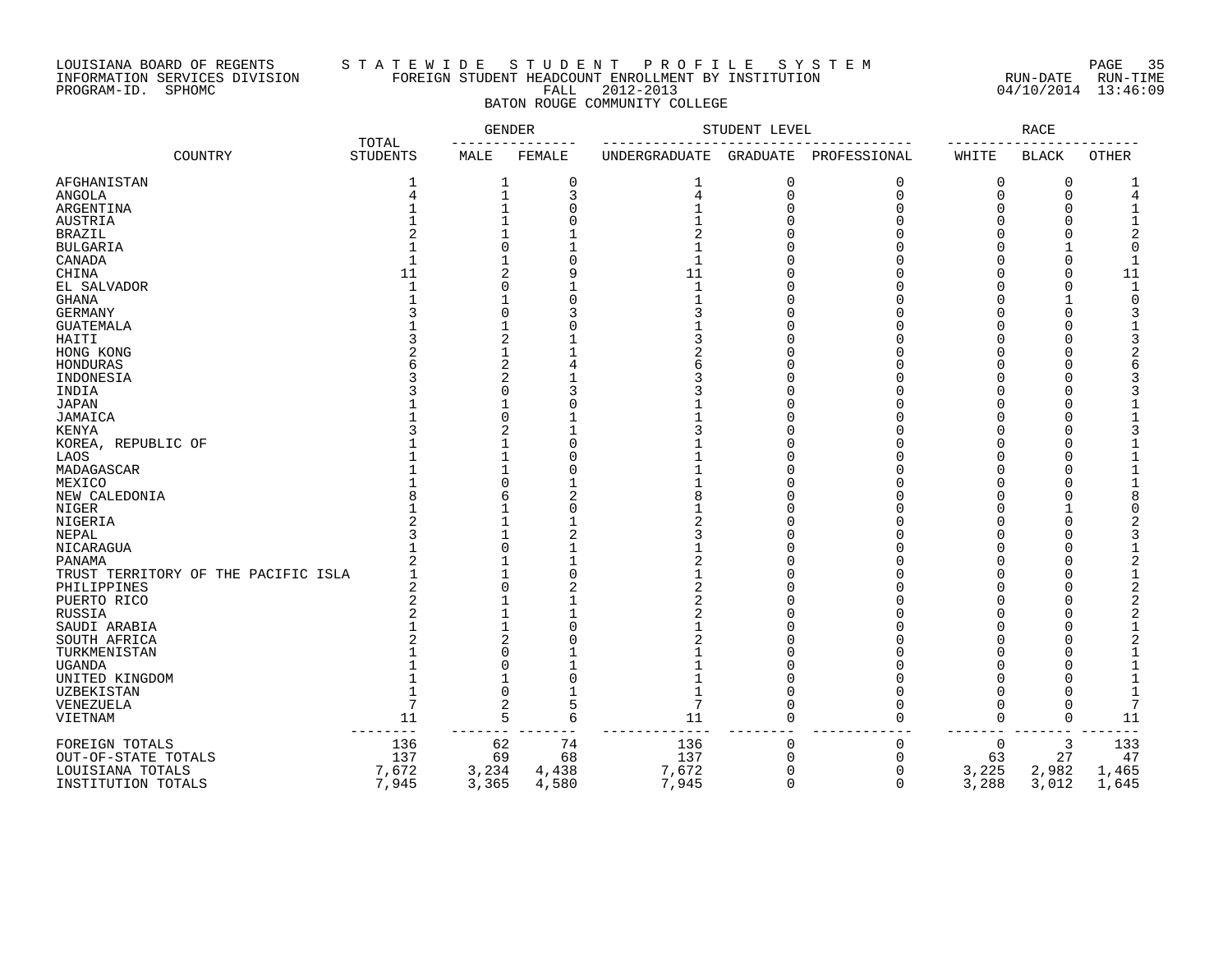# LOUISIANA BOARD OF REGENTS S T A T E W I D E S T U D E N T P R O F I L E S Y S T E M PAGE 36 INFORMATION SERVICES DIVISION FOREIGN STUDENT HEADCOUNT ENROLLMENT BY INSTITUTION RUN-DATE RUN-TIME PROGRAM-ID. SPHOMC FALL 2012-2013 04/10/2014 13:46:09 BOSSIER PARISH COMMUNITY COLLEGE

|                     |         |                   | GENDER |        | STUDENT LEVEL | RACE     |              |       |              |       |
|---------------------|---------|-------------------|--------|--------|---------------|----------|--------------|-------|--------------|-------|
|                     | COUNTRY | TOTAL<br>STUDENTS | MALE   | FEMALE | UNDERGRADUATE | GRADUATE | PROFESSIONAL | WHITE | <b>BLACK</b> | OTHER |
| AUSTRALIA           |         |                   |        |        |               |          |              |       |              |       |
| CANADA              |         |                   |        |        |               |          |              |       |              |       |
| GERMANY             |         |                   |        |        |               |          |              |       |              |       |
| SOUTH AFRICA        |         |                   |        |        |               |          |              |       |              |       |
| TURKMENISTAN        |         |                   |        |        |               |          |              |       |              |       |
| VIETNAM             |         |                   |        |        |               |          |              |       |              |       |
| FOREIGN TOTALS      |         |                   |        |        |               |          |              |       |              |       |
| OUT-OF-STATE TOTALS |         | 159               | 65     | 94     | 159           |          |              |       | 72           |       |
| LOUISIANA TOTALS    |         | .747              | 2,741  | 5,006  | 7.747         |          |              | 3,489 | 2,846        | 1,412 |
| INSTITUTION TOTALS  |         | ,917              | 2,812  | 5,105  | 7,917         |          |              | 3,564 | 2,919        | 1,434 |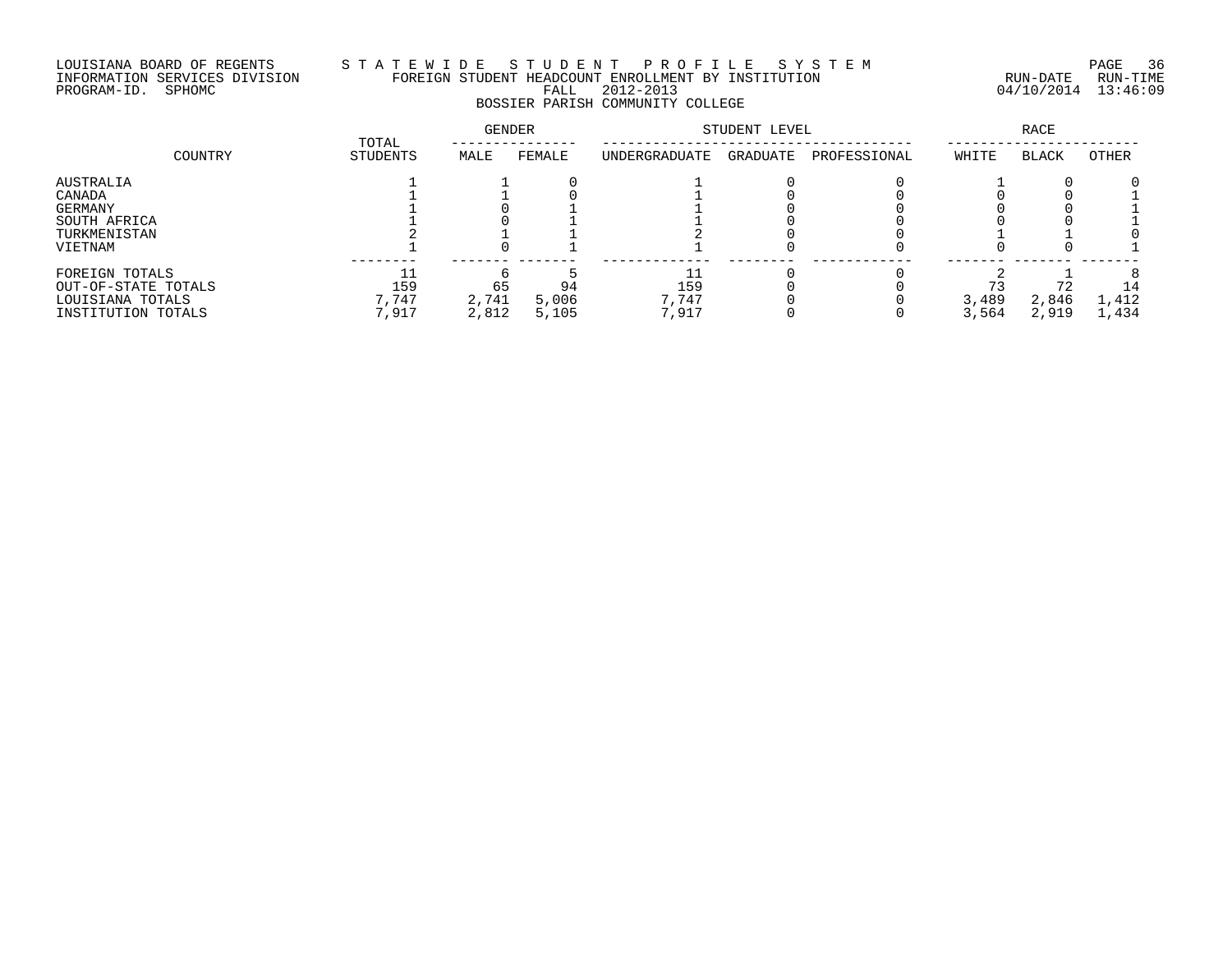## LOUISIANA BOARD OF REGENTS S T A T E W I D E S T U D E N T P R O F I L E S Y S T E M PAGE 37 INFORMATION SERVICES DIVISION FOREIGN STUDENT HEADCOUNT ENROLLMENT BY INSTITUTION RUN-DATE RUN-TIME PROGRAM-ID. SPHOMC FALL 2012-2013 04/10/2014 13:46:09 DELGADO COMMUNITY COLLEGE

|                     |         | TOTAL           | GENDER |        | STUDENT LEVEL        | RACE            |              |       |              |              |
|---------------------|---------|-----------------|--------|--------|----------------------|-----------------|--------------|-------|--------------|--------------|
|                     | COUNTRY | <b>STUDENTS</b> | MALE   | FEMALE | <b>UNDERGRADUATE</b> | <b>GRADUATE</b> | PROFESSIONAL | WHITE | <b>BLACK</b> | <b>OTHER</b> |
| BAHAMAS, THE        |         |                 | 0      |        |                      | 0               |              | 0     | 0            |              |
| <b>BRAZIL</b>       |         |                 |        |        |                      |                 |              |       |              |              |
| CANADA              |         |                 |        |        |                      |                 |              |       |              |              |
| CHINA               |         |                 |        |        |                      |                 |              |       |              |              |
| COLOMBIA            |         |                 |        |        |                      |                 |              |       |              |              |
| COSTA RICA          |         |                 |        |        |                      |                 |              |       |              |              |
| EL SALVADOR         |         |                 |        |        |                      |                 |              |       |              |              |
| FRANCE              |         |                 |        |        |                      |                 |              |       |              |              |
| <b>GERMANY</b>      |         |                 |        |        |                      |                 |              |       |              |              |
| <b>GREECE</b>       |         |                 |        |        |                      |                 |              |       |              |              |
| <b>GUATEMALA</b>    |         |                 |        |        |                      |                 |              |       |              |              |
| <b>GUINEA</b>       |         |                 |        |        |                      |                 |              |       |              |              |
| HAITI               |         |                 |        |        |                      |                 |              |       |              |              |
| HONDURAS            |         | 1 ว             |        |        | 13                   |                 |              |       |              | 13           |
| INDIA               |         |                 |        |        |                      |                 |              |       |              |              |
| IRAQ                |         |                 |        |        |                      |                 |              |       |              |              |
| JAMAICA             |         |                 |        |        |                      |                 |              |       |              |              |
| KOREA, REPUBLIC OF  |         |                 |        |        |                      |                 |              |       |              |              |
| MEXICO              |         |                 |        |        |                      |                 |              |       |              |              |
| NIGER               |         |                 |        |        |                      |                 |              |       |              |              |
| PARAGUAY            |         |                 |        |        |                      |                 |              |       |              |              |
| PAKISTAN            |         |                 |        |        |                      |                 |              |       |              |              |
| PHILIPPINES         |         |                 |        |        |                      |                 |              |       |              |              |
| SAUDI ARABIA        |         |                 |        |        |                      |                 |              |       |              |              |
| THAILAND            |         |                 |        |        |                      |                 |              |       |              |              |
| TURKEY              |         |                 |        |        |                      |                 |              |       |              |              |
| <b>UGANDA</b>       |         |                 |        |        |                      |                 |              |       |              |              |
| VENEZUELA           |         |                 |        |        |                      |                 |              |       |              |              |
| VIETNAM             |         |                 |        |        |                      |                 |              |       |              |              |
| VATICAN CITY        |         |                 |        |        |                      |                 |              | U     | C            |              |
|                     |         |                 |        |        |                      |                 |              |       |              |              |
| FOREIGN TOTALS      |         | 72              | 34     | 38     | 72                   |                 |              | 2     | 3            | 67           |
| OUT-OF-STATE TOTALS |         | 737             | 252    | 485    | 737                  |                 |              | 225   | 193          | 319          |
| LOUISIANA TOTALS    |         | 17,284          | 5,754  | 11,530 | 17,284               |                 |              | 6,165 | 7,491        | 3,628        |
| INSTITUTION TOTALS  |         | 18,093          | 6,040  | 12,053 | 18,093               | $\Omega$        | O            | 6,392 | 7,687        | 4,014        |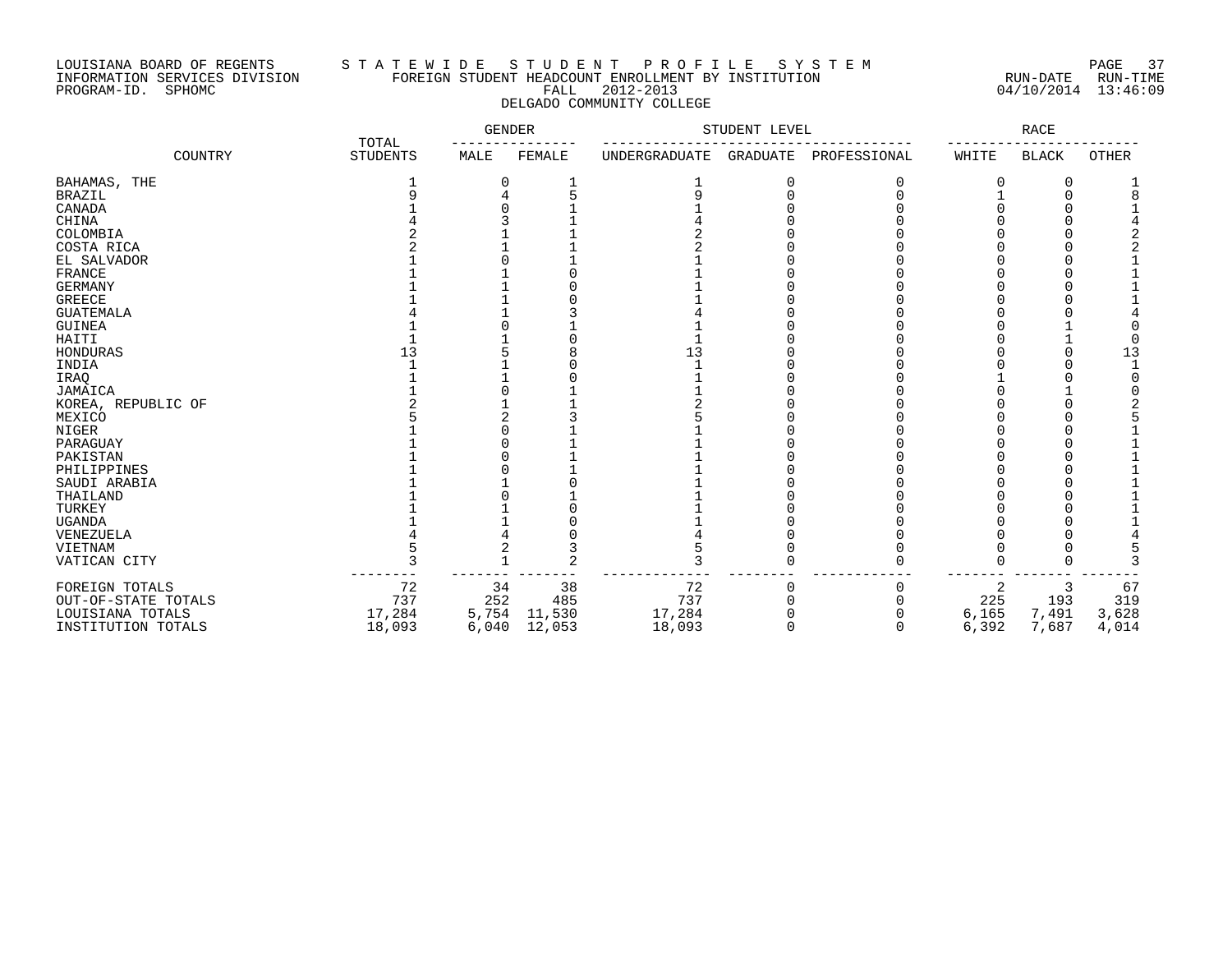## LOUISIANA BOARD OF REGENTS S T A T E W I D E S T U D E N T P R O F I L E S Y S T E M PAGE 38 INFORMATION SERVICES DIVISION FOREIGN STUDENT HEADCOUNT ENROLLMENT BY INSTITUTION RUN-DATE RUN-TIME PROGRAM-ID. SPHOMC FALL 2012-2013 04/10/2014 13:46:09 ELAINE P. NUNEZ COMMUN. COLLEGE

|                     |                   | GENDER |        | STUDENT LEVEL | RACE     |              |       |              |       |
|---------------------|-------------------|--------|--------|---------------|----------|--------------|-------|--------------|-------|
| COUNTRY             | TOTAL<br>STUDENTS | MALE   | FEMALE | UNDERGRADUATE | GRADUATE | PROFESSIONAL | WHITE | <b>BLACK</b> | OTHER |
| CHINA               |                   |        |        |               |          |              |       |              |       |
| GUATEMALA           |                   |        |        |               |          |              |       |              |       |
| HONDURAS            |                   |        |        |               |          |              |       |              |       |
| RUSSIA              |                   |        |        |               |          |              |       |              |       |
| FOREIGN TOTALS      |                   |        |        |               |          |              |       |              |       |
| OUT-OF-STATE TOTALS |                   |        |        |               |          |              |       |              |       |
| LOUISIANA TOTALS    | 2,250             | 766    | ,484   | 2,250         |          |              | 1,105 | 870          | 275   |
| INSTITUTION TOTALS  | 2,269             | 771    | . 498  | 2,269         |          |              | 1,114 | 875          | 280   |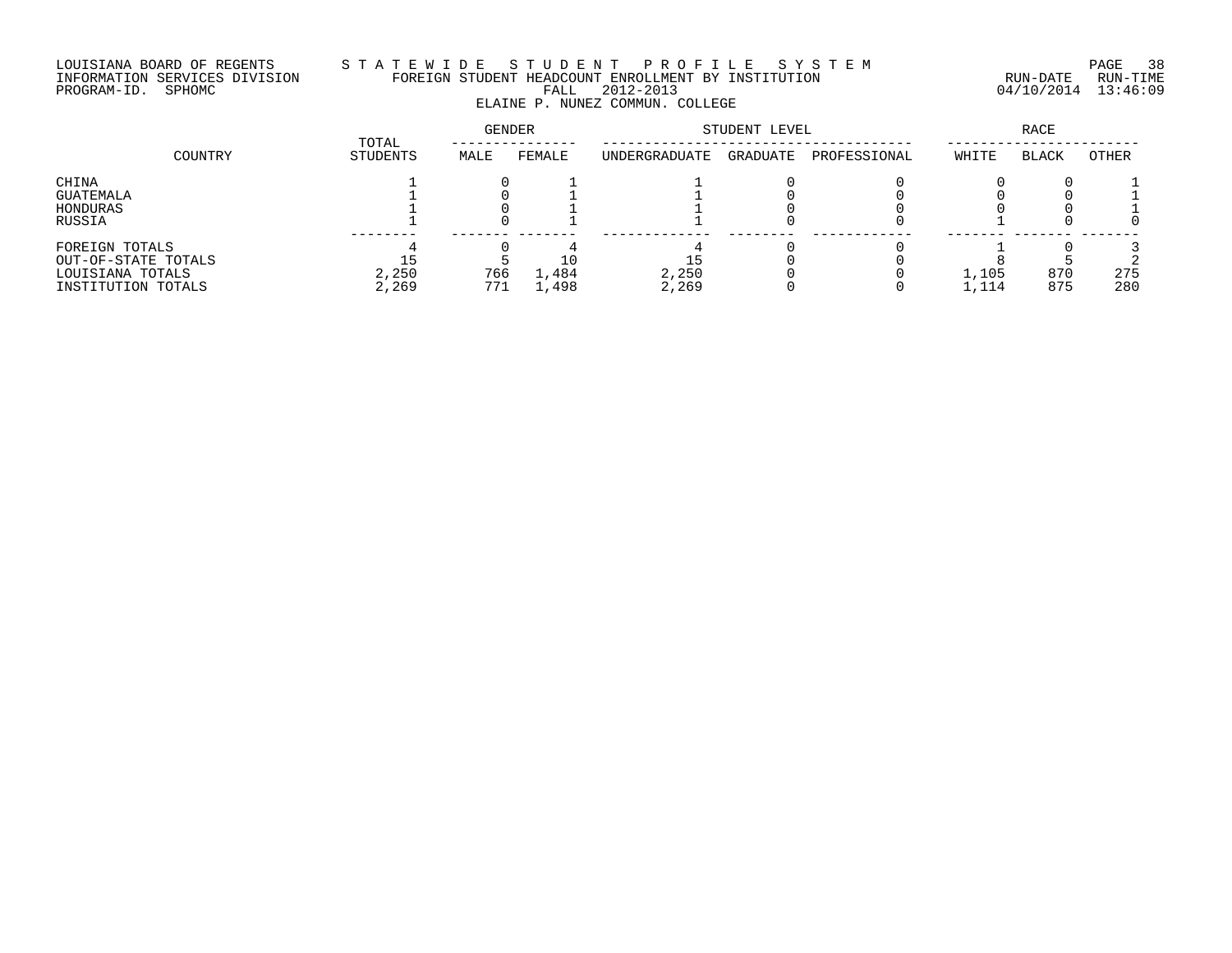## LOUISIANA BOARD OF REGENTS S T A T E W I D E S T U D E N T P R O F I L E S Y S T E M PAGE 39 INFORMATION SERVICES DIVISION FOREIGN STUDENT HEADCOUNT ENROLLMENT BY INSTITUTION RUN-DATE RUN-TIME PROGRAM-ID. SPHOMC FALL 2012-2013 04/10/2014 13:46:09 RIVER PARISHES COMMUNITY COLLEGE

|                                                                                 | TOTAL          | GENDER         |                | STUDENT LEVEL  |          |              | RACE           |               |            |
|---------------------------------------------------------------------------------|----------------|----------------|----------------|----------------|----------|--------------|----------------|---------------|------------|
| COUNTRY                                                                         | STUDENTS       | MALE           | FEMALE         | UNDERGRADUATE  | GRADUATE | PROFESSIONAL | WHITE          | <b>BLACK</b>  | OTHER      |
| HONDURAS<br>MEXICO<br>SPAIN                                                     |                |                |                |                |          |              |                |               |            |
| FOREIGN TOTALS<br>OUT-OF-STATE TOTALS<br>LOUISIANA TOTALS<br>INSTITUTION TOTALS | 3,542<br>3,566 | 1,502<br>1,509 | 2,040<br>2,057 | 3,542<br>3,566 |          |              | 2,071<br>2,084 | 235ء<br>1,237 | 236<br>245 |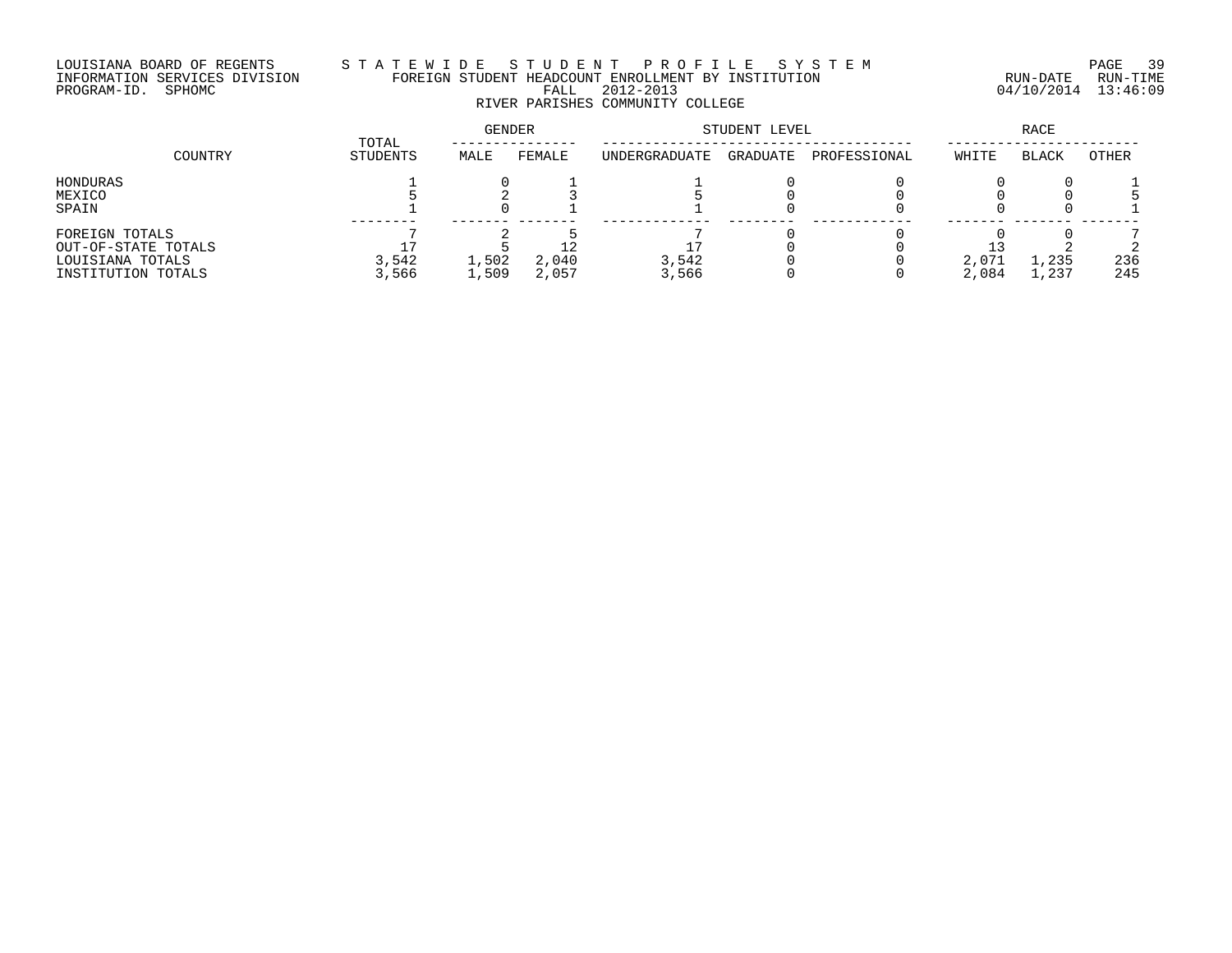# LOUISIANA BOARD OF REGENTS S T A T E W I D E S T U D E N T P R O F I L E S Y S T E M PAGE 40 INFORMATION SERVICES DIVISION FOREIGN STUDENT HEADCOUNT ENROLLMENT BY INSTITUTION RUN-DATE RUN-TIME PROGRAM-ID. SPHOMC FALL 2012-2013 04/10/2014 13:46:09 SOUTH LA. COMMUNITY COLLEGE

|                                                                                            | TOTAL                      |                      | <b>GENDER</b>        |                            | STUDENT LEVEL |              | RACE                 |                |                        |
|--------------------------------------------------------------------------------------------|----------------------------|----------------------|----------------------|----------------------------|---------------|--------------|----------------------|----------------|------------------------|
| COUNTRY                                                                                    | STUDENTS                   | MALE                 | FEMALE               | UNDERGRADUATE              | GRADUATE      | PROFESSIONAL | WHITE                | <b>BLACK</b>   | OTHER                  |
| ANDORRA<br>ANGOLA<br>CANADA<br>CAMEROON<br>INDIA<br>LAOS<br>OMAN<br>NEW CALEDONIA<br>NEPAL |                            |                      |                      |                            |               |              |                      |                |                        |
| FOREIGN TOTALS<br>OUT-OF-STATE TOTALS<br>LOUISIANA TOTALS<br>INSTITUTION TOTALS            | 14<br>53<br>7,391<br>7,458 | 31<br>3,391<br>3,431 | 22<br>4,000<br>4,027 | 14<br>53<br>7,391<br>7,458 |               |              | 22<br>3,983<br>4,007 | 2,490<br>2,501 | 12<br>20<br>918<br>950 |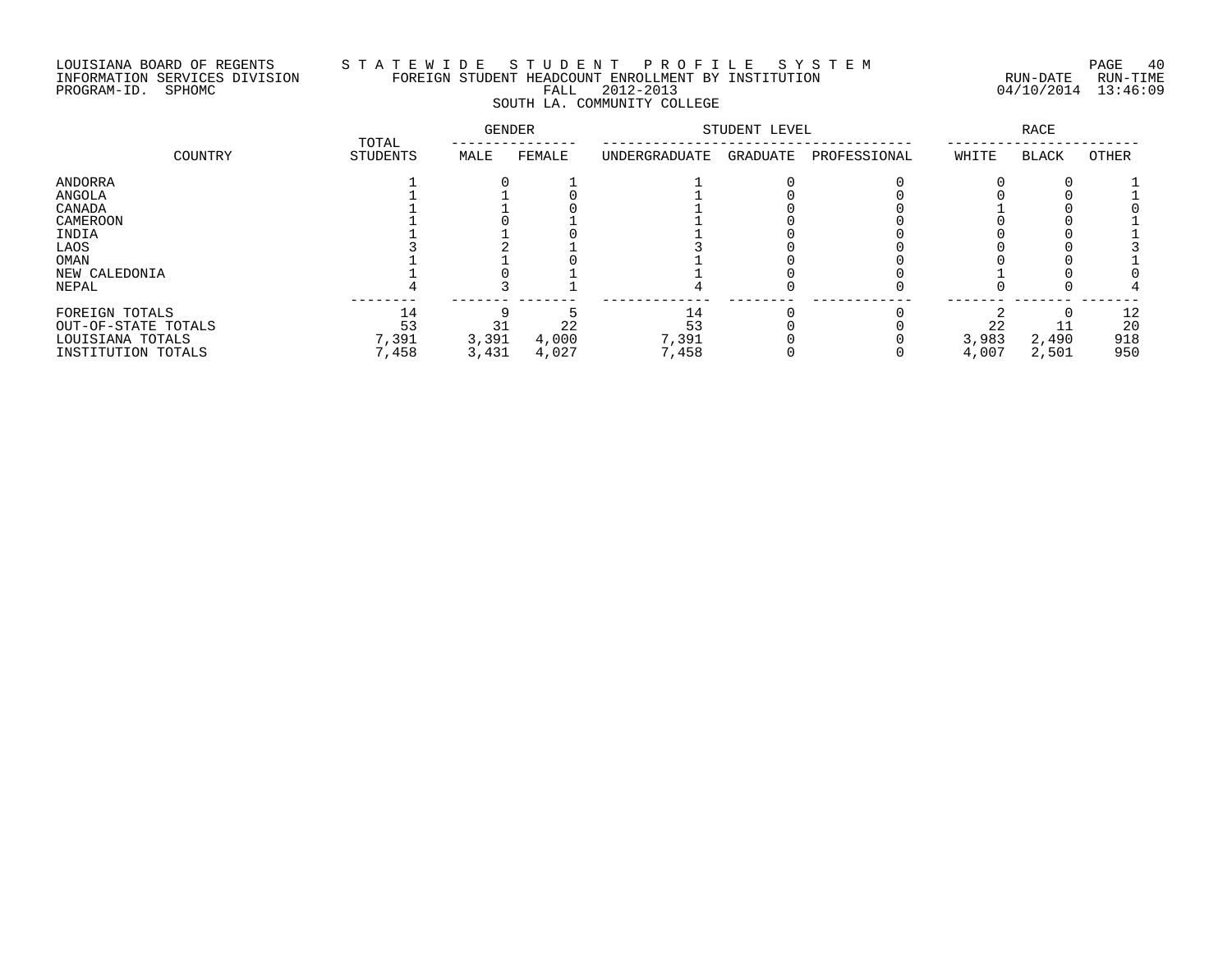## LOUISIANA BOARD OF REGENTS S T A T E W I D E S T U D E N T P R O F I L E S Y S T E M PAGE 41 INFORMATION SERVICES DIVISION FOREIGN STUDENT HEADCOUNT ENROLLMENT BY INSTITUTION RUN-DATE RUN-TIME PROGRAM-ID. SPHOMC FALL 2012-2013 04/10/2014 13:46:09 LA. DELTA COMMUNITY COLLEGE

|                                                                                 | TOTAL                | GENDER         |                | STUDENT LEVEL        | RACE     |              |                |               |                        |
|---------------------------------------------------------------------------------|----------------------|----------------|----------------|----------------------|----------|--------------|----------------|---------------|------------------------|
| COUNTRY                                                                         | STUDENTS             | MALE           | FEMALE         | UNDERGRADUATE        | GRADUATE | PROFESSIONAL | WHITE          | <b>BLACK</b>  | OTHER                  |
| CAMEROON<br>LAOS<br>PHILIPPINES                                                 |                      |                |                |                      |          |              |                |               |                        |
| FOREIGN TOTALS<br>OUT-OF-STATE TOTALS<br>LOUISIANA TOTALS<br>INSTITUTION TOTALS | 48<br>4,064<br>4,123 | 1,588<br>1,616 | 2,476<br>2,507 | 48<br>4,064<br>4,123 |          |              | 2,031<br>2,049 | ,487<br>1,504 | 10<br>⊥4<br>546<br>570 |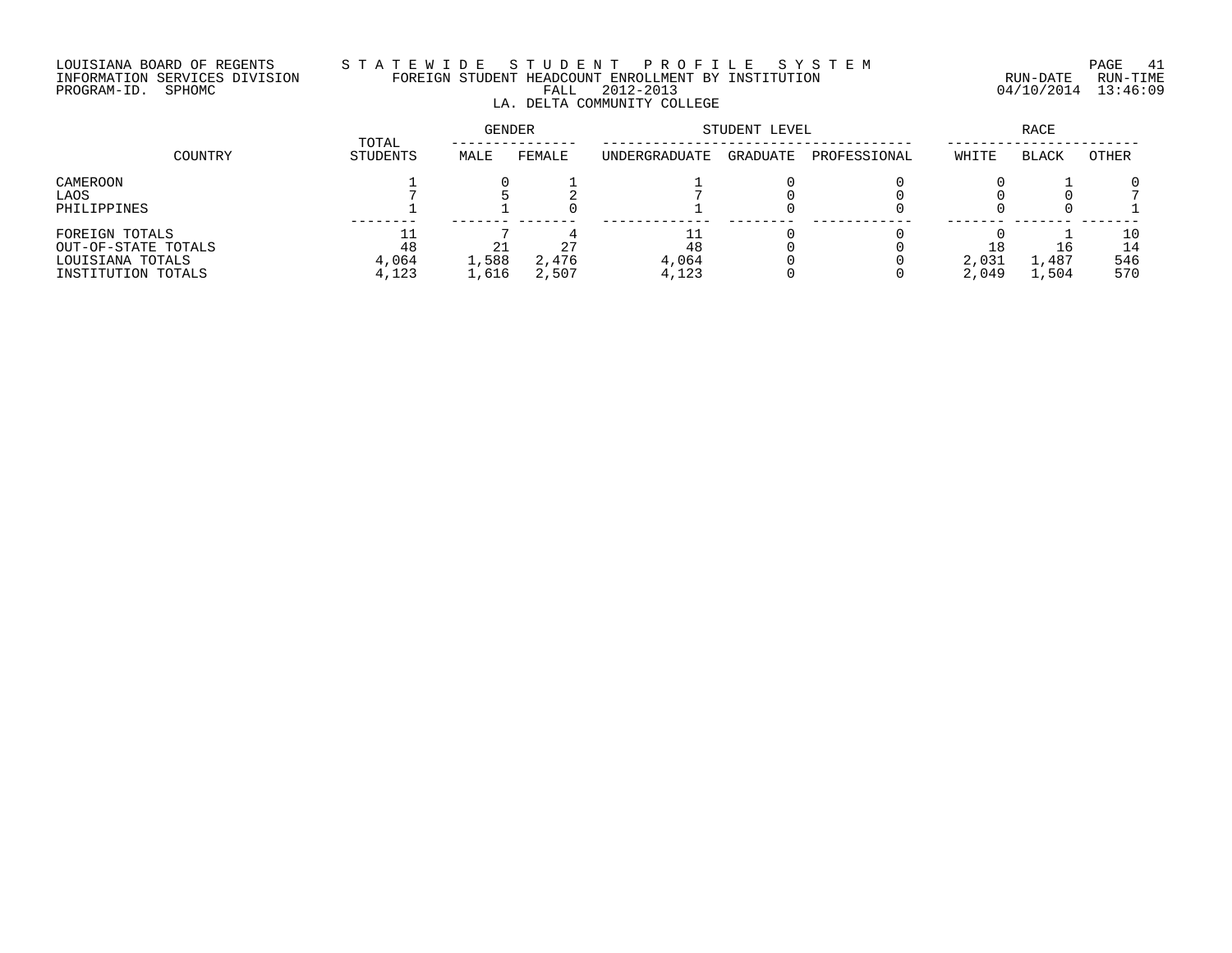# LOUISIANA BOARD OF REGENTS S T A T E W I D E S T U D E N T P R O F I L E S Y S T E M PAGE 42 INFORMATION SERVICES DIVISION FOREIGN STUDENT HEADCOUNT ENROLLMENT BY INSTITUTION RUN-DATE RUN-TIME PROGRAM-ID. SPHOMC FALL 2012-2013 04/10/2014 13:46:09 FALL 2012-2013<br>L. E. FLETCHER

|                     | TOTAL    | GENDER |        | STUDENT LEVEL | RACE     |              |       |       |       |
|---------------------|----------|--------|--------|---------------|----------|--------------|-------|-------|-------|
| COUNTRY             | STUDENTS | MALE   | FEMALE | UNDERGRADUATE | GRADUATE | PROFESSIONAL | WHITE | BLACK | OTHER |
|                     |          |        |        |               |          |              |       |       |       |
| FOREIGN TOTALS      |          |        |        |               |          |              |       |       |       |
| OUT-OF-STATE TOTALS | 93       | 87     |        | 93            |          |              |       |       |       |
| LOUISIANA TOTALS    | 2,409    | 876    | ,533   | 2,409         |          |              | 1,382 | 641   | 386   |
| INSTITUTION TOTALS  | 2,502    | 963    | ,539   | 2,502         |          |              | 1,443 | 659   | 400   |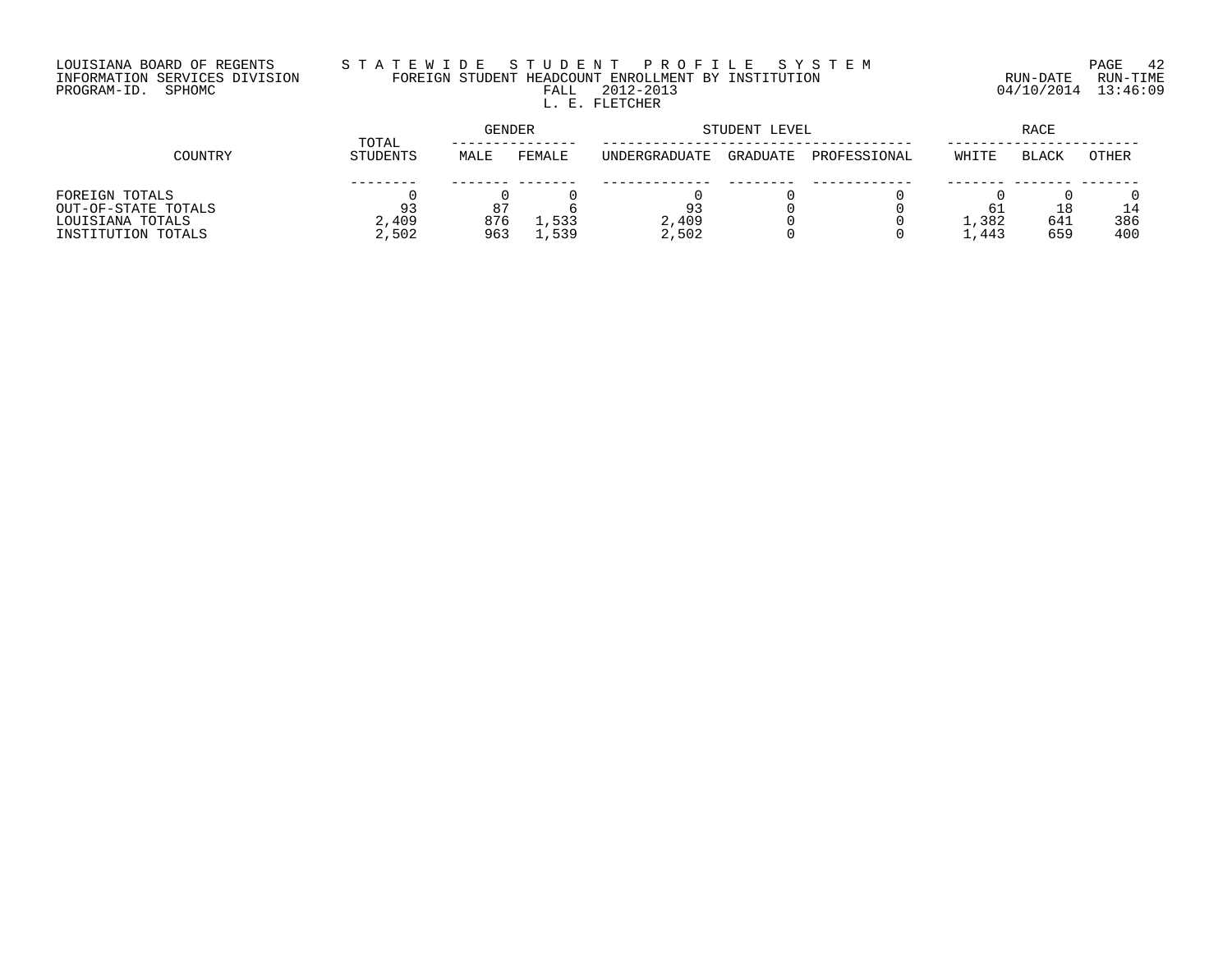# LOUISIANA BOARD OF REGENTS S T A T E W I D E S T U D E N T P R O F I L E S Y S T E M PAGE 43 INFORMATION SERVICES DIVISION FOREIGN STUDENT HEADCOUNT ENROLLMENT BY INSTITUTION RUN-DATE RUN-TIME PROGRAM-ID. SPHOMC FALL 2012-2013 04/10/2014 13:46:09 SOWELA

|                                                           |                   | GENDER |        | STUDENT LEVEL | RACE     |              |       |              |              |
|-----------------------------------------------------------|-------------------|--------|--------|---------------|----------|--------------|-------|--------------|--------------|
| COUNTRY                                                   | TOTAL<br>STUDENTS | MALE   | FEMALE | UNDERGRADUATE | GRADUATE | PROFESSIONAL | WHITE | <b>BLACK</b> | <b>OTHER</b> |
| GREECE<br>PAKISTAN                                        |                   |        |        |               |          |              |       |              |              |
| FOREIGN TOTALS<br>OUT-OF-STATE TOTALS<br>LOUISIANA TOTALS | 2,722             | l.551  | .171   | 2,722         |          |              | 1,709 | 813          | 200          |
| INSTITUTION TOTALS                                        | 2,741             | ,558   | 1,183  | 2,741         |          |              | 1,718 | 818          | 205          |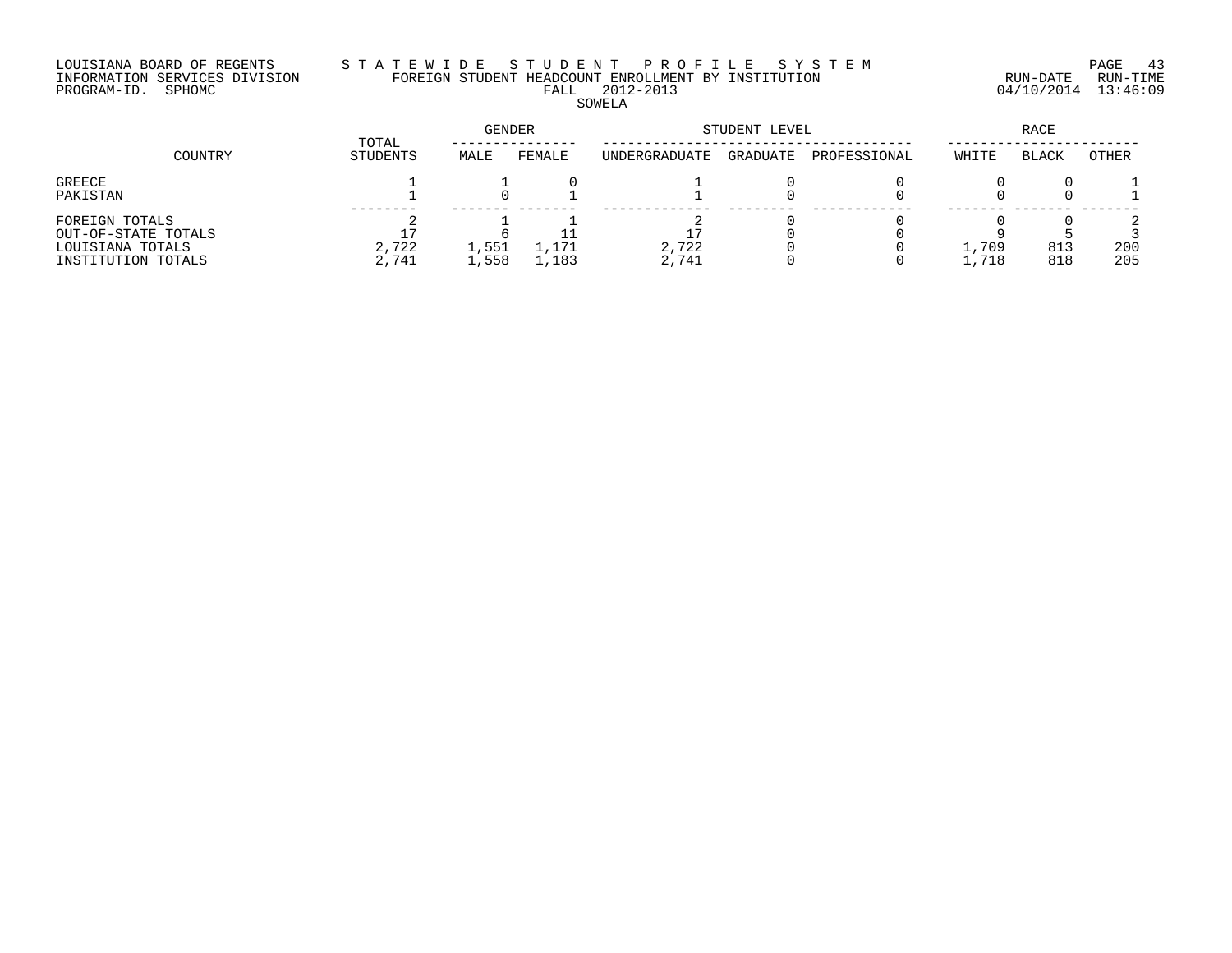### LOUISIANA BOARD OF REGENTS S T A T E W I D E S T U D E N T P R O F I L E S Y S T E M PAGE 44 INFORMATION SERVICES DIVISION FOREIGN STUDENT HEADCOUNT ENROLLMENT BY INSTITUTION RUN-DATE RUN-TIME PROGRAM-ID. SPHOMC FALL 2012-2013 04/10/2014 13:46:09 PUBLIC INSTITUTIONAL TOTALS

|                        |                          | <b>GENDER</b>  |                         |                | STUDENT LEVEL   |              |             | RACE           |                |
|------------------------|--------------------------|----------------|-------------------------|----------------|-----------------|--------------|-------------|----------------|----------------|
| COUNTRY                | TOTAL<br><b>STUDENTS</b> | MALE           | FEMALE                  | UNDERGRADUATE  | <b>GRADUATE</b> | PROFESSIONAL | WHITE       | <b>BLACK</b>   | <b>OTHER</b>   |
| ANTIGUA AND BARBUDA    | 26                       | 10             | 16                      | 26             | 0               | 0            | 0           | $\mathbf 0$    | 26             |
| AFGHANISTAN            | 4                        | 3              | $\mathbf{1}$            | 3              | $\mathbf 1$     | $\Omega$     | $\mathbf 0$ | 1              | 3              |
| <b>ALGERIA</b>         | $\mathbf 1$              | $\mathbf{1}$   | $\mathbf 0$             | ∩              | $\mathbf{1}$    | $\Omega$     |             | $\Omega$       | ∩              |
| AZERBAIJAN             |                          | 1              | 0                       |                | $\Omega$        | U            | $\Omega$    | $\Omega$       |                |
| ALBANIA                | 2                        | $\mathbf{1}$   |                         | 1              | $\Omega$        |              | $\Omega$    | O              |                |
| ARMENIA                | 5                        | $\mathbf{1}$   | 4                       | $\overline{2}$ | 3               | $\Omega$     | 1           | O              | 4              |
| ANDORRA                |                          | 0              |                         | 1              | C               | n            | U           | ∩              |                |
| <b>ANGOLA</b>          | 14                       | 8              | 6                       | 14             | $\bigcap$       |              | $\Omega$    | $\Omega$       | 14             |
| ARGENTINA              | 12                       | 7              | 5                       | 7              | 5               | C            | $\Omega$    | 0              | 12             |
| AUSTRALIA              | 31                       | 24             | 7                       | 27             | 3               |              | -1          | $\Omega$       | 30             |
| AUSTRIA                | 26                       | 12             | 14                      | 19             | 6               |              | $\cap$      | $\Omega$       | 26             |
| <b>BARBADOS</b>        | 3                        | $\mathbf{1}$   | $\overline{2}$          | 2              |                 | C            | U           | $\Omega$       | 3              |
| <b>BOTSWANA</b>        | $\overline{2}$           | 2              | $\mathbf 0$             | $\mathbf 1$    | $\Omega$        |              | $\Omega$    | $\Omega$       | 2              |
| <b>BELGIUM</b>         | 11                       | 5              | 6                       | 8              | 3               | U            | U           | $\Omega$       | 11             |
| BAHAMAS, THE           | 27                       | 10             | 17                      | 25             | $\overline{c}$  | C            |             | $\overline{c}$ | 25             |
| BANGLADESH             | 79                       | 69             | 10                      | 12             | 67              | n            | U           | $\Omega$       | 79             |
| <b>BELIZE</b>          | 10                       | 6              | 4                       | 6              | 4               | U            | $\Omega$    | $\Omega$       | 10             |
| BOSNIA AND HERZEGOVINA | 8                        | 3              | 5                       | 5              | 3               | C            |             | $\Omega$       | 7              |
| <b>BOLIVIA</b>         | 22                       | 14             | 8                       | 21             |                 | O            | $\Omega$    | $\Omega$       | 22             |
| <b>BURMA</b>           | $\mathbf{1}$             | 1              | $\overline{0}$          | $\mathbf 1$    | $\Omega$        | $\cap$       | $\Omega$    | $\Omega$       | 1              |
| <b>BENIN</b>           | 3                        | 1              | $\overline{2}$          | $\overline{2}$ | 1               |              | U           | $\Omega$       | 3              |
| <b>BELARUS</b>         | 7                        | 2              | 5                       | 4              | 3               | C            | 3           | O              | $\overline{4}$ |
| <b>BRAZIL</b>          | 78                       | 33             | 45                      | 52             | 25              |              | 3           | $\Omega$       | 75             |
| <b>BULGARIA</b>        | 17                       | 5              | 12                      | 10             | 7               | U            | 6           |                | 10             |
| <b>BURUNDI</b>         | 2                        | $\overline{2}$ | $\overline{0}$          | $\overline{2}$ | $\overline{0}$  | O            | $\Omega$    | 1              | -1             |
| CANADA                 | 132                      | 51             | 81                      | 93             | 34              |              |             | 1              | 123            |
| CAMBODIA               | 5                        | $\sqrt{2}$     | 3                       | 5              | 0               | C            | ∩           | $\Omega$       | 5              |
| <b>CHAD</b>            | $\mathbf{1}$             | 1              | $\Omega$                |                | $\Omega$        | U            | U           | ∩              | -1             |
| SRI LANKA              | 30                       | 19             | 11                      | 5              | 25              |              | U           | $\Omega$       | 30             |
| CONGO                  | $\mathbf{1}$             | $\Omega$       | $\mathbf{1}$            | 1              | $\Omega$        | C            | U           | $\Omega$       | -1             |
| CHINA                  | 762                      | 427            | 335                     | 171            | 590             |              | U           | 1              | 761            |
| <b>CHILE</b>           | 5                        | 2              | 3                       | 3              | 2               | C            | 2           | $\mathbf 0$    | 3              |
| <b>CAMEROON</b>        | 77                       | 39             | 38                      | 61             | 16              | C            | $\cap$      | 10             | 67             |
| COMOROS                | $\mathbf{1}$             | $\Omega$       | $\mathbf{1}$            | 1              | $\Omega$        | U            | U           | $\Omega$       | -1             |
| COLOMBIA               | 83                       | 44             | 39                      | 51             | 31              |              | U           | 0              | 83             |
| COSTA RICA             | 27                       | 15             | 12                      | 19             | 8               | U            | U           | 1              | 26             |
| <b>CUBA</b>            | 3                        | 1              | $\overline{\mathbf{c}}$ | $\overline{2}$ | $\mathbf 1$     | U            | U           | $\Omega$       | 3              |
| <b>CYPRUS</b>          | 5                        | 3              | $\overline{2}$          | 4              | 1               | C            | U           | O              | 5              |
| DENMARK                | 3                        | 0              | 3                       | $\overline{2}$ | 1               | C            |             | ∩              | 3              |
| DOMINICA               | 39                       | 12             | 27                      | 34             | 5               | C            | U           | 1              | 38             |
| DOMINICAN REPUBLIC     | 14                       | 7              | 7                       | 10             | 4               | C            | ∩           | $\mathbf{1}$   | 13             |
| <b>ECUADOR</b>         | 64                       | 41             | 23                      | 43             | 21              | U            | U           | $\Omega$       | 64             |
| EGYPT                  | 32                       | 27             | 5                       | 6              | 25              |              | U           | $\Omega$       | 32             |
| IRELAND                | 5                        | 3              | $\overline{2}$          | 2              | 3               | $\Omega$     | 1           | $\Omega$       | 4              |
| EOUATORIAL GUINEA      | 3                        | 1              | $\overline{2}$          | 3              | $\Omega$        |              | $\Omega$    | $\Omega$       | 3              |
| <b>ESTONIA</b>         | 3                        | 0              | 3                       | $\overline{2}$ |                 | r            | $\Omega$    | $\Omega$       | 3              |
| EL SALVADOR            | 39                       | 24             | 15                      | 35             | 4               |              | U           | $\Omega$       | 39             |
| <b>ETHIOPIA</b>        | 16                       | 10             | 6                       | 13             | $\overline{2}$  |              | $\Omega$    | 6              | 10             |
| CZECH REPUBLIC         | 9                        | 3              | 6                       | 7              | $\sqrt{2}$      | O            | 2           | 0              | 7              |
| FINLAND                | 7                        | 1              | 6                       | 6              | $\mathbf 1$     | $\Omega$     | $\Omega$    | $\Omega$       | 7              |
|                        |                          |                |                         |                |                 |              |             |                |                |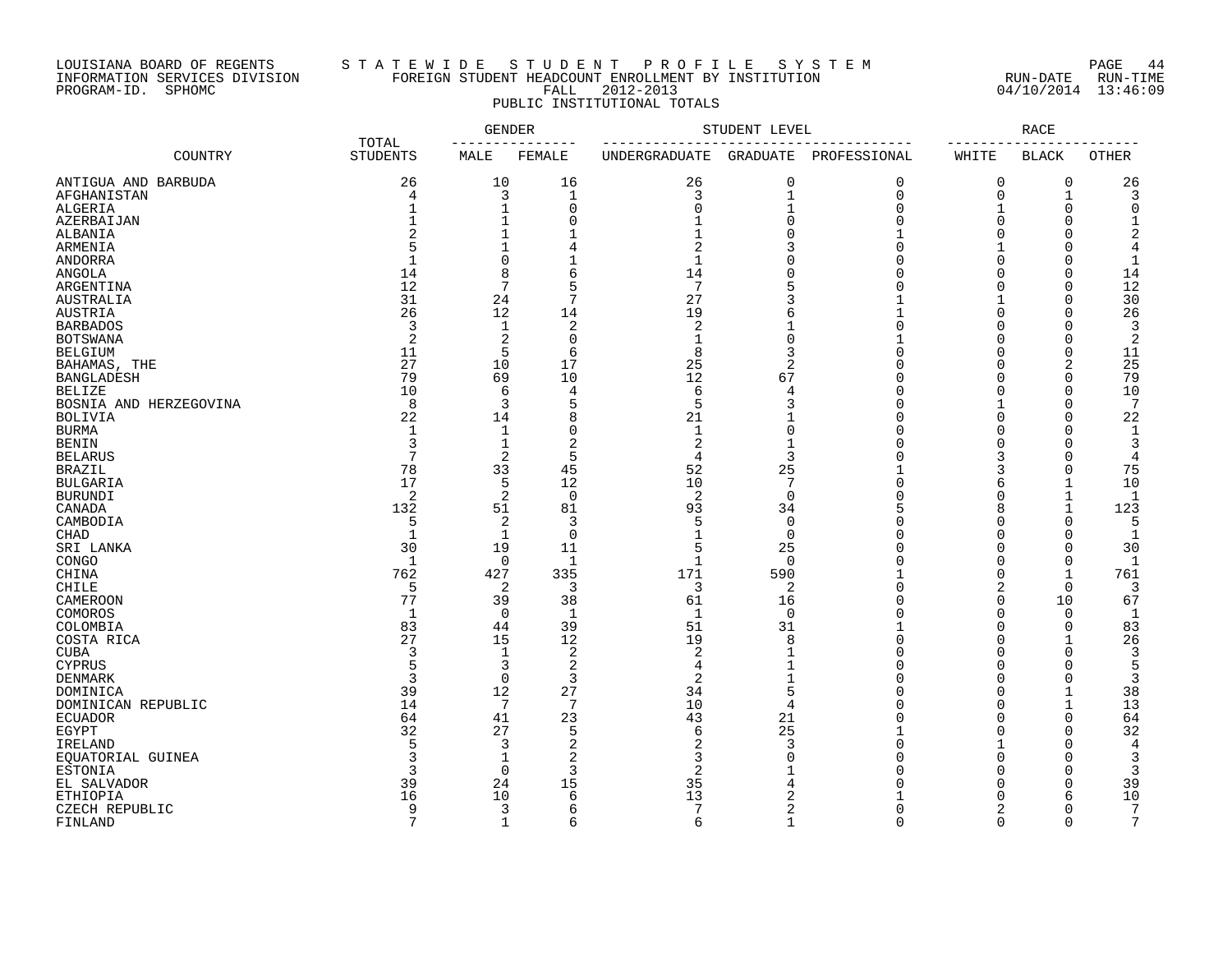### LOUISIANA BOARD OF REGENTS S T A T E W I D E S T U D E N T P R O F I L E S Y S T E M PAGE 45 INFORMATION SERVICES DIVISION FOREIGN STUDENT HEADCOUNT ENROLLMENT BY INSTITUTION RUN-DATE RUN-TIME PROGRAM-ID. SPHOMC FALL 2012-2013 04/10/2014 13:46:09 PUBLIC INSTITUTIONAL TOTALS

|                                     | <b>GENDER</b>            |                | STUDENT LEVEL  | RACE           |                 |              |                |              |                |
|-------------------------------------|--------------------------|----------------|----------------|----------------|-----------------|--------------|----------------|--------------|----------------|
| COUNTRY                             | TOTAL<br><b>STUDENTS</b> | MALE           | FEMALE         | UNDERGRADUATE  | <b>GRADUATE</b> | PROFESSIONAL | WHITE          | <b>BLACK</b> | <b>OTHER</b>   |
| FRANCE                              | 109                      | 53             | 56             | 60             | 47              | 2            | 2              | 2            | 105            |
| GAMBIA, THE                         | 3                        | 2              | $\mathbf 1$    | $\Omega$       | $\overline{2}$  | $\mathbf 1$  | 0              | $\mathbf{1}$ | 2              |
| <b>GABON</b>                        | $\overline{4}$           | 1              | 3              |                | $\mathbf 1$     | $\Omega$     | $\Omega$       | $\Omega$     | $\overline{4}$ |
| <b>GEORGIA</b>                      | $\overline{c}$           | $\Omega$       | $\overline{2}$ | ∩              | $\overline{2}$  | $\cap$       | $\Omega$       | $\Omega$     | 2              |
| GHANA                               | 16                       | 13             | 3              |                | 9               | $\sqrt{ }$   | $\Omega$       | 5            | 11             |
| <b>GRENADA</b>                      | 1                        | 1              | $\Omega$       | $\Omega$       | $\mathbf 1$     | C            | $\Omega$       | $\Omega$     | 1              |
| <b>GERMANY</b>                      | 78                       | 40             | 38             | 56             | 22              |              |                | $\Omega$     | 71             |
| <b>GUAM</b>                         | $\mathbf{1}$             | $\Omega$       | $\mathbf{1}$   | $\mathbf{1}$   | $\mathbf 0$     | C            | $\Omega$       | $\Omega$     | -1             |
| <b>GREECE</b>                       | 14                       | 12             | $\overline{2}$ | 11             | 3               | $\Omega$     | $\overline{2}$ | $\Omega$     | 12             |
| <b>GUATEMALA</b>                    | 35                       | 16             | 19             | 29             | 6               | C            | $\Omega$       | $\Omega$     | 35             |
| GUINEA                              | 2                        | $\mathbf 0$    | $\overline{2}$ | 2              | $\Omega$        | $\cap$       | $\Omega$       | 1            | -1             |
| <b>GUYANA</b>                       | $\overline{4}$           | $\mathbf{1}$   | 3              | $\mathbf 1$    | 3               | C            | $\Omega$       | $\Omega$     | $\overline{4}$ |
| HAITI                               | 14                       | 11             | 3              | 12             | $\sqrt{2}$      | $\Omega$     | $\Omega$       | 5            | 9              |
| HONG KONG                           | 14                       | 9              | 5              | 10             | $\overline{4}$  | O            | $\Omega$       | $\Omega$     | 14             |
| HONDURAS                            | 159                      | 86             | 73             | 132            | 27              | C            |                | $\Omega$     | 158            |
| CROATIA                             | 6                        | 3              | 3              | 4              | 2               | $\Omega$     | $\Omega$       | $\Omega$     | 6              |
| <b>HUNGARY</b>                      | 3                        | $\mathbf 0$    | 3              | 1              | 2               | $\cap$       | $\Omega$       | $\Omega$     | 3              |
| <b>ICELAND</b>                      | 5                        | 4              | $\mathbf{1}$   | 4              | $\mathbf{1}$    | $\Omega$     | $\Omega$       | U            | 5              |
| INDONESIA                           | 30                       | 17             | 13             | 20             | 10              | $\Omega$     | $\Omega$       | 0            | 30             |
| INDIA                               | 585                      | 421            | 164            | 65             | 518             |              | $\Omega$       | $\mathbf{1}$ | 584            |
| IRAN                                | 130                      | 91             | 39             | 7              | 123             | $\Omega$     | 3              | $\Omega$     | 127            |
| ISRAEL                              | 8                        | 7              | 1              | 5              | 3               | $\Omega$     | $\Omega$       | $\Omega$     | 8              |
| <b>ITALY</b>                        | 16                       | 7              | 9              | 13             | 3               | C            | $\Omega$       | $\Omega$     | 16             |
| COTE D'IVOIRE (IVORY COAST)         | 12                       | 6              | 6              | 9              | 3               | $\cap$       | $\Omega$       | 2            | 10             |
| IRAQ                                | 10                       | 9              | $\mathbf{1}$   | 4              | 6               |              |                | $\Omega$     | 6              |
| <b>JAPAN</b>                        | 19                       | 8              | 11             | 14             | 5               | C            | $\mathbf{1}$   | 0            | 18             |
| JAMAICA                             | 38                       | 11             | 27             | 32             | 5               |              | $\Omega$       | 4            | 34             |
| <b>JORDAN</b>                       | 30                       | 24             | 6              | 15             | 15              | $\sqrt{ }$   | $\mathbf{1}$   | $\Omega$     | 29             |
| KENYA                               | 53                       | 33             | 20             | 22             | 31              | $\cap$       |                | 14           | 38             |
| KYRGYZSTAN                          |                          | $\mathbf 0$    | $\overline{2}$ | 2              | $\mathbf 0$     | C            | $\Omega$       | $\Omega$     | $\overline{c}$ |
| KOREA, DEMOCRATIC PEOPLE'S REPUBLIC | 3                        | $\mathbf 1$    | 2              | $\Omega$       | 3               |              | ∩              | $\Omega$     | 3              |
| KIRIBATI                            | 2                        | 1              | $\mathbf{1}$   | 2              | $\Omega$        | C            | $\Omega$       | 0            | 2              |
| KOREA, REPUBLIC OF                  | 123                      | 68             | 55             | 64             | 54              |              | $\Omega$       | $\Omega$     | 123            |
| KUWAIT                              | 10                       | 5              | 5              | 5              | 5               | C            |                | $\Omega$     | 9              |
| KAZAKHSTAN                          | 11                       | 6              | 5              | 6              | 5               | C            | $\Omega$       | $\Omega$     | 11             |
| LAOS                                | 12                       | 8              | 4              | 12             | $\Omega$        | C            | $\Omega$       | $\Omega$     | 12             |
| LEBANON                             | 14                       | 9              | 5              | 8              | 6               | $\cap$       | $\mathbf{1}$   | $\Omega$     | 13             |
| LITHUANIA                           | 5                        | $\overline{2}$ |                |                |                 | $\sqrt{ }$   | $\overline{2}$ | $\Omega$     | 3              |
| LIBERIA                             |                          | 1              | $\Omega$       |                | $\Omega$        | C            | $\Omega$       | $\Omega$     | 1              |
| SLOVAKIA                            |                          | $\mathbf{1}$   | 2              | $\overline{2}$ |                 | O            | $\Omega$       | $\Omega$     | 3              |
| LESOTHO                             |                          | $\mathbf{1}$   | $\Omega$       | ∩              |                 | C            | $\Omega$       | 0            |                |
| LUXEMBOURG                          |                          | $\mathbf 1$    | $\Omega$       | $\Omega$       |                 | $\cap$       | $\Omega$       | $\Omega$     |                |
| LIBYA                               | 8                        | 3              | 5              |                |                 | C            | $\Omega$       | -1           |                |
| MADAGASCAR                          | 3                        | 2              |                | 3              | $\cap$          | $\Omega$     | $\Omega$       | $\mathbf{1}$ |                |
| MOLDOVA                             | 12                       | 6              | 6              | 11             |                 | O            | 3              | $\Omega$     |                |
| MONGOLIA                            |                          | 1              | $\Omega$       | $\Omega$       |                 | $\cap$       | $\Omega$       | $\Omega$     |                |
| MACEDONIA                           |                          | 3              | 2              |                |                 | C            | $\Omega$       | 0            |                |
| MALI                                |                          | 4              | 2              |                |                 |              | ∩              | 2            |                |
| MONACO                              | 3                        | 3              | $\Omega$       |                | $\Omega$        | O            | $\Omega$       | $\Omega$     |                |
| MOROCCO                             | $\sqrt{2}$               | 4              | $\mathcal{D}$  | Δ              | $\overline{2}$  | $\Omega$     | $\mathbf{1}$   | $\Omega$     | 5              |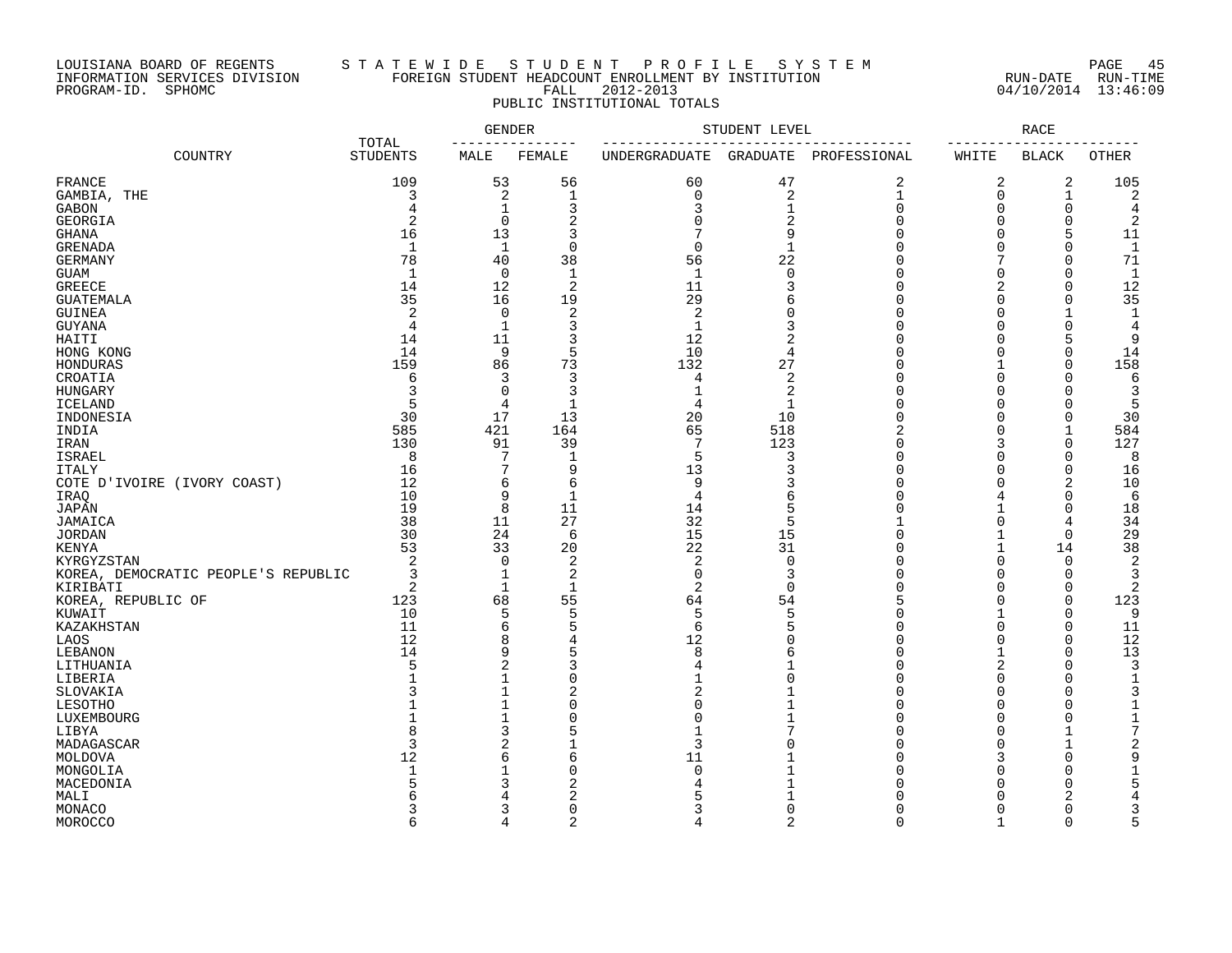### LOUISIANA BOARD OF REGENTS S T A T E W I D E S T U D E N T P R O F I L E S Y S T E M PAGE 46 INFORMATION SERVICES DIVISION FOREIGN STUDENT HEADCOUNT ENROLLMENT BY INSTITUTION RUN-DATE RUN-TIME PROGRAM-ID. SPHOMC FALL 2012-2013 04/10/2014 13:46:09 PUBLIC INSTITUTIONAL TOTALS

|                                     |                          | <b>GENDER</b> |                | STUDENT LEVEL  |                |                      | <b>RACE</b>    |                        |                |
|-------------------------------------|--------------------------|---------------|----------------|----------------|----------------|----------------------|----------------|------------------------|----------------|
| COUNTRY                             | TOTAL<br><b>STUDENTS</b> | MALE          | FEMALE         | UNDERGRADUATE  | GRADUATE       | PROFESSIONAL         | WHITE          | <b>BLACK</b>           | OTHER          |
| MAURITIUS                           | 2                        | 2             | $\mathbf 0$    | 2              | 0              | 0                    | 0              | 0                      | $\overline{2}$ |
| MAURITANIA                          | $\mathbf{1}$             | 1             | $\mathbf 0$    | $\mathbf 0$    | $\mathbf 1$    | $\mathbf 0$          | 0              | $\mathbf 0$            | $\mathbf{1}$   |
| OMAN                                | 14                       | 8             | 6              | 13             | $\mathbf{1}$   | $\Omega$             | 0              | $\Omega$               | 14             |
| MEXICO                              | 92                       | 41            | 51             | 74             | 18             | $\Omega$             | 0              | $\Omega$               | 92             |
| MALAYSIA                            | 23                       | 13            | 10             | 18             | 5              | $\Omega$             | 0              | $\cap$                 | 23             |
| NEW CALEDONIA                       | 9                        | 6             | 3              | 9              | $\mathbf 0$    | $\Omega$             | 1              | $\Omega$               | 8              |
| NIGER                               | 6                        | 1             | 5              | 2              | 4              | $\Omega$             | 0              |                        | 5              |
| NIGERIA                             | 189                      | 125           | 64             | 126            | 63             | ∩                    | 0              | 31                     | 158            |
| NETHERLANDS                         | 13                       | 5             | 8              | 11             | $\overline{c}$ | $\Omega$             | $\mathbf{1}$   | $\Omega$               | 12             |
| NEPAL                               | 640                      | 484           | 156            | 515            | 125            | $\Omega$             | 0              | $\Omega$               | 640            |
| SURINAME                            | $\overline{2}$           | 2             | 0              | 1              | 1              | $\Omega$             | O              | $\Omega$               | 2              |
| NETHERLANDS ANTILLES                | $\mathbf{1}$             | 0             | 1              | $\mathbf{1}$   | $\Omega$       | $\Omega$             | O              | $\Omega$               | 1              |
| NICARAGUA                           | 21                       | 10            | 11             | 18             | 3              | $\cap$               | 0              | $\Omega$               | 21             |
| NEW ZEALAND                         | 9                        | 4             | 5              | 8              |                | $\Omega$             | 0              | $\cap$                 | 9              |
| PARAGUAY                            | 3                        | $\mathbf 0$   | 3              | $\overline{2}$ |                |                      | 0              | $\mathcal{C}$          | 3              |
| PERU                                | 16                       | 8             | 8              | 11             | 5              | $\Omega$             | 0              | $\Omega$               | 16             |
| PAKISTAN                            | 44                       | 29            | 15             | 31             | 13             | ∩                    | $\mathbf{1}$   | $\Omega$               | 43             |
| POLAND                              | 10                       | 2             | 8              | $\overline{4}$ | 6              | $\Omega$             | $\overline{2}$ | $\cap$                 | 8              |
| PANAMA                              | 15                       | 9             | 6              | 10             |                |                      | 0              | $\Omega$               | 15             |
| PORTUGAL                            |                          | 3             | 2              | 3              | 2              |                      | 0              | $\Omega$               | 5              |
| TRUST TERRITORY OF THE PACIFIC ISLA |                          | 2             | $\Omega$       | $\overline{a}$ | $\Omega$       | ∩                    | 0              | $\cap$                 | 2              |
| QATAR                               |                          | $\mathbf{1}$  | $\Omega$       | -1             | $\Omega$       | $\Omega$             | U              | $\sqrt{ }$             | $\mathbf 1$    |
| MARSHALL ISLANDS                    | $\mathbf{1}$             | $\mathbf{1}$  | $\Omega$       | $\mathbf{1}$   | $\Omega$       | $\Omega$             | 0              | $\sqrt{ }$             | $\mathbf{1}$   |
| ROMANIA                             | 26                       | 11            | 15             | 13             | 11             | 2                    | 6              | $\Omega$               | 20             |
| PHILIPPINES                         | 50                       | 20            | 30             | 25             | 25             | $\Omega$             | $\Omega$       | $\Omega$               | 50             |
| PUERTO RICO                         | 3                        | 1             | $\overline{2}$ | $\overline{3}$ | $\Omega$       | $\Omega$             | $\Omega$       | $\cap$                 | 3              |
| RUSSIA                              | 42                       | 13            | 29             | 24             | 18             | $\Omega$             | 14             | $\Omega$               | 28             |
| RWANDA                              | 7                        | 3             | $\overline{4}$ | 7              | $\mathbf 0$    | $\Omega$             | 0              |                        | 6              |
| SAUDI ARABIA                        | 220                      | 201           | 19             | 188            | 32             | $\Omega$             | 1              | $\mathbf 0$            | 219            |
| ST. KITTS AND NEVIS                 | 3                        | 1             | $\overline{2}$ | 2              | 1              | ∩                    | 1              | $\mathbf 0$            | 2              |
| SOUTH AFRICA                        | 22                       | 11            | 11             | 15             | 7              | $\Omega$             | $\mathbf{1}$   | $\Omega$               | 21             |
| SENEGAL                             | 6                        | 2             | 4              | 5              |                | $\Omega$             | $\Omega$       | 2                      | 4              |
| SLOVENIA                            |                          | 1             | $\Omega$       | $\mathbf 1$    | $\Omega$       |                      | 0              | $\Omega$               | 1              |
| SINGAPORE                           | 3                        | 2             | 1              | 3              | $\Omega$       | $\Omega$             | 0              | $\Omega$               | 3              |
| SPAIN                               | 14                       | 4             | 10             | 14             | $\Omega$       | $\Omega$             | U              | $\Omega$               | 14             |
| SERBIA                              | 6                        | 4             | 2              | 2              | 4              | $\Omega$             | 0              | $\Omega$               | 6              |
| ST. LUCIA                           | 93                       | 40            | 53             | 68             | 25             | $\Omega$             | 0              | $\mathbf{1}$           | 92             |
| SUDAN                               | 4                        | 4             | $\Omega$       | 2              | 2              | $\Omega$             | 0              | $\Omega$               | 4              |
| <b>SWEDEN</b>                       | 19                       | 9             | 10             | 18             | 1              | $\Omega$             | $\mathbf{1}$   | $\Omega$               | 18             |
| SYRIA                               | 9                        | 7             | 2              | 3              | 6              | $\Omega$             | $\Omega$       | $\Omega$               | 9              |
| SWITZERLAND                         | 10                       | 6             | 4              | 7              | 3              | $\Omega$             | 3              | $\sqrt{ }$             | 7              |
| UNITED ARAB EMIRATES                | 5                        | 4             | 1              | 5              | $\Omega$       | $\Omega$             | 0              | $\Omega$               | 5              |
| TRINIDAD AND TOBAGO                 | 26                       | 15            | 11             | 19             | 7              | $\Omega$             | 0              | 3                      | 23             |
| THAILAND                            | 36                       | 16            | 20             | 16             | 20             | $\Omega$             | $\Omega$       | $\Omega$               | 36             |
| TAJIKISTAN                          | -1                       | $\Omega$      | $\mathbf{1}$   | $\Omega$       | $\mathbf{1}$   | $\Omega$             | $\mathbf{1}$   | $\Omega$               | $\Omega$       |
| TONGA                               | 2                        | 1             | $\mathbf{1}$   | 2              | $\Omega$       | $\Omega$<br>$\Omega$ | 0              |                        | $\mathbf{1}$   |
| TOGO                                | $\overline{c}$           | 2             | $\Omega$       | $\mathbf 1$    | 1              |                      | 0              | $\Omega$               | $\overline{2}$ |
| TUNISIA                             | $\overline{c}$           | 1             | $\mathbf{1}$   | $\Omega$       | $\overline{c}$ | $\Omega$             | U              | $\sqrt{ }$<br>$\Omega$ | 2              |
| TURKEY                              | 47                       | 35            | 12             | 17<br>7        | 30             | $\overline{a}$       | 1<br>$\Omega$  | $\cap$                 | 46             |
| TAIWAN                              | 67                       | 28            | 39             |                | 58             |                      |                |                        | 67             |